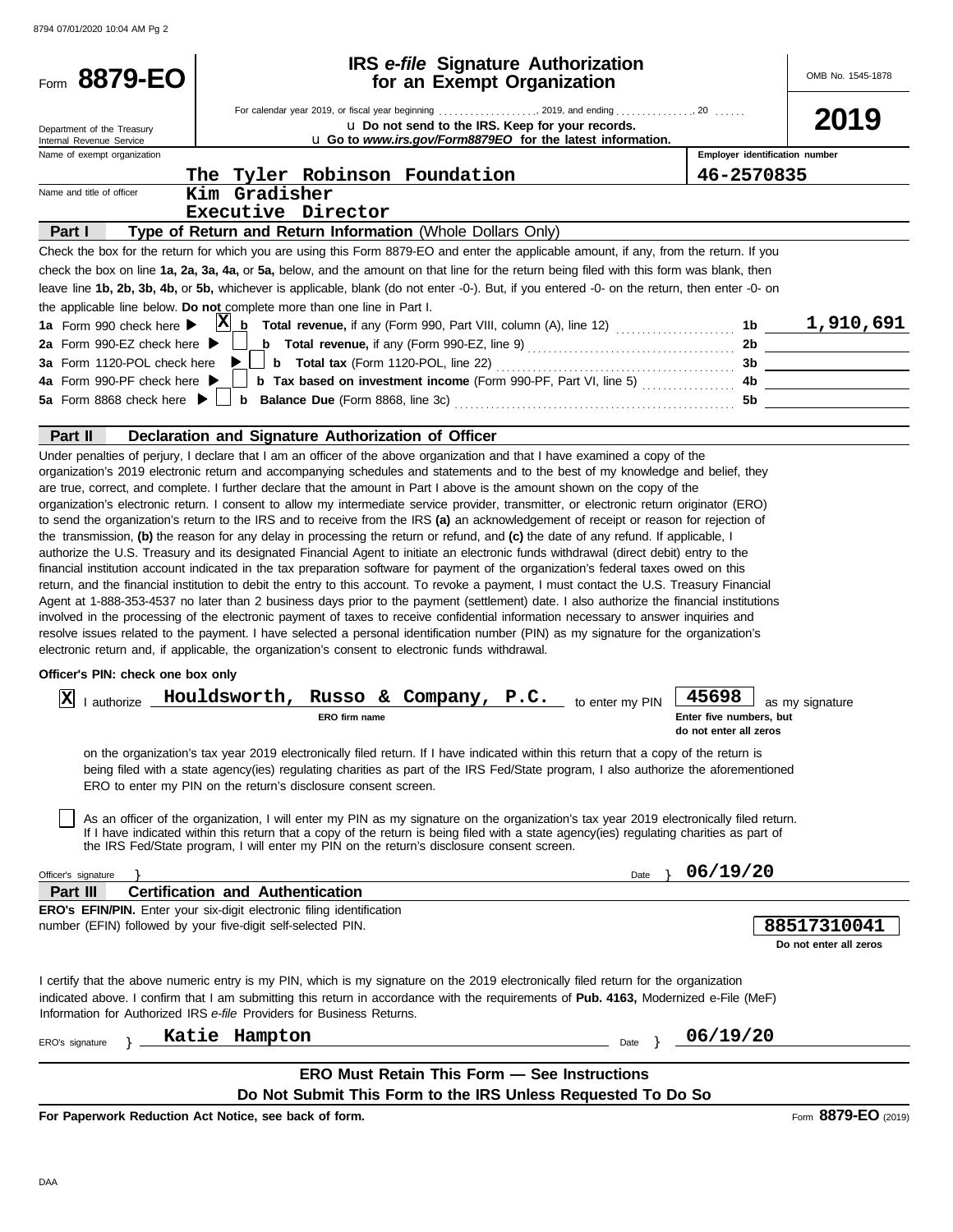Department of the Treasury<br>Internal Revenue Service Form (Rev. January 2020)

**U** Go to *www.irs.gov/Form990* for instructions and the latest information. u **Do not enter social security numbers on this form as it may be made public. Open to Public 990 2000 2019 2019 Depending Solution Solution Solution Script Script Script Prom Income Tax 2019 2019** 

OMB No. 1545-0047

**Inspection**

|                                |                                                                                                        | For the 2019 calendar year, or tax year beginning<br>and ending                                                                                                            |                                                 |                          |                                            |  |  |  |  |  |  |  |
|--------------------------------|--------------------------------------------------------------------------------------------------------|----------------------------------------------------------------------------------------------------------------------------------------------------------------------------|-------------------------------------------------|--------------------------|--------------------------------------------|--|--|--|--|--|--|--|
|                                | Check if applicable:                                                                                   | C Name of organization                                                                                                                                                     |                                                 |                          | D Employer identification number           |  |  |  |  |  |  |  |
|                                | Address change                                                                                         | The Tyler Robinson Foundation                                                                                                                                              |                                                 |                          |                                            |  |  |  |  |  |  |  |
|                                | Name change                                                                                            | Doing business as                                                                                                                                                          |                                                 |                          | 46-2570835                                 |  |  |  |  |  |  |  |
|                                |                                                                                                        | Number and street (or P.O. box if mail is not delivered to street address)                                                                                                 | Room/suite                                      | E Telephone number       |                                            |  |  |  |  |  |  |  |
|                                | Initial return                                                                                         | 400 S. 4th Street, #500                                                                                                                                                    |                                                 |                          | 702-581-8284                               |  |  |  |  |  |  |  |
|                                | City or town, state or province, country, and ZIP or foreign postal code<br>Final return<br>terminated |                                                                                                                                                                            |                                                 |                          |                                            |  |  |  |  |  |  |  |
|                                | Amended return                                                                                         | NV 89101<br>Las<br>Vegas                                                                                                                                                   |                                                 | G Gross receipts\$       | 2,339,831                                  |  |  |  |  |  |  |  |
|                                |                                                                                                        | F Name and address of principal officer:                                                                                                                                   | $H(a)$ Is this a group return for subordinates? |                          | $ X $ No<br>Yes                            |  |  |  |  |  |  |  |
|                                |                                                                                                        | Application pending<br>Kim Gradisher                                                                                                                                       |                                                 |                          |                                            |  |  |  |  |  |  |  |
|                                |                                                                                                        | 400 S. 4th Street #500                                                                                                                                                     | H(b) Are all subordinates included?             |                          | No<br>Yes                                  |  |  |  |  |  |  |  |
|                                |                                                                                                        | <b>NV 89101</b><br>Las Vegas                                                                                                                                               |                                                 |                          | If "No," attach a list. (see instructions) |  |  |  |  |  |  |  |
|                                |                                                                                                        | $ \mathbf{X} $ 501(c)(3)<br>501(c) $($ $)$ <b>t</b> (insert no.)<br>4947(a)(1) or<br>527<br>Tax-exempt status:                                                             |                                                 |                          |                                            |  |  |  |  |  |  |  |
|                                | Website: U                                                                                             | tylerrobinsonfoundation.com                                                                                                                                                | H(c) Group exemption number U                   |                          |                                            |  |  |  |  |  |  |  |
|                                |                                                                                                        | $ \mathbf{X} $ Corporation<br>Form of organization:<br>Trust<br>Association<br>Other <b>LI</b>                                                                             | L Year of formation: 2013                       |                          | M State of legal domicile: NV              |  |  |  |  |  |  |  |
|                                | Part I                                                                                                 | <b>Summary</b>                                                                                                                                                             |                                                 |                          |                                            |  |  |  |  |  |  |  |
|                                |                                                                                                        |                                                                                                                                                                            |                                                 |                          |                                            |  |  |  |  |  |  |  |
|                                |                                                                                                        | See Schedule O                                                                                                                                                             |                                                 |                          |                                            |  |  |  |  |  |  |  |
|                                |                                                                                                        |                                                                                                                                                                            |                                                 |                          |                                            |  |  |  |  |  |  |  |
| Governance                     |                                                                                                        |                                                                                                                                                                            |                                                 |                          |                                            |  |  |  |  |  |  |  |
|                                |                                                                                                        | 2 Check this box <b>u</b> if the organization discontinued its operations or disposed of more than 25% of its net assets.                                                  |                                                 |                          |                                            |  |  |  |  |  |  |  |
|                                |                                                                                                        |                                                                                                                                                                            |                                                 | 3                        | 18                                         |  |  |  |  |  |  |  |
| œ                              |                                                                                                        |                                                                                                                                                                            |                                                 |                          | 18                                         |  |  |  |  |  |  |  |
| <b>Activities</b>              |                                                                                                        |                                                                                                                                                                            |                                                 |                          |                                            |  |  |  |  |  |  |  |
|                                |                                                                                                        |                                                                                                                                                                            |                                                 | 5                        | 6                                          |  |  |  |  |  |  |  |
|                                |                                                                                                        | 6 Total number of volunteers (estimate if necessary)                                                                                                                       |                                                 | 6                        | 7000                                       |  |  |  |  |  |  |  |
|                                |                                                                                                        |                                                                                                                                                                            |                                                 | 7a                       | 0                                          |  |  |  |  |  |  |  |
|                                |                                                                                                        |                                                                                                                                                                            |                                                 | 7b                       | 0                                          |  |  |  |  |  |  |  |
|                                |                                                                                                        |                                                                                                                                                                            | Prior Year                                      |                          | <b>Current Year</b>                        |  |  |  |  |  |  |  |
|                                |                                                                                                        |                                                                                                                                                                            |                                                 | 1,924,639                | 1,895,994                                  |  |  |  |  |  |  |  |
| Revenue                        |                                                                                                        | 9 Program service revenue (Part VIII, line 2g)                                                                                                                             |                                                 |                          |                                            |  |  |  |  |  |  |  |
|                                |                                                                                                        |                                                                                                                                                                            |                                                 |                          | 7,105                                      |  |  |  |  |  |  |  |
|                                |                                                                                                        | 11 Other revenue (Part VIII, column (A), lines 5, 6d, 8c, 9c, 10c, and 11e)                                                                                                |                                                 | 10,909                   | 7,592                                      |  |  |  |  |  |  |  |
|                                |                                                                                                        | 12 Total revenue - add lines 8 through 11 (must equal Part VIII, column (A), line 12)                                                                                      |                                                 | 1,935,548                | 1,910,691                                  |  |  |  |  |  |  |  |
|                                |                                                                                                        | 13 Grants and similar amounts paid (Part IX, column (A), lines 1-3)                                                                                                        |                                                 | 708,479                  | 1,251,873                                  |  |  |  |  |  |  |  |
|                                |                                                                                                        | 14 Benefits paid to or for members (Part IX, column (A), line 4)                                                                                                           |                                                 |                          |                                            |  |  |  |  |  |  |  |
|                                |                                                                                                        | 15 Salaries, other compensation, employee benefits (Part IX, column (A), lines 5-10)                                                                                       |                                                 | 402,336                  | 493,176                                    |  |  |  |  |  |  |  |
|                                |                                                                                                        | 16a Professional fundraising fees (Part IX, column (A), line 11e)                                                                                                          |                                                 |                          |                                            |  |  |  |  |  |  |  |
| Expenses                       |                                                                                                        | <b>b</b> Total fundraising expenses (Part IX, column (D), line 25) <b>u</b> 22, 939                                                                                        |                                                 |                          |                                            |  |  |  |  |  |  |  |
|                                |                                                                                                        | 17 Other expenses (Part IX, column (A), lines 11a-11d, 11f-24e)                                                                                                            |                                                 | 410,394                  | 544,285                                    |  |  |  |  |  |  |  |
|                                |                                                                                                        | 18 Total expenses. Add lines 13-17 (must equal Part IX, column (A), line 25)                                                                                               |                                                 | $\overline{1,521,209}$   | 2,289,334                                  |  |  |  |  |  |  |  |
|                                |                                                                                                        | 19 Revenue less expenses. Subtract line 18 from line 12                                                                                                                    |                                                 | 414,339                  | $-378,643$                                 |  |  |  |  |  |  |  |
| Net Assets or<br>Fund Balances |                                                                                                        |                                                                                                                                                                            | <b>Beginning of Current Year</b>                |                          | <b>End of Year</b>                         |  |  |  |  |  |  |  |
|                                |                                                                                                        | 20 Total assets (Part X, line 16)                                                                                                                                          |                                                 | 1,361,977                | 1,024,357                                  |  |  |  |  |  |  |  |
|                                |                                                                                                        | 21 Total liabilities (Part X, line 26)                                                                                                                                     |                                                 | 32,990                   | 33,528                                     |  |  |  |  |  |  |  |
|                                |                                                                                                        |                                                                                                                                                                            |                                                 | 1,328,987                | 990,829                                    |  |  |  |  |  |  |  |
|                                | Part II                                                                                                | <b>Signature Block</b>                                                                                                                                                     |                                                 |                          |                                            |  |  |  |  |  |  |  |
|                                |                                                                                                        | Under penalties of perjury, I declare that I have examined this return, including accompanying schedules and statements, and to the best of my knowledge and belief, it is |                                                 |                          |                                            |  |  |  |  |  |  |  |
|                                |                                                                                                        | true, correct, and complete. Declaration of preparer (other than officer) is based on all information of which preparer has any knowledge.                                 |                                                 |                          |                                            |  |  |  |  |  |  |  |
|                                |                                                                                                        |                                                                                                                                                                            |                                                 |                          |                                            |  |  |  |  |  |  |  |
| Sign                           |                                                                                                        | Signature of officer                                                                                                                                                       |                                                 | Date                     |                                            |  |  |  |  |  |  |  |
| Here                           |                                                                                                        | Kim Gradisher                                                                                                                                                              | Executive Director                              |                          |                                            |  |  |  |  |  |  |  |
|                                |                                                                                                        | Type or print name and title                                                                                                                                               |                                                 |                          |                                            |  |  |  |  |  |  |  |
|                                |                                                                                                        | Preparer's signature<br>Print/Type preparer's name                                                                                                                         | Date                                            | Check                    | PTIN                                       |  |  |  |  |  |  |  |
| Paid                           |                                                                                                        | Katie Hampton<br>Katie Hampton                                                                                                                                             |                                                 | $07/01/20$ self-employed | P00292787                                  |  |  |  |  |  |  |  |
|                                | Preparer                                                                                               | Houldsworth, Russo & Company,<br>P.C.                                                                                                                                      |                                                 |                          | 88-0374623                                 |  |  |  |  |  |  |  |
|                                | <b>Use Only</b>                                                                                        | Firm's name<br>8675 S Eastern Ave Ste A                                                                                                                                    |                                                 | Firm's $EIN$ }           |                                            |  |  |  |  |  |  |  |
|                                |                                                                                                        | 89123-2839                                                                                                                                                                 |                                                 |                          | 702-269-9992                               |  |  |  |  |  |  |  |
|                                |                                                                                                        | Las Vegas, NV<br>Firm's address                                                                                                                                            |                                                 | Phone no.                |                                            |  |  |  |  |  |  |  |
|                                |                                                                                                        | May the IRS discuss this return with the preparer shown above? (see instructions)                                                                                          |                                                 |                          | Yes<br>No                                  |  |  |  |  |  |  |  |

| Sign<br>Here    | Signature of officer                        | Kim Gradisher                                                                     |                                       | Executive | Director                          | Date              |                                                          |
|-----------------|---------------------------------------------|-----------------------------------------------------------------------------------|---------------------------------------|-----------|-----------------------------------|-------------------|----------------------------------------------------------|
| Paid            | Print/Type preparer's name<br>Katie Hampton | Type or print name and title                                                      | Preparer's signature<br>Katie Hampton | Date      | Check<br>$07/01/20$ self-employed | PTIN<br>P00292787 |                                                          |
| <b>Preparer</b> | Firm's name                                 | Houldsworth,                                                                      | Russo & Company,<br>P.C.              |           | Firm's $EIN$ $\}$                 | 88-0374623        |                                                          |
| Use Only        | Firm's address                              | 8675 S Eastern Ave Ste A<br>NV<br>Las Vegas,                                      | 89123-2839                            |           | Phone no.                         |                   | 702-269-9992                                             |
|                 |                                             | May the IRS discuss this return with the preparer shown above? (see instructions) |                                       |           |                                   |                   | l No<br><b>Yes</b><br>$\mathbf{A} \mathbf{A} \mathbf{A}$ |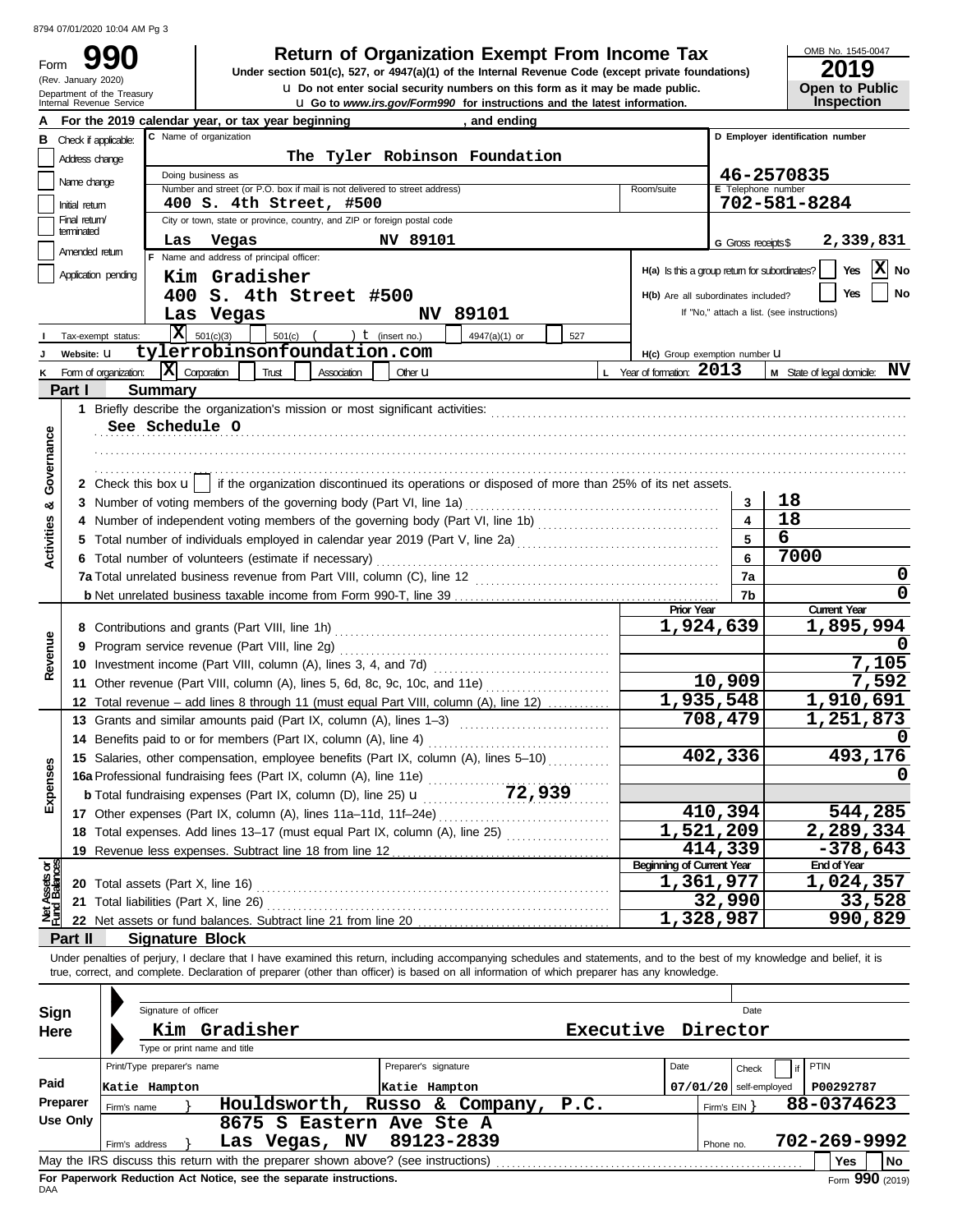|              | Form 990 (2019) The Tyler Robinson Foundation                                                                                                                                                  |                        | 46-2570835  |               | Page 2                |
|--------------|------------------------------------------------------------------------------------------------------------------------------------------------------------------------------------------------|------------------------|-------------|---------------|-----------------------|
|              | <b>Statement of Program Service Accomplishments</b><br>Part III                                                                                                                                |                        |             |               |                       |
|              |                                                                                                                                                                                                |                        |             |               | $\boxed{\mathbf{X}}$  |
| 1            | Briefly describe the organization's mission:                                                                                                                                                   |                        |             |               |                       |
|              | See Schedule O                                                                                                                                                                                 |                        |             |               |                       |
|              |                                                                                                                                                                                                |                        |             |               |                       |
|              |                                                                                                                                                                                                |                        |             |               |                       |
| $\mathbf{2}$ | Did the organization undertake any significant program services during the year which were not listed on the                                                                                   |                        |             |               |                       |
|              |                                                                                                                                                                                                |                        |             |               | Yes $\overline{X}$ No |
|              | If "Yes," describe these new services on Schedule O.                                                                                                                                           |                        |             |               |                       |
| 3            | Did the organization cease conducting, or make significant changes in how it conducts, any program                                                                                             |                        |             |               |                       |
|              | services?                                                                                                                                                                                      |                        |             |               | Yes $\overline{X}$ No |
|              | If "Yes," describe these changes on Schedule O.                                                                                                                                                |                        |             |               |                       |
| 4            | Describe the organization's program service accomplishments for each of its three largest program services, as measured by                                                                     |                        |             |               |                       |
|              | expenses. Section 501(c)(3) and 501(c)(4) organizations are required to report the amount of grants and allocations to others,                                                                 |                        |             |               |                       |
|              | the total expenses, and revenue, if any, for each program service reported.                                                                                                                    |                        |             |               |                       |
|              |                                                                                                                                                                                                |                        |             |               |                       |
|              | 4a (Code:  ) (Expenses $\frac{1,846,769}{1,846,769}$ including grants of $\frac{1,251,873}{1,251,873}$ ) (Revenue \$<br>Financial assistance provided to families of children battling cancer. |                        |             |               |                       |
|              |                                                                                                                                                                                                |                        |             |               |                       |
|              |                                                                                                                                                                                                |                        |             |               |                       |
|              |                                                                                                                                                                                                |                        |             |               |                       |
|              |                                                                                                                                                                                                |                        |             |               |                       |
|              |                                                                                                                                                                                                |                        |             |               |                       |
|              |                                                                                                                                                                                                |                        |             |               |                       |
|              |                                                                                                                                                                                                |                        |             |               |                       |
|              |                                                                                                                                                                                                |                        |             |               |                       |
|              |                                                                                                                                                                                                |                        |             |               |                       |
|              |                                                                                                                                                                                                |                        |             |               |                       |
|              |                                                                                                                                                                                                |                        |             |               |                       |
|              |                                                                                                                                                                                                |                        |             |               |                       |
|              | N/A                                                                                                                                                                                            |                        |             |               |                       |
|              |                                                                                                                                                                                                |                        |             |               |                       |
|              |                                                                                                                                                                                                |                        |             |               |                       |
|              |                                                                                                                                                                                                |                        |             |               |                       |
|              |                                                                                                                                                                                                |                        |             |               |                       |
|              |                                                                                                                                                                                                |                        |             |               |                       |
|              |                                                                                                                                                                                                |                        |             |               |                       |
|              |                                                                                                                                                                                                |                        |             |               |                       |
|              |                                                                                                                                                                                                |                        |             |               |                       |
|              |                                                                                                                                                                                                |                        |             |               |                       |
|              |                                                                                                                                                                                                |                        |             |               |                       |
|              | 4c (Code:<br>) (Expenses \$                                                                                                                                                                    | including grants of \$ |             | ) (Revenue \$ |                       |
|              | N/A                                                                                                                                                                                            |                        |             |               |                       |
|              |                                                                                                                                                                                                |                        |             |               |                       |
|              |                                                                                                                                                                                                |                        |             |               |                       |
|              |                                                                                                                                                                                                |                        |             |               |                       |
|              |                                                                                                                                                                                                |                        |             |               |                       |
|              |                                                                                                                                                                                                |                        |             |               |                       |
|              |                                                                                                                                                                                                |                        |             |               |                       |
|              |                                                                                                                                                                                                |                        |             |               |                       |
|              |                                                                                                                                                                                                |                        |             |               |                       |
|              |                                                                                                                                                                                                |                        |             |               |                       |
|              |                                                                                                                                                                                                |                        |             |               |                       |
|              | 4d Other program services (Describe on Schedule O.)                                                                                                                                            |                        |             |               |                       |
|              | (Expenses \$                                                                                                                                                                                   | including grants of \$ | (Revenue \$ |               |                       |
|              | 4e Total program service expenses u                                                                                                                                                            | 1,846,769              |             |               |                       |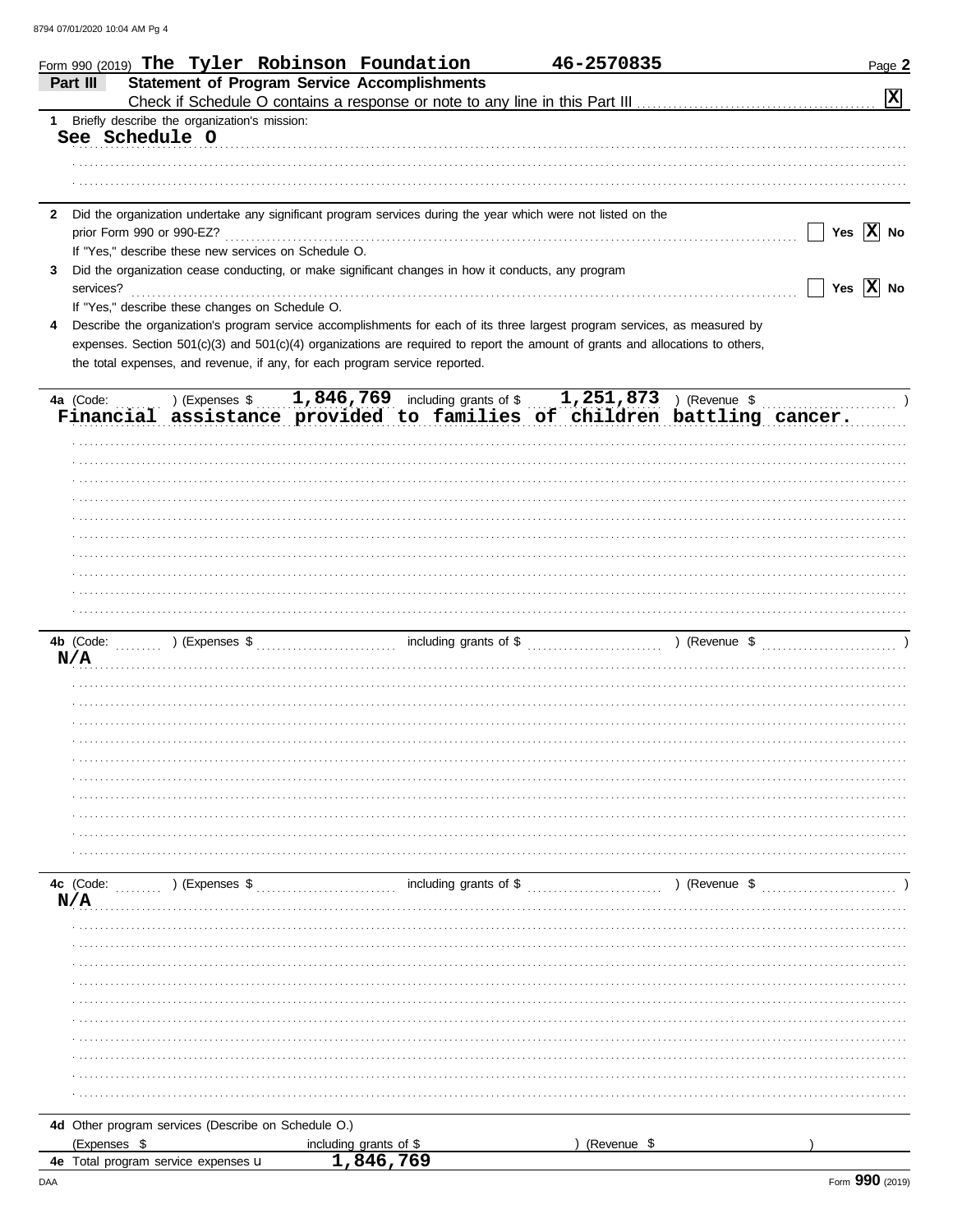|         |  |                                        | Form 990 (2019) The Tyler Robinson Foundation | 46-2570835 | Page <b>3</b> |
|---------|--|----------------------------------------|-----------------------------------------------|------------|---------------|
| Part IV |  | <b>Checklist of Required Schedules</b> |                                               |            |               |

|     | succionel of negation concuency                                                                                                        |                 | Yes | No          |
|-----|----------------------------------------------------------------------------------------------------------------------------------------|-----------------|-----|-------------|
| 1.  | Is the organization described in section $501(c)(3)$ or $4947(a)(1)$ (other than a private foundation)? If "Yes,"                      |                 |     |             |
|     | complete Schedule A                                                                                                                    | 1               | x   |             |
| 2   |                                                                                                                                        | $\mathbf{2}$    | x   |             |
| 3   | Did the organization engage in direct or indirect political campaign activities on behalf of or in opposition to                       |                 |     |             |
|     | candidates for public office? If "Yes," complete Schedule C, Part I                                                                    | 3               |     | X.          |
| 4   | Section 501(c)(3) organizations. Did the organization engage in lobbying activities, or have a section 501(h)                          |                 |     |             |
|     |                                                                                                                                        | 4               |     | X.          |
| 5   | Is the organization a section $501(c)(4)$ , $501(c)(5)$ , or $501(c)(6)$ organization that receives membership dues,                   |                 |     |             |
|     | assessments, or similar amounts as defined in Revenue Procedure 98-19? If "Yes," complete Schedule C, Part III                         | 5               |     | X           |
| 6   | Did the organization maintain any donor advised funds or any similar funds or accounts for which donors                                |                 |     |             |
|     | have the right to provide advice on the distribution or investment of amounts in such funds or accounts? If                            |                 |     |             |
|     | "Yes," complete Schedule D, Part I                                                                                                     | 6               |     | X           |
| 7   | Did the organization receive or hold a conservation easement, including easements to preserve open space,                              |                 |     |             |
|     | the environment, historic land areas, or historic structures? If "Yes," complete Schedule D, Part II                                   | 7               |     | X           |
| 8   | Did the organization maintain collections of works of art, historical treasures, or other similar assets? If "Yes,"                    |                 |     |             |
|     |                                                                                                                                        | 8               |     | x           |
| 9   | Did the organization report an amount in Part X, line 21, for escrow or custodial account liability, serve as a                        |                 |     |             |
|     | custodian for amounts not listed in Part X; or provide credit counseling, debt management, credit repair, or                           |                 |     |             |
|     | debt negotiation services? If "Yes," complete Schedule D, Part IV                                                                      | 9               |     | X           |
| 10  | Did the organization, directly or through a related organization, hold assets in donor-restricted endowments                           |                 |     |             |
|     |                                                                                                                                        | 10              |     | x           |
| 11  | If the organization's answer to any of the following questions is "Yes," then complete Schedule D, Parts VI,                           |                 |     |             |
|     | VII, VIII, IX, or X as applicable.                                                                                                     |                 |     |             |
| a   | Did the organization report an amount for land, buildings, and equipment in Part X, line 10? If "Yes,"<br>complete Schedule D, Part VI | 11a             | X   |             |
|     | <b>b</b> Did the organization report an amount for investments—other securities in Part X, line 12, that is 5% or more                 |                 |     |             |
|     | of its total assets reported in Part X, line 16? If "Yes," complete Schedule D, Part VII                                               | 11b             |     | x           |
| c.  | Did the organization report an amount for investments—program related in Part X, line 13, that is 5% or more                           |                 |     |             |
|     |                                                                                                                                        | 11c             |     | x           |
| d   | Did the organization report an amount for other assets in Part X, line 15, that is 5% or more of its total assets                      |                 |     |             |
|     |                                                                                                                                        | 11d             |     | X           |
| е   | Did the organization report an amount for other liabilities in Part X, line 25? If "Yes," complete Schedule D, Part X                  | 11e             |     | $\mathbf x$ |
| f   | Did the organization's separate or consolidated financial statements for the tax year include a footnote that addresses                |                 |     |             |
|     | the organization's liability for uncertain tax positions under FIN 48 (ASC 740)? If "Yes," complete Schedule D, Part X                 | 11f             |     | x           |
| 12a | Did the organization obtain separate, independent audited financial statements for the tax year? If "Yes," complete                    |                 |     |             |
|     |                                                                                                                                        | 12a             | x   |             |
| b   | Was the organization included in consolidated, independent audited financial statements for the tax year? If                           |                 |     |             |
|     | "Yes," and if the organization answered "No" to line 12a, then completing Schedule D, Parts XI and XII is optional                     | 12 <sub>b</sub> |     | X           |
| 13  |                                                                                                                                        | 13              |     | $\mathbf x$ |
| 14a |                                                                                                                                        | 14a             |     | X           |
| b   | Did the organization have aggregate revenues or expenses of more than \$10,000 from grantmaking,                                       |                 |     |             |
|     | fundraising, business, investment, and program service activities outside the United States, or aggregate                              |                 |     |             |
|     |                                                                                                                                        | 14b             |     | X           |
| 15  | Did the organization report on Part IX, column (A), line 3, more than \$5,000 of grants or other assistance to or                      |                 |     |             |
|     | for any foreign organization? If "Yes," complete Schedule F, Parts II and IV                                                           | 15              |     | X           |
| 16  | Did the organization report on Part IX, column (A), line 3, more than \$5,000 of aggregate grants or other                             |                 |     |             |
|     |                                                                                                                                        | 16              |     | X           |
| 17  | Did the organization report a total of more than \$15,000 of expenses for professional fundraising services on                         |                 |     | X           |
| 18  | Did the organization report more than \$15,000 total of fundraising event gross income and contributions on                            | 17              |     |             |
|     |                                                                                                                                        | 18              | X   |             |
| 19  | Did the organization report more than \$15,000 of gross income from gaming activities on Part VIII, line 9a?                           |                 |     |             |
|     |                                                                                                                                        | 19              |     | X           |
| 20a | Did the organization operate one or more hospital facilities? If "Yes," complete Schedule H                                            | 20a             |     | X           |
| b   |                                                                                                                                        | 20 <sub>b</sub> |     |             |
| 21  | Did the organization report more than \$5,000 of grants or other assistance to any domestic organization or                            |                 |     |             |
|     |                                                                                                                                        | 21              | X   |             |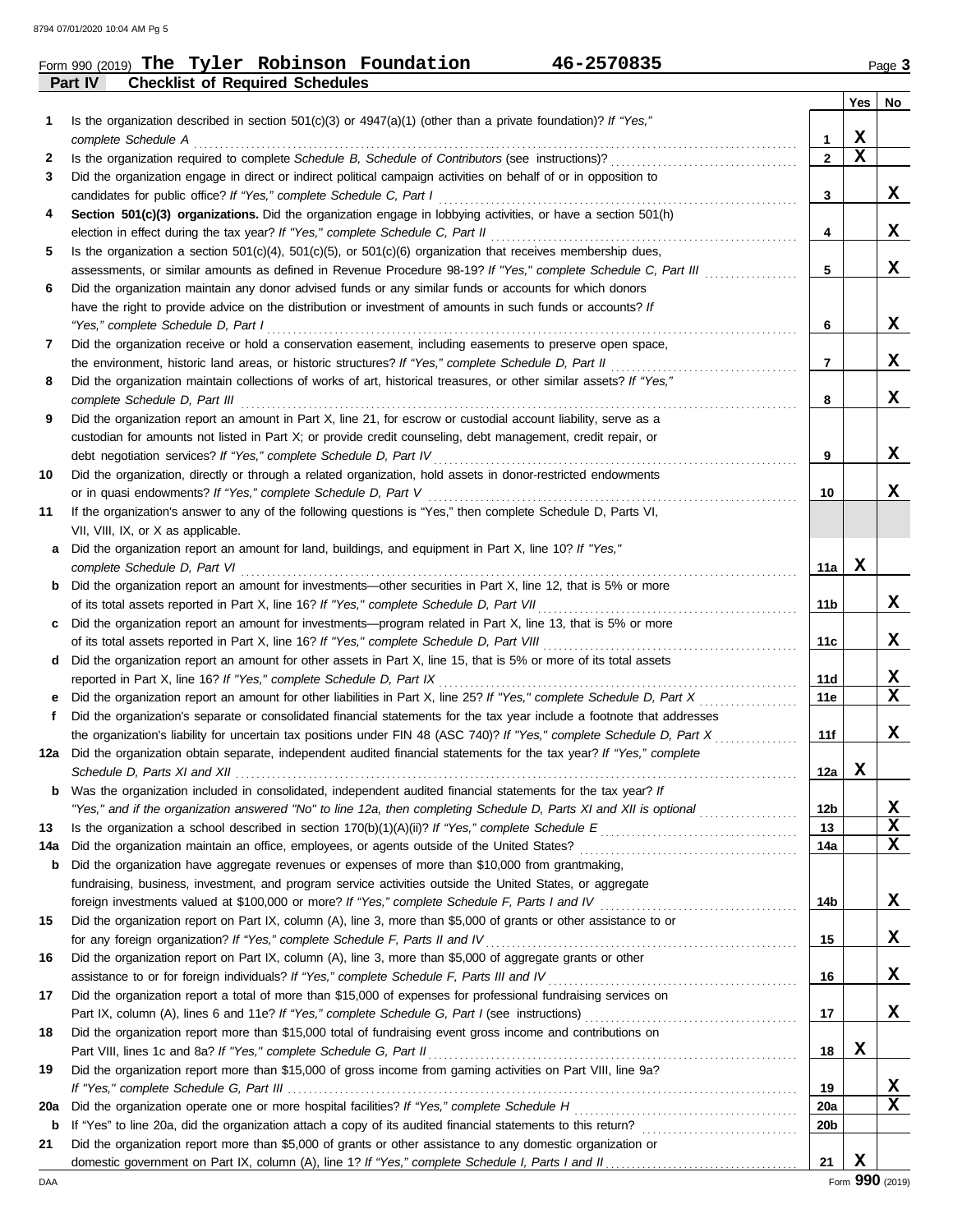| <b>Checklist of Required Schedules (continued)</b><br>Part IV<br>Yes<br>No<br>Did the organization report more than \$5,000 of grants or other assistance to or for domestic individuals on<br>22<br>x<br>Part IX, column (A), line 2? If "Yes," complete Schedule I, Parts I and III<br>22<br>Did the organization answer "Yes" to Part VII, Section A, line 3, 4, or 5 about compensation of the<br>23<br>organization's current and former officers, directors, trustees, key employees, and highest compensated<br>x<br>employees? If "Yes," complete Schedule J<br>23<br>Did the organization have a tax-exempt bond issue with an outstanding principal amount of more than<br>24a<br>\$100,000 as of the last day of the year, that was issued after December 31, 2002? If "Yes," answer lines 24b<br>x<br>24a<br>through 24d and complete Schedule K. If "No," go to line 25a<br>Did the organization invest any proceeds of tax-exempt bonds beyond a temporary period exception?<br>24b<br>Did the organization maintain an escrow account other than a refunding escrow at any time during the year<br>c<br>24c<br>to defease any tax-exempt bonds?<br>Did the organization act as an "on behalf of" issuer for bonds outstanding at any time during the year?<br>24d<br>d<br>Section 501(c)(3), 501(c)(4), and 501(c)(29) organizations. Did the organization engage in an excess benefit<br>25а<br>x<br>transaction with a disqualified person during the year? If "Yes," complete Schedule L, Part I<br>25a<br>Is the organization aware that it engaged in an excess benefit transaction with a disqualified person in a prior<br>year, and that the transaction has not been reported on any of the organization's prior Forms 990 or 990-EZ?<br>x<br>If "Yes," complete Schedule L, Part I<br>25b<br>Did the organization report any amount on Part X, line 5 or 22, for receivables from or payables to any current<br>26<br>or former officer, director, trustee, key employee, creator or founder, substantial contributor, or 35%<br>x<br>controlled entity or family member of any of these persons? If "Yes," complete Schedule L, Part II<br>26<br>Did the organization provide a grant or other assistance to any current or former officer, director, trustee, key<br>27<br>employee, creator or founder, substantial contributor or employee thereof, a grant selection committee<br>member, or to a 35% controlled entity (including an employee thereof) or family member of any of these<br>x<br>persons? If "Yes," complete Schedule L, Part III<br>27<br>Was the organization a party to a business transaction with one of the following parties (see Schedule L, Part<br>28<br>IV instructions, for applicable filing thresholds, conditions, and exceptions):<br>A current or former officer, director, trustee, key employee, creator or founder, or substantial contributor? If<br>а<br>"Yes," complete Schedule L, Part IV<br>X<br>28a<br>$\mathbf x$<br>A family member of any individual described in line 28a? If "Yes," complete Schedule L, Part IV<br>28b<br>b<br>A 35% controlled entity of one or more individuals and/or organizations described in lines 28a or 28b? If<br>c<br>X<br>"Yes," complete Schedule L, Part IV<br>28c<br>$\mathbf x$<br>29<br>29<br>Did the organization receive contributions of art, historical treasures, or other similar assets, or qualified<br>30<br>x<br>conservation contributions? If "Yes," complete Schedule M<br>30<br>X<br>31<br>Did the organization liquidate, terminate, or dissolve and cease operations? If "Yes," complete Schedule N, Part I<br>31<br>Did the organization sell, exchange, dispose of, or transfer more than 25% of its net assets? If "Yes,"<br>32<br>X.<br>32<br>complete Schedule N, Part II<br>Did the organization own 100% of an entity disregarded as separate from the organization under Regulations<br>33<br>X.<br>33<br>Was the organization related to any tax-exempt or taxable entity? If "Yes," complete Schedule R, Part II, III,<br>34<br>X.<br>34<br>X<br>35a<br><b>35a</b><br>If "Yes" to line 35a, did the organization receive any payment from or engage in any transaction with a<br>b<br>controlled entity within the meaning of section 512(b)(13)? If "Yes," complete Schedule R, Part V, line 2<br>35 <sub>b</sub><br>Section 501(c)(3) organizations. Did the organization make any transfers to an exempt non-charitable<br>36<br>related organization? If "Yes," complete Schedule R, Part V, line 2<br>X.<br>36<br>Did the organization conduct more than 5% of its activities through an entity that is not a related organization<br>37<br>x<br>and that is treated as a partnership for federal income tax purposes? If "Yes," complete Schedule R, Part VI<br>37<br>Did the organization complete Schedule O and provide explanations in Schedule O for Part VI, lines 11b and<br>38<br>X<br>19? Note: All Form 990 filers are required to complete Schedule O.<br>38<br><b>Statements Regarding Other IRS Filings and Tax Compliance</b><br>Part V<br>Yes<br>No<br>22<br>Enter the number reported in Box 3 of Form 1096. Enter -0- if not applicable<br>1a<br>1a<br>0<br>1 <sub>b</sub><br>Enter the number of Forms W-2G included in line 1a. Enter -0- if not applicable<br>b<br>Did the organization comply with backup withholding rules for reportable payments to vendors and<br>c<br>x<br>1c |     | 46-2570835<br>Form 990 (2019) The Tyler Robinson Foundation |  |  | Page 4 |  |  |  |  |  |  |  |
|---------------------------------------------------------------------------------------------------------------------------------------------------------------------------------------------------------------------------------------------------------------------------------------------------------------------------------------------------------------------------------------------------------------------------------------------------------------------------------------------------------------------------------------------------------------------------------------------------------------------------------------------------------------------------------------------------------------------------------------------------------------------------------------------------------------------------------------------------------------------------------------------------------------------------------------------------------------------------------------------------------------------------------------------------------------------------------------------------------------------------------------------------------------------------------------------------------------------------------------------------------------------------------------------------------------------------------------------------------------------------------------------------------------------------------------------------------------------------------------------------------------------------------------------------------------------------------------------------------------------------------------------------------------------------------------------------------------------------------------------------------------------------------------------------------------------------------------------------------------------------------------------------------------------------------------------------------------------------------------------------------------------------------------------------------------------------------------------------------------------------------------------------------------------------------------------------------------------------------------------------------------------------------------------------------------------------------------------------------------------------------------------------------------------------------------------------------------------------------------------------------------------------------------------------------------------------------------------------------------------------------------------------------------------------------------------------------------------------------------------------------------------------------------------------------------------------------------------------------------------------------------------------------------------------------------------------------------------------------------------------------------------------------------------------------------------------------------------------------------------------------------------------------------------------------------------------------------------------------------------------------------------------------------------------------------------------------------------------------------------------------------------------------------------------------------------------------------------------------------------------------------------------------------------------------------------------------------------------------------------------------------------------------------------------------------------------------------------------------------------------------------------------------------------------------------------------------------------------------------------------------------------------------------------------------------------------------------------------------------------------------------------------------------------------------------------------------------------------------------------------------------------------------------------------------------------------------------------------------------------------------------------------------------------------------------------------------------------------------------------------------------------------------------------------------------------------------------------------------------------------------------------------------------------------------------------------------------------------------------------------------------------------------------------------------------------------------------------------------------------------------------------------------------------------------------------------------------------------------------------------------------------------------------------------------------------------------------------------------------------------------------------------------------------------------------------------------------------------------------------------------------------------------------------------------------------------------------------------------------------------------------------------------------------------------------------------------------------------------------------------------------------------------------------------------------------------------|-----|-------------------------------------------------------------|--|--|--------|--|--|--|--|--|--|--|
|                                                                                                                                                                                                                                                                                                                                                                                                                                                                                                                                                                                                                                                                                                                                                                                                                                                                                                                                                                                                                                                                                                                                                                                                                                                                                                                                                                                                                                                                                                                                                                                                                                                                                                                                                                                                                                                                                                                                                                                                                                                                                                                                                                                                                                                                                                                                                                                                                                                                                                                                                                                                                                                                                                                                                                                                                                                                                                                                                                                                                                                                                                                                                                                                                                                                                                                                                                                                                                                                                                                                                                                                                                                                                                                                                                                                                                                                                                                                                                                                                                                                                                                                                                                                                                                                                                                                                                                                                                                                                                                                                                                                                                                                                                                                                                                                                                                                                                                                                                                                                                                                                                                                                                                                                                                                                                                                                                                                                                                         |     |                                                             |  |  |        |  |  |  |  |  |  |  |
|                                                                                                                                                                                                                                                                                                                                                                                                                                                                                                                                                                                                                                                                                                                                                                                                                                                                                                                                                                                                                                                                                                                                                                                                                                                                                                                                                                                                                                                                                                                                                                                                                                                                                                                                                                                                                                                                                                                                                                                                                                                                                                                                                                                                                                                                                                                                                                                                                                                                                                                                                                                                                                                                                                                                                                                                                                                                                                                                                                                                                                                                                                                                                                                                                                                                                                                                                                                                                                                                                                                                                                                                                                                                                                                                                                                                                                                                                                                                                                                                                                                                                                                                                                                                                                                                                                                                                                                                                                                                                                                                                                                                                                                                                                                                                                                                                                                                                                                                                                                                                                                                                                                                                                                                                                                                                                                                                                                                                                                         |     |                                                             |  |  |        |  |  |  |  |  |  |  |
| Form 990 (2019)                                                                                                                                                                                                                                                                                                                                                                                                                                                                                                                                                                                                                                                                                                                                                                                                                                                                                                                                                                                                                                                                                                                                                                                                                                                                                                                                                                                                                                                                                                                                                                                                                                                                                                                                                                                                                                                                                                                                                                                                                                                                                                                                                                                                                                                                                                                                                                                                                                                                                                                                                                                                                                                                                                                                                                                                                                                                                                                                                                                                                                                                                                                                                                                                                                                                                                                                                                                                                                                                                                                                                                                                                                                                                                                                                                                                                                                                                                                                                                                                                                                                                                                                                                                                                                                                                                                                                                                                                                                                                                                                                                                                                                                                                                                                                                                                                                                                                                                                                                                                                                                                                                                                                                                                                                                                                                                                                                                                                                         |     |                                                             |  |  |        |  |  |  |  |  |  |  |
|                                                                                                                                                                                                                                                                                                                                                                                                                                                                                                                                                                                                                                                                                                                                                                                                                                                                                                                                                                                                                                                                                                                                                                                                                                                                                                                                                                                                                                                                                                                                                                                                                                                                                                                                                                                                                                                                                                                                                                                                                                                                                                                                                                                                                                                                                                                                                                                                                                                                                                                                                                                                                                                                                                                                                                                                                                                                                                                                                                                                                                                                                                                                                                                                                                                                                                                                                                                                                                                                                                                                                                                                                                                                                                                                                                                                                                                                                                                                                                                                                                                                                                                                                                                                                                                                                                                                                                                                                                                                                                                                                                                                                                                                                                                                                                                                                                                                                                                                                                                                                                                                                                                                                                                                                                                                                                                                                                                                                                                         |     |                                                             |  |  |        |  |  |  |  |  |  |  |
|                                                                                                                                                                                                                                                                                                                                                                                                                                                                                                                                                                                                                                                                                                                                                                                                                                                                                                                                                                                                                                                                                                                                                                                                                                                                                                                                                                                                                                                                                                                                                                                                                                                                                                                                                                                                                                                                                                                                                                                                                                                                                                                                                                                                                                                                                                                                                                                                                                                                                                                                                                                                                                                                                                                                                                                                                                                                                                                                                                                                                                                                                                                                                                                                                                                                                                                                                                                                                                                                                                                                                                                                                                                                                                                                                                                                                                                                                                                                                                                                                                                                                                                                                                                                                                                                                                                                                                                                                                                                                                                                                                                                                                                                                                                                                                                                                                                                                                                                                                                                                                                                                                                                                                                                                                                                                                                                                                                                                                                         |     |                                                             |  |  |        |  |  |  |  |  |  |  |
|                                                                                                                                                                                                                                                                                                                                                                                                                                                                                                                                                                                                                                                                                                                                                                                                                                                                                                                                                                                                                                                                                                                                                                                                                                                                                                                                                                                                                                                                                                                                                                                                                                                                                                                                                                                                                                                                                                                                                                                                                                                                                                                                                                                                                                                                                                                                                                                                                                                                                                                                                                                                                                                                                                                                                                                                                                                                                                                                                                                                                                                                                                                                                                                                                                                                                                                                                                                                                                                                                                                                                                                                                                                                                                                                                                                                                                                                                                                                                                                                                                                                                                                                                                                                                                                                                                                                                                                                                                                                                                                                                                                                                                                                                                                                                                                                                                                                                                                                                                                                                                                                                                                                                                                                                                                                                                                                                                                                                                                         |     |                                                             |  |  |        |  |  |  |  |  |  |  |
|                                                                                                                                                                                                                                                                                                                                                                                                                                                                                                                                                                                                                                                                                                                                                                                                                                                                                                                                                                                                                                                                                                                                                                                                                                                                                                                                                                                                                                                                                                                                                                                                                                                                                                                                                                                                                                                                                                                                                                                                                                                                                                                                                                                                                                                                                                                                                                                                                                                                                                                                                                                                                                                                                                                                                                                                                                                                                                                                                                                                                                                                                                                                                                                                                                                                                                                                                                                                                                                                                                                                                                                                                                                                                                                                                                                                                                                                                                                                                                                                                                                                                                                                                                                                                                                                                                                                                                                                                                                                                                                                                                                                                                                                                                                                                                                                                                                                                                                                                                                                                                                                                                                                                                                                                                                                                                                                                                                                                                                         |     |                                                             |  |  |        |  |  |  |  |  |  |  |
|                                                                                                                                                                                                                                                                                                                                                                                                                                                                                                                                                                                                                                                                                                                                                                                                                                                                                                                                                                                                                                                                                                                                                                                                                                                                                                                                                                                                                                                                                                                                                                                                                                                                                                                                                                                                                                                                                                                                                                                                                                                                                                                                                                                                                                                                                                                                                                                                                                                                                                                                                                                                                                                                                                                                                                                                                                                                                                                                                                                                                                                                                                                                                                                                                                                                                                                                                                                                                                                                                                                                                                                                                                                                                                                                                                                                                                                                                                                                                                                                                                                                                                                                                                                                                                                                                                                                                                                                                                                                                                                                                                                                                                                                                                                                                                                                                                                                                                                                                                                                                                                                                                                                                                                                                                                                                                                                                                                                                                                         |     |                                                             |  |  |        |  |  |  |  |  |  |  |
|                                                                                                                                                                                                                                                                                                                                                                                                                                                                                                                                                                                                                                                                                                                                                                                                                                                                                                                                                                                                                                                                                                                                                                                                                                                                                                                                                                                                                                                                                                                                                                                                                                                                                                                                                                                                                                                                                                                                                                                                                                                                                                                                                                                                                                                                                                                                                                                                                                                                                                                                                                                                                                                                                                                                                                                                                                                                                                                                                                                                                                                                                                                                                                                                                                                                                                                                                                                                                                                                                                                                                                                                                                                                                                                                                                                                                                                                                                                                                                                                                                                                                                                                                                                                                                                                                                                                                                                                                                                                                                                                                                                                                                                                                                                                                                                                                                                                                                                                                                                                                                                                                                                                                                                                                                                                                                                                                                                                                                                         |     |                                                             |  |  |        |  |  |  |  |  |  |  |
|                                                                                                                                                                                                                                                                                                                                                                                                                                                                                                                                                                                                                                                                                                                                                                                                                                                                                                                                                                                                                                                                                                                                                                                                                                                                                                                                                                                                                                                                                                                                                                                                                                                                                                                                                                                                                                                                                                                                                                                                                                                                                                                                                                                                                                                                                                                                                                                                                                                                                                                                                                                                                                                                                                                                                                                                                                                                                                                                                                                                                                                                                                                                                                                                                                                                                                                                                                                                                                                                                                                                                                                                                                                                                                                                                                                                                                                                                                                                                                                                                                                                                                                                                                                                                                                                                                                                                                                                                                                                                                                                                                                                                                                                                                                                                                                                                                                                                                                                                                                                                                                                                                                                                                                                                                                                                                                                                                                                                                                         |     |                                                             |  |  |        |  |  |  |  |  |  |  |
|                                                                                                                                                                                                                                                                                                                                                                                                                                                                                                                                                                                                                                                                                                                                                                                                                                                                                                                                                                                                                                                                                                                                                                                                                                                                                                                                                                                                                                                                                                                                                                                                                                                                                                                                                                                                                                                                                                                                                                                                                                                                                                                                                                                                                                                                                                                                                                                                                                                                                                                                                                                                                                                                                                                                                                                                                                                                                                                                                                                                                                                                                                                                                                                                                                                                                                                                                                                                                                                                                                                                                                                                                                                                                                                                                                                                                                                                                                                                                                                                                                                                                                                                                                                                                                                                                                                                                                                                                                                                                                                                                                                                                                                                                                                                                                                                                                                                                                                                                                                                                                                                                                                                                                                                                                                                                                                                                                                                                                                         |     |                                                             |  |  |        |  |  |  |  |  |  |  |
|                                                                                                                                                                                                                                                                                                                                                                                                                                                                                                                                                                                                                                                                                                                                                                                                                                                                                                                                                                                                                                                                                                                                                                                                                                                                                                                                                                                                                                                                                                                                                                                                                                                                                                                                                                                                                                                                                                                                                                                                                                                                                                                                                                                                                                                                                                                                                                                                                                                                                                                                                                                                                                                                                                                                                                                                                                                                                                                                                                                                                                                                                                                                                                                                                                                                                                                                                                                                                                                                                                                                                                                                                                                                                                                                                                                                                                                                                                                                                                                                                                                                                                                                                                                                                                                                                                                                                                                                                                                                                                                                                                                                                                                                                                                                                                                                                                                                                                                                                                                                                                                                                                                                                                                                                                                                                                                                                                                                                                                         |     |                                                             |  |  |        |  |  |  |  |  |  |  |
|                                                                                                                                                                                                                                                                                                                                                                                                                                                                                                                                                                                                                                                                                                                                                                                                                                                                                                                                                                                                                                                                                                                                                                                                                                                                                                                                                                                                                                                                                                                                                                                                                                                                                                                                                                                                                                                                                                                                                                                                                                                                                                                                                                                                                                                                                                                                                                                                                                                                                                                                                                                                                                                                                                                                                                                                                                                                                                                                                                                                                                                                                                                                                                                                                                                                                                                                                                                                                                                                                                                                                                                                                                                                                                                                                                                                                                                                                                                                                                                                                                                                                                                                                                                                                                                                                                                                                                                                                                                                                                                                                                                                                                                                                                                                                                                                                                                                                                                                                                                                                                                                                                                                                                                                                                                                                                                                                                                                                                                         |     |                                                             |  |  |        |  |  |  |  |  |  |  |
|                                                                                                                                                                                                                                                                                                                                                                                                                                                                                                                                                                                                                                                                                                                                                                                                                                                                                                                                                                                                                                                                                                                                                                                                                                                                                                                                                                                                                                                                                                                                                                                                                                                                                                                                                                                                                                                                                                                                                                                                                                                                                                                                                                                                                                                                                                                                                                                                                                                                                                                                                                                                                                                                                                                                                                                                                                                                                                                                                                                                                                                                                                                                                                                                                                                                                                                                                                                                                                                                                                                                                                                                                                                                                                                                                                                                                                                                                                                                                                                                                                                                                                                                                                                                                                                                                                                                                                                                                                                                                                                                                                                                                                                                                                                                                                                                                                                                                                                                                                                                                                                                                                                                                                                                                                                                                                                                                                                                                                                         |     |                                                             |  |  |        |  |  |  |  |  |  |  |
|                                                                                                                                                                                                                                                                                                                                                                                                                                                                                                                                                                                                                                                                                                                                                                                                                                                                                                                                                                                                                                                                                                                                                                                                                                                                                                                                                                                                                                                                                                                                                                                                                                                                                                                                                                                                                                                                                                                                                                                                                                                                                                                                                                                                                                                                                                                                                                                                                                                                                                                                                                                                                                                                                                                                                                                                                                                                                                                                                                                                                                                                                                                                                                                                                                                                                                                                                                                                                                                                                                                                                                                                                                                                                                                                                                                                                                                                                                                                                                                                                                                                                                                                                                                                                                                                                                                                                                                                                                                                                                                                                                                                                                                                                                                                                                                                                                                                                                                                                                                                                                                                                                                                                                                                                                                                                                                                                                                                                                                         |     |                                                             |  |  |        |  |  |  |  |  |  |  |
|                                                                                                                                                                                                                                                                                                                                                                                                                                                                                                                                                                                                                                                                                                                                                                                                                                                                                                                                                                                                                                                                                                                                                                                                                                                                                                                                                                                                                                                                                                                                                                                                                                                                                                                                                                                                                                                                                                                                                                                                                                                                                                                                                                                                                                                                                                                                                                                                                                                                                                                                                                                                                                                                                                                                                                                                                                                                                                                                                                                                                                                                                                                                                                                                                                                                                                                                                                                                                                                                                                                                                                                                                                                                                                                                                                                                                                                                                                                                                                                                                                                                                                                                                                                                                                                                                                                                                                                                                                                                                                                                                                                                                                                                                                                                                                                                                                                                                                                                                                                                                                                                                                                                                                                                                                                                                                                                                                                                                                                         |     |                                                             |  |  |        |  |  |  |  |  |  |  |
|                                                                                                                                                                                                                                                                                                                                                                                                                                                                                                                                                                                                                                                                                                                                                                                                                                                                                                                                                                                                                                                                                                                                                                                                                                                                                                                                                                                                                                                                                                                                                                                                                                                                                                                                                                                                                                                                                                                                                                                                                                                                                                                                                                                                                                                                                                                                                                                                                                                                                                                                                                                                                                                                                                                                                                                                                                                                                                                                                                                                                                                                                                                                                                                                                                                                                                                                                                                                                                                                                                                                                                                                                                                                                                                                                                                                                                                                                                                                                                                                                                                                                                                                                                                                                                                                                                                                                                                                                                                                                                                                                                                                                                                                                                                                                                                                                                                                                                                                                                                                                                                                                                                                                                                                                                                                                                                                                                                                                                                         |     |                                                             |  |  |        |  |  |  |  |  |  |  |
|                                                                                                                                                                                                                                                                                                                                                                                                                                                                                                                                                                                                                                                                                                                                                                                                                                                                                                                                                                                                                                                                                                                                                                                                                                                                                                                                                                                                                                                                                                                                                                                                                                                                                                                                                                                                                                                                                                                                                                                                                                                                                                                                                                                                                                                                                                                                                                                                                                                                                                                                                                                                                                                                                                                                                                                                                                                                                                                                                                                                                                                                                                                                                                                                                                                                                                                                                                                                                                                                                                                                                                                                                                                                                                                                                                                                                                                                                                                                                                                                                                                                                                                                                                                                                                                                                                                                                                                                                                                                                                                                                                                                                                                                                                                                                                                                                                                                                                                                                                                                                                                                                                                                                                                                                                                                                                                                                                                                                                                         |     |                                                             |  |  |        |  |  |  |  |  |  |  |
|                                                                                                                                                                                                                                                                                                                                                                                                                                                                                                                                                                                                                                                                                                                                                                                                                                                                                                                                                                                                                                                                                                                                                                                                                                                                                                                                                                                                                                                                                                                                                                                                                                                                                                                                                                                                                                                                                                                                                                                                                                                                                                                                                                                                                                                                                                                                                                                                                                                                                                                                                                                                                                                                                                                                                                                                                                                                                                                                                                                                                                                                                                                                                                                                                                                                                                                                                                                                                                                                                                                                                                                                                                                                                                                                                                                                                                                                                                                                                                                                                                                                                                                                                                                                                                                                                                                                                                                                                                                                                                                                                                                                                                                                                                                                                                                                                                                                                                                                                                                                                                                                                                                                                                                                                                                                                                                                                                                                                                                         |     |                                                             |  |  |        |  |  |  |  |  |  |  |
|                                                                                                                                                                                                                                                                                                                                                                                                                                                                                                                                                                                                                                                                                                                                                                                                                                                                                                                                                                                                                                                                                                                                                                                                                                                                                                                                                                                                                                                                                                                                                                                                                                                                                                                                                                                                                                                                                                                                                                                                                                                                                                                                                                                                                                                                                                                                                                                                                                                                                                                                                                                                                                                                                                                                                                                                                                                                                                                                                                                                                                                                                                                                                                                                                                                                                                                                                                                                                                                                                                                                                                                                                                                                                                                                                                                                                                                                                                                                                                                                                                                                                                                                                                                                                                                                                                                                                                                                                                                                                                                                                                                                                                                                                                                                                                                                                                                                                                                                                                                                                                                                                                                                                                                                                                                                                                                                                                                                                                                         |     |                                                             |  |  |        |  |  |  |  |  |  |  |
|                                                                                                                                                                                                                                                                                                                                                                                                                                                                                                                                                                                                                                                                                                                                                                                                                                                                                                                                                                                                                                                                                                                                                                                                                                                                                                                                                                                                                                                                                                                                                                                                                                                                                                                                                                                                                                                                                                                                                                                                                                                                                                                                                                                                                                                                                                                                                                                                                                                                                                                                                                                                                                                                                                                                                                                                                                                                                                                                                                                                                                                                                                                                                                                                                                                                                                                                                                                                                                                                                                                                                                                                                                                                                                                                                                                                                                                                                                                                                                                                                                                                                                                                                                                                                                                                                                                                                                                                                                                                                                                                                                                                                                                                                                                                                                                                                                                                                                                                                                                                                                                                                                                                                                                                                                                                                                                                                                                                                                                         |     |                                                             |  |  |        |  |  |  |  |  |  |  |
|                                                                                                                                                                                                                                                                                                                                                                                                                                                                                                                                                                                                                                                                                                                                                                                                                                                                                                                                                                                                                                                                                                                                                                                                                                                                                                                                                                                                                                                                                                                                                                                                                                                                                                                                                                                                                                                                                                                                                                                                                                                                                                                                                                                                                                                                                                                                                                                                                                                                                                                                                                                                                                                                                                                                                                                                                                                                                                                                                                                                                                                                                                                                                                                                                                                                                                                                                                                                                                                                                                                                                                                                                                                                                                                                                                                                                                                                                                                                                                                                                                                                                                                                                                                                                                                                                                                                                                                                                                                                                                                                                                                                                                                                                                                                                                                                                                                                                                                                                                                                                                                                                                                                                                                                                                                                                                                                                                                                                                                         |     |                                                             |  |  |        |  |  |  |  |  |  |  |
|                                                                                                                                                                                                                                                                                                                                                                                                                                                                                                                                                                                                                                                                                                                                                                                                                                                                                                                                                                                                                                                                                                                                                                                                                                                                                                                                                                                                                                                                                                                                                                                                                                                                                                                                                                                                                                                                                                                                                                                                                                                                                                                                                                                                                                                                                                                                                                                                                                                                                                                                                                                                                                                                                                                                                                                                                                                                                                                                                                                                                                                                                                                                                                                                                                                                                                                                                                                                                                                                                                                                                                                                                                                                                                                                                                                                                                                                                                                                                                                                                                                                                                                                                                                                                                                                                                                                                                                                                                                                                                                                                                                                                                                                                                                                                                                                                                                                                                                                                                                                                                                                                                                                                                                                                                                                                                                                                                                                                                                         |     |                                                             |  |  |        |  |  |  |  |  |  |  |
|                                                                                                                                                                                                                                                                                                                                                                                                                                                                                                                                                                                                                                                                                                                                                                                                                                                                                                                                                                                                                                                                                                                                                                                                                                                                                                                                                                                                                                                                                                                                                                                                                                                                                                                                                                                                                                                                                                                                                                                                                                                                                                                                                                                                                                                                                                                                                                                                                                                                                                                                                                                                                                                                                                                                                                                                                                                                                                                                                                                                                                                                                                                                                                                                                                                                                                                                                                                                                                                                                                                                                                                                                                                                                                                                                                                                                                                                                                                                                                                                                                                                                                                                                                                                                                                                                                                                                                                                                                                                                                                                                                                                                                                                                                                                                                                                                                                                                                                                                                                                                                                                                                                                                                                                                                                                                                                                                                                                                                                         |     |                                                             |  |  |        |  |  |  |  |  |  |  |
|                                                                                                                                                                                                                                                                                                                                                                                                                                                                                                                                                                                                                                                                                                                                                                                                                                                                                                                                                                                                                                                                                                                                                                                                                                                                                                                                                                                                                                                                                                                                                                                                                                                                                                                                                                                                                                                                                                                                                                                                                                                                                                                                                                                                                                                                                                                                                                                                                                                                                                                                                                                                                                                                                                                                                                                                                                                                                                                                                                                                                                                                                                                                                                                                                                                                                                                                                                                                                                                                                                                                                                                                                                                                                                                                                                                                                                                                                                                                                                                                                                                                                                                                                                                                                                                                                                                                                                                                                                                                                                                                                                                                                                                                                                                                                                                                                                                                                                                                                                                                                                                                                                                                                                                                                                                                                                                                                                                                                                                         |     |                                                             |  |  |        |  |  |  |  |  |  |  |
|                                                                                                                                                                                                                                                                                                                                                                                                                                                                                                                                                                                                                                                                                                                                                                                                                                                                                                                                                                                                                                                                                                                                                                                                                                                                                                                                                                                                                                                                                                                                                                                                                                                                                                                                                                                                                                                                                                                                                                                                                                                                                                                                                                                                                                                                                                                                                                                                                                                                                                                                                                                                                                                                                                                                                                                                                                                                                                                                                                                                                                                                                                                                                                                                                                                                                                                                                                                                                                                                                                                                                                                                                                                                                                                                                                                                                                                                                                                                                                                                                                                                                                                                                                                                                                                                                                                                                                                                                                                                                                                                                                                                                                                                                                                                                                                                                                                                                                                                                                                                                                                                                                                                                                                                                                                                                                                                                                                                                                                         |     |                                                             |  |  |        |  |  |  |  |  |  |  |
|                                                                                                                                                                                                                                                                                                                                                                                                                                                                                                                                                                                                                                                                                                                                                                                                                                                                                                                                                                                                                                                                                                                                                                                                                                                                                                                                                                                                                                                                                                                                                                                                                                                                                                                                                                                                                                                                                                                                                                                                                                                                                                                                                                                                                                                                                                                                                                                                                                                                                                                                                                                                                                                                                                                                                                                                                                                                                                                                                                                                                                                                                                                                                                                                                                                                                                                                                                                                                                                                                                                                                                                                                                                                                                                                                                                                                                                                                                                                                                                                                                                                                                                                                                                                                                                                                                                                                                                                                                                                                                                                                                                                                                                                                                                                                                                                                                                                                                                                                                                                                                                                                                                                                                                                                                                                                                                                                                                                                                                         |     |                                                             |  |  |        |  |  |  |  |  |  |  |
|                                                                                                                                                                                                                                                                                                                                                                                                                                                                                                                                                                                                                                                                                                                                                                                                                                                                                                                                                                                                                                                                                                                                                                                                                                                                                                                                                                                                                                                                                                                                                                                                                                                                                                                                                                                                                                                                                                                                                                                                                                                                                                                                                                                                                                                                                                                                                                                                                                                                                                                                                                                                                                                                                                                                                                                                                                                                                                                                                                                                                                                                                                                                                                                                                                                                                                                                                                                                                                                                                                                                                                                                                                                                                                                                                                                                                                                                                                                                                                                                                                                                                                                                                                                                                                                                                                                                                                                                                                                                                                                                                                                                                                                                                                                                                                                                                                                                                                                                                                                                                                                                                                                                                                                                                                                                                                                                                                                                                                                         |     |                                                             |  |  |        |  |  |  |  |  |  |  |
|                                                                                                                                                                                                                                                                                                                                                                                                                                                                                                                                                                                                                                                                                                                                                                                                                                                                                                                                                                                                                                                                                                                                                                                                                                                                                                                                                                                                                                                                                                                                                                                                                                                                                                                                                                                                                                                                                                                                                                                                                                                                                                                                                                                                                                                                                                                                                                                                                                                                                                                                                                                                                                                                                                                                                                                                                                                                                                                                                                                                                                                                                                                                                                                                                                                                                                                                                                                                                                                                                                                                                                                                                                                                                                                                                                                                                                                                                                                                                                                                                                                                                                                                                                                                                                                                                                                                                                                                                                                                                                                                                                                                                                                                                                                                                                                                                                                                                                                                                                                                                                                                                                                                                                                                                                                                                                                                                                                                                                                         |     |                                                             |  |  |        |  |  |  |  |  |  |  |
|                                                                                                                                                                                                                                                                                                                                                                                                                                                                                                                                                                                                                                                                                                                                                                                                                                                                                                                                                                                                                                                                                                                                                                                                                                                                                                                                                                                                                                                                                                                                                                                                                                                                                                                                                                                                                                                                                                                                                                                                                                                                                                                                                                                                                                                                                                                                                                                                                                                                                                                                                                                                                                                                                                                                                                                                                                                                                                                                                                                                                                                                                                                                                                                                                                                                                                                                                                                                                                                                                                                                                                                                                                                                                                                                                                                                                                                                                                                                                                                                                                                                                                                                                                                                                                                                                                                                                                                                                                                                                                                                                                                                                                                                                                                                                                                                                                                                                                                                                                                                                                                                                                                                                                                                                                                                                                                                                                                                                                                         |     |                                                             |  |  |        |  |  |  |  |  |  |  |
|                                                                                                                                                                                                                                                                                                                                                                                                                                                                                                                                                                                                                                                                                                                                                                                                                                                                                                                                                                                                                                                                                                                                                                                                                                                                                                                                                                                                                                                                                                                                                                                                                                                                                                                                                                                                                                                                                                                                                                                                                                                                                                                                                                                                                                                                                                                                                                                                                                                                                                                                                                                                                                                                                                                                                                                                                                                                                                                                                                                                                                                                                                                                                                                                                                                                                                                                                                                                                                                                                                                                                                                                                                                                                                                                                                                                                                                                                                                                                                                                                                                                                                                                                                                                                                                                                                                                                                                                                                                                                                                                                                                                                                                                                                                                                                                                                                                                                                                                                                                                                                                                                                                                                                                                                                                                                                                                                                                                                                                         |     |                                                             |  |  |        |  |  |  |  |  |  |  |
|                                                                                                                                                                                                                                                                                                                                                                                                                                                                                                                                                                                                                                                                                                                                                                                                                                                                                                                                                                                                                                                                                                                                                                                                                                                                                                                                                                                                                                                                                                                                                                                                                                                                                                                                                                                                                                                                                                                                                                                                                                                                                                                                                                                                                                                                                                                                                                                                                                                                                                                                                                                                                                                                                                                                                                                                                                                                                                                                                                                                                                                                                                                                                                                                                                                                                                                                                                                                                                                                                                                                                                                                                                                                                                                                                                                                                                                                                                                                                                                                                                                                                                                                                                                                                                                                                                                                                                                                                                                                                                                                                                                                                                                                                                                                                                                                                                                                                                                                                                                                                                                                                                                                                                                                                                                                                                                                                                                                                                                         |     |                                                             |  |  |        |  |  |  |  |  |  |  |
|                                                                                                                                                                                                                                                                                                                                                                                                                                                                                                                                                                                                                                                                                                                                                                                                                                                                                                                                                                                                                                                                                                                                                                                                                                                                                                                                                                                                                                                                                                                                                                                                                                                                                                                                                                                                                                                                                                                                                                                                                                                                                                                                                                                                                                                                                                                                                                                                                                                                                                                                                                                                                                                                                                                                                                                                                                                                                                                                                                                                                                                                                                                                                                                                                                                                                                                                                                                                                                                                                                                                                                                                                                                                                                                                                                                                                                                                                                                                                                                                                                                                                                                                                                                                                                                                                                                                                                                                                                                                                                                                                                                                                                                                                                                                                                                                                                                                                                                                                                                                                                                                                                                                                                                                                                                                                                                                                                                                                                                         |     |                                                             |  |  |        |  |  |  |  |  |  |  |
|                                                                                                                                                                                                                                                                                                                                                                                                                                                                                                                                                                                                                                                                                                                                                                                                                                                                                                                                                                                                                                                                                                                                                                                                                                                                                                                                                                                                                                                                                                                                                                                                                                                                                                                                                                                                                                                                                                                                                                                                                                                                                                                                                                                                                                                                                                                                                                                                                                                                                                                                                                                                                                                                                                                                                                                                                                                                                                                                                                                                                                                                                                                                                                                                                                                                                                                                                                                                                                                                                                                                                                                                                                                                                                                                                                                                                                                                                                                                                                                                                                                                                                                                                                                                                                                                                                                                                                                                                                                                                                                                                                                                                                                                                                                                                                                                                                                                                                                                                                                                                                                                                                                                                                                                                                                                                                                                                                                                                                                         |     |                                                             |  |  |        |  |  |  |  |  |  |  |
|                                                                                                                                                                                                                                                                                                                                                                                                                                                                                                                                                                                                                                                                                                                                                                                                                                                                                                                                                                                                                                                                                                                                                                                                                                                                                                                                                                                                                                                                                                                                                                                                                                                                                                                                                                                                                                                                                                                                                                                                                                                                                                                                                                                                                                                                                                                                                                                                                                                                                                                                                                                                                                                                                                                                                                                                                                                                                                                                                                                                                                                                                                                                                                                                                                                                                                                                                                                                                                                                                                                                                                                                                                                                                                                                                                                                                                                                                                                                                                                                                                                                                                                                                                                                                                                                                                                                                                                                                                                                                                                                                                                                                                                                                                                                                                                                                                                                                                                                                                                                                                                                                                                                                                                                                                                                                                                                                                                                                                                         |     |                                                             |  |  |        |  |  |  |  |  |  |  |
|                                                                                                                                                                                                                                                                                                                                                                                                                                                                                                                                                                                                                                                                                                                                                                                                                                                                                                                                                                                                                                                                                                                                                                                                                                                                                                                                                                                                                                                                                                                                                                                                                                                                                                                                                                                                                                                                                                                                                                                                                                                                                                                                                                                                                                                                                                                                                                                                                                                                                                                                                                                                                                                                                                                                                                                                                                                                                                                                                                                                                                                                                                                                                                                                                                                                                                                                                                                                                                                                                                                                                                                                                                                                                                                                                                                                                                                                                                                                                                                                                                                                                                                                                                                                                                                                                                                                                                                                                                                                                                                                                                                                                                                                                                                                                                                                                                                                                                                                                                                                                                                                                                                                                                                                                                                                                                                                                                                                                                                         |     |                                                             |  |  |        |  |  |  |  |  |  |  |
|                                                                                                                                                                                                                                                                                                                                                                                                                                                                                                                                                                                                                                                                                                                                                                                                                                                                                                                                                                                                                                                                                                                                                                                                                                                                                                                                                                                                                                                                                                                                                                                                                                                                                                                                                                                                                                                                                                                                                                                                                                                                                                                                                                                                                                                                                                                                                                                                                                                                                                                                                                                                                                                                                                                                                                                                                                                                                                                                                                                                                                                                                                                                                                                                                                                                                                                                                                                                                                                                                                                                                                                                                                                                                                                                                                                                                                                                                                                                                                                                                                                                                                                                                                                                                                                                                                                                                                                                                                                                                                                                                                                                                                                                                                                                                                                                                                                                                                                                                                                                                                                                                                                                                                                                                                                                                                                                                                                                                                                         |     |                                                             |  |  |        |  |  |  |  |  |  |  |
|                                                                                                                                                                                                                                                                                                                                                                                                                                                                                                                                                                                                                                                                                                                                                                                                                                                                                                                                                                                                                                                                                                                                                                                                                                                                                                                                                                                                                                                                                                                                                                                                                                                                                                                                                                                                                                                                                                                                                                                                                                                                                                                                                                                                                                                                                                                                                                                                                                                                                                                                                                                                                                                                                                                                                                                                                                                                                                                                                                                                                                                                                                                                                                                                                                                                                                                                                                                                                                                                                                                                                                                                                                                                                                                                                                                                                                                                                                                                                                                                                                                                                                                                                                                                                                                                                                                                                                                                                                                                                                                                                                                                                                                                                                                                                                                                                                                                                                                                                                                                                                                                                                                                                                                                                                                                                                                                                                                                                                                         |     |                                                             |  |  |        |  |  |  |  |  |  |  |
|                                                                                                                                                                                                                                                                                                                                                                                                                                                                                                                                                                                                                                                                                                                                                                                                                                                                                                                                                                                                                                                                                                                                                                                                                                                                                                                                                                                                                                                                                                                                                                                                                                                                                                                                                                                                                                                                                                                                                                                                                                                                                                                                                                                                                                                                                                                                                                                                                                                                                                                                                                                                                                                                                                                                                                                                                                                                                                                                                                                                                                                                                                                                                                                                                                                                                                                                                                                                                                                                                                                                                                                                                                                                                                                                                                                                                                                                                                                                                                                                                                                                                                                                                                                                                                                                                                                                                                                                                                                                                                                                                                                                                                                                                                                                                                                                                                                                                                                                                                                                                                                                                                                                                                                                                                                                                                                                                                                                                                                         |     |                                                             |  |  |        |  |  |  |  |  |  |  |
|                                                                                                                                                                                                                                                                                                                                                                                                                                                                                                                                                                                                                                                                                                                                                                                                                                                                                                                                                                                                                                                                                                                                                                                                                                                                                                                                                                                                                                                                                                                                                                                                                                                                                                                                                                                                                                                                                                                                                                                                                                                                                                                                                                                                                                                                                                                                                                                                                                                                                                                                                                                                                                                                                                                                                                                                                                                                                                                                                                                                                                                                                                                                                                                                                                                                                                                                                                                                                                                                                                                                                                                                                                                                                                                                                                                                                                                                                                                                                                                                                                                                                                                                                                                                                                                                                                                                                                                                                                                                                                                                                                                                                                                                                                                                                                                                                                                                                                                                                                                                                                                                                                                                                                                                                                                                                                                                                                                                                                                         |     |                                                             |  |  |        |  |  |  |  |  |  |  |
|                                                                                                                                                                                                                                                                                                                                                                                                                                                                                                                                                                                                                                                                                                                                                                                                                                                                                                                                                                                                                                                                                                                                                                                                                                                                                                                                                                                                                                                                                                                                                                                                                                                                                                                                                                                                                                                                                                                                                                                                                                                                                                                                                                                                                                                                                                                                                                                                                                                                                                                                                                                                                                                                                                                                                                                                                                                                                                                                                                                                                                                                                                                                                                                                                                                                                                                                                                                                                                                                                                                                                                                                                                                                                                                                                                                                                                                                                                                                                                                                                                                                                                                                                                                                                                                                                                                                                                                                                                                                                                                                                                                                                                                                                                                                                                                                                                                                                                                                                                                                                                                                                                                                                                                                                                                                                                                                                                                                                                                         |     |                                                             |  |  |        |  |  |  |  |  |  |  |
|                                                                                                                                                                                                                                                                                                                                                                                                                                                                                                                                                                                                                                                                                                                                                                                                                                                                                                                                                                                                                                                                                                                                                                                                                                                                                                                                                                                                                                                                                                                                                                                                                                                                                                                                                                                                                                                                                                                                                                                                                                                                                                                                                                                                                                                                                                                                                                                                                                                                                                                                                                                                                                                                                                                                                                                                                                                                                                                                                                                                                                                                                                                                                                                                                                                                                                                                                                                                                                                                                                                                                                                                                                                                                                                                                                                                                                                                                                                                                                                                                                                                                                                                                                                                                                                                                                                                                                                                                                                                                                                                                                                                                                                                                                                                                                                                                                                                                                                                                                                                                                                                                                                                                                                                                                                                                                                                                                                                                                                         |     |                                                             |  |  |        |  |  |  |  |  |  |  |
|                                                                                                                                                                                                                                                                                                                                                                                                                                                                                                                                                                                                                                                                                                                                                                                                                                                                                                                                                                                                                                                                                                                                                                                                                                                                                                                                                                                                                                                                                                                                                                                                                                                                                                                                                                                                                                                                                                                                                                                                                                                                                                                                                                                                                                                                                                                                                                                                                                                                                                                                                                                                                                                                                                                                                                                                                                                                                                                                                                                                                                                                                                                                                                                                                                                                                                                                                                                                                                                                                                                                                                                                                                                                                                                                                                                                                                                                                                                                                                                                                                                                                                                                                                                                                                                                                                                                                                                                                                                                                                                                                                                                                                                                                                                                                                                                                                                                                                                                                                                                                                                                                                                                                                                                                                                                                                                                                                                                                                                         |     |                                                             |  |  |        |  |  |  |  |  |  |  |
|                                                                                                                                                                                                                                                                                                                                                                                                                                                                                                                                                                                                                                                                                                                                                                                                                                                                                                                                                                                                                                                                                                                                                                                                                                                                                                                                                                                                                                                                                                                                                                                                                                                                                                                                                                                                                                                                                                                                                                                                                                                                                                                                                                                                                                                                                                                                                                                                                                                                                                                                                                                                                                                                                                                                                                                                                                                                                                                                                                                                                                                                                                                                                                                                                                                                                                                                                                                                                                                                                                                                                                                                                                                                                                                                                                                                                                                                                                                                                                                                                                                                                                                                                                                                                                                                                                                                                                                                                                                                                                                                                                                                                                                                                                                                                                                                                                                                                                                                                                                                                                                                                                                                                                                                                                                                                                                                                                                                                                                         |     |                                                             |  |  |        |  |  |  |  |  |  |  |
|                                                                                                                                                                                                                                                                                                                                                                                                                                                                                                                                                                                                                                                                                                                                                                                                                                                                                                                                                                                                                                                                                                                                                                                                                                                                                                                                                                                                                                                                                                                                                                                                                                                                                                                                                                                                                                                                                                                                                                                                                                                                                                                                                                                                                                                                                                                                                                                                                                                                                                                                                                                                                                                                                                                                                                                                                                                                                                                                                                                                                                                                                                                                                                                                                                                                                                                                                                                                                                                                                                                                                                                                                                                                                                                                                                                                                                                                                                                                                                                                                                                                                                                                                                                                                                                                                                                                                                                                                                                                                                                                                                                                                                                                                                                                                                                                                                                                                                                                                                                                                                                                                                                                                                                                                                                                                                                                                                                                                                                         |     |                                                             |  |  |        |  |  |  |  |  |  |  |
|                                                                                                                                                                                                                                                                                                                                                                                                                                                                                                                                                                                                                                                                                                                                                                                                                                                                                                                                                                                                                                                                                                                                                                                                                                                                                                                                                                                                                                                                                                                                                                                                                                                                                                                                                                                                                                                                                                                                                                                                                                                                                                                                                                                                                                                                                                                                                                                                                                                                                                                                                                                                                                                                                                                                                                                                                                                                                                                                                                                                                                                                                                                                                                                                                                                                                                                                                                                                                                                                                                                                                                                                                                                                                                                                                                                                                                                                                                                                                                                                                                                                                                                                                                                                                                                                                                                                                                                                                                                                                                                                                                                                                                                                                                                                                                                                                                                                                                                                                                                                                                                                                                                                                                                                                                                                                                                                                                                                                                                         |     |                                                             |  |  |        |  |  |  |  |  |  |  |
|                                                                                                                                                                                                                                                                                                                                                                                                                                                                                                                                                                                                                                                                                                                                                                                                                                                                                                                                                                                                                                                                                                                                                                                                                                                                                                                                                                                                                                                                                                                                                                                                                                                                                                                                                                                                                                                                                                                                                                                                                                                                                                                                                                                                                                                                                                                                                                                                                                                                                                                                                                                                                                                                                                                                                                                                                                                                                                                                                                                                                                                                                                                                                                                                                                                                                                                                                                                                                                                                                                                                                                                                                                                                                                                                                                                                                                                                                                                                                                                                                                                                                                                                                                                                                                                                                                                                                                                                                                                                                                                                                                                                                                                                                                                                                                                                                                                                                                                                                                                                                                                                                                                                                                                                                                                                                                                                                                                                                                                         |     |                                                             |  |  |        |  |  |  |  |  |  |  |
|                                                                                                                                                                                                                                                                                                                                                                                                                                                                                                                                                                                                                                                                                                                                                                                                                                                                                                                                                                                                                                                                                                                                                                                                                                                                                                                                                                                                                                                                                                                                                                                                                                                                                                                                                                                                                                                                                                                                                                                                                                                                                                                                                                                                                                                                                                                                                                                                                                                                                                                                                                                                                                                                                                                                                                                                                                                                                                                                                                                                                                                                                                                                                                                                                                                                                                                                                                                                                                                                                                                                                                                                                                                                                                                                                                                                                                                                                                                                                                                                                                                                                                                                                                                                                                                                                                                                                                                                                                                                                                                                                                                                                                                                                                                                                                                                                                                                                                                                                                                                                                                                                                                                                                                                                                                                                                                                                                                                                                                         |     |                                                             |  |  |        |  |  |  |  |  |  |  |
|                                                                                                                                                                                                                                                                                                                                                                                                                                                                                                                                                                                                                                                                                                                                                                                                                                                                                                                                                                                                                                                                                                                                                                                                                                                                                                                                                                                                                                                                                                                                                                                                                                                                                                                                                                                                                                                                                                                                                                                                                                                                                                                                                                                                                                                                                                                                                                                                                                                                                                                                                                                                                                                                                                                                                                                                                                                                                                                                                                                                                                                                                                                                                                                                                                                                                                                                                                                                                                                                                                                                                                                                                                                                                                                                                                                                                                                                                                                                                                                                                                                                                                                                                                                                                                                                                                                                                                                                                                                                                                                                                                                                                                                                                                                                                                                                                                                                                                                                                                                                                                                                                                                                                                                                                                                                                                                                                                                                                                                         |     |                                                             |  |  |        |  |  |  |  |  |  |  |
|                                                                                                                                                                                                                                                                                                                                                                                                                                                                                                                                                                                                                                                                                                                                                                                                                                                                                                                                                                                                                                                                                                                                                                                                                                                                                                                                                                                                                                                                                                                                                                                                                                                                                                                                                                                                                                                                                                                                                                                                                                                                                                                                                                                                                                                                                                                                                                                                                                                                                                                                                                                                                                                                                                                                                                                                                                                                                                                                                                                                                                                                                                                                                                                                                                                                                                                                                                                                                                                                                                                                                                                                                                                                                                                                                                                                                                                                                                                                                                                                                                                                                                                                                                                                                                                                                                                                                                                                                                                                                                                                                                                                                                                                                                                                                                                                                                                                                                                                                                                                                                                                                                                                                                                                                                                                                                                                                                                                                                                         |     |                                                             |  |  |        |  |  |  |  |  |  |  |
|                                                                                                                                                                                                                                                                                                                                                                                                                                                                                                                                                                                                                                                                                                                                                                                                                                                                                                                                                                                                                                                                                                                                                                                                                                                                                                                                                                                                                                                                                                                                                                                                                                                                                                                                                                                                                                                                                                                                                                                                                                                                                                                                                                                                                                                                                                                                                                                                                                                                                                                                                                                                                                                                                                                                                                                                                                                                                                                                                                                                                                                                                                                                                                                                                                                                                                                                                                                                                                                                                                                                                                                                                                                                                                                                                                                                                                                                                                                                                                                                                                                                                                                                                                                                                                                                                                                                                                                                                                                                                                                                                                                                                                                                                                                                                                                                                                                                                                                                                                                                                                                                                                                                                                                                                                                                                                                                                                                                                                                         |     |                                                             |  |  |        |  |  |  |  |  |  |  |
|                                                                                                                                                                                                                                                                                                                                                                                                                                                                                                                                                                                                                                                                                                                                                                                                                                                                                                                                                                                                                                                                                                                                                                                                                                                                                                                                                                                                                                                                                                                                                                                                                                                                                                                                                                                                                                                                                                                                                                                                                                                                                                                                                                                                                                                                                                                                                                                                                                                                                                                                                                                                                                                                                                                                                                                                                                                                                                                                                                                                                                                                                                                                                                                                                                                                                                                                                                                                                                                                                                                                                                                                                                                                                                                                                                                                                                                                                                                                                                                                                                                                                                                                                                                                                                                                                                                                                                                                                                                                                                                                                                                                                                                                                                                                                                                                                                                                                                                                                                                                                                                                                                                                                                                                                                                                                                                                                                                                                                                         |     |                                                             |  |  |        |  |  |  |  |  |  |  |
|                                                                                                                                                                                                                                                                                                                                                                                                                                                                                                                                                                                                                                                                                                                                                                                                                                                                                                                                                                                                                                                                                                                                                                                                                                                                                                                                                                                                                                                                                                                                                                                                                                                                                                                                                                                                                                                                                                                                                                                                                                                                                                                                                                                                                                                                                                                                                                                                                                                                                                                                                                                                                                                                                                                                                                                                                                                                                                                                                                                                                                                                                                                                                                                                                                                                                                                                                                                                                                                                                                                                                                                                                                                                                                                                                                                                                                                                                                                                                                                                                                                                                                                                                                                                                                                                                                                                                                                                                                                                                                                                                                                                                                                                                                                                                                                                                                                                                                                                                                                                                                                                                                                                                                                                                                                                                                                                                                                                                                                         |     |                                                             |  |  |        |  |  |  |  |  |  |  |
|                                                                                                                                                                                                                                                                                                                                                                                                                                                                                                                                                                                                                                                                                                                                                                                                                                                                                                                                                                                                                                                                                                                                                                                                                                                                                                                                                                                                                                                                                                                                                                                                                                                                                                                                                                                                                                                                                                                                                                                                                                                                                                                                                                                                                                                                                                                                                                                                                                                                                                                                                                                                                                                                                                                                                                                                                                                                                                                                                                                                                                                                                                                                                                                                                                                                                                                                                                                                                                                                                                                                                                                                                                                                                                                                                                                                                                                                                                                                                                                                                                                                                                                                                                                                                                                                                                                                                                                                                                                                                                                                                                                                                                                                                                                                                                                                                                                                                                                                                                                                                                                                                                                                                                                                                                                                                                                                                                                                                                                         |     |                                                             |  |  |        |  |  |  |  |  |  |  |
|                                                                                                                                                                                                                                                                                                                                                                                                                                                                                                                                                                                                                                                                                                                                                                                                                                                                                                                                                                                                                                                                                                                                                                                                                                                                                                                                                                                                                                                                                                                                                                                                                                                                                                                                                                                                                                                                                                                                                                                                                                                                                                                                                                                                                                                                                                                                                                                                                                                                                                                                                                                                                                                                                                                                                                                                                                                                                                                                                                                                                                                                                                                                                                                                                                                                                                                                                                                                                                                                                                                                                                                                                                                                                                                                                                                                                                                                                                                                                                                                                                                                                                                                                                                                                                                                                                                                                                                                                                                                                                                                                                                                                                                                                                                                                                                                                                                                                                                                                                                                                                                                                                                                                                                                                                                                                                                                                                                                                                                         |     |                                                             |  |  |        |  |  |  |  |  |  |  |
|                                                                                                                                                                                                                                                                                                                                                                                                                                                                                                                                                                                                                                                                                                                                                                                                                                                                                                                                                                                                                                                                                                                                                                                                                                                                                                                                                                                                                                                                                                                                                                                                                                                                                                                                                                                                                                                                                                                                                                                                                                                                                                                                                                                                                                                                                                                                                                                                                                                                                                                                                                                                                                                                                                                                                                                                                                                                                                                                                                                                                                                                                                                                                                                                                                                                                                                                                                                                                                                                                                                                                                                                                                                                                                                                                                                                                                                                                                                                                                                                                                                                                                                                                                                                                                                                                                                                                                                                                                                                                                                                                                                                                                                                                                                                                                                                                                                                                                                                                                                                                                                                                                                                                                                                                                                                                                                                                                                                                                                         |     |                                                             |  |  |        |  |  |  |  |  |  |  |
|                                                                                                                                                                                                                                                                                                                                                                                                                                                                                                                                                                                                                                                                                                                                                                                                                                                                                                                                                                                                                                                                                                                                                                                                                                                                                                                                                                                                                                                                                                                                                                                                                                                                                                                                                                                                                                                                                                                                                                                                                                                                                                                                                                                                                                                                                                                                                                                                                                                                                                                                                                                                                                                                                                                                                                                                                                                                                                                                                                                                                                                                                                                                                                                                                                                                                                                                                                                                                                                                                                                                                                                                                                                                                                                                                                                                                                                                                                                                                                                                                                                                                                                                                                                                                                                                                                                                                                                                                                                                                                                                                                                                                                                                                                                                                                                                                                                                                                                                                                                                                                                                                                                                                                                                                                                                                                                                                                                                                                                         |     |                                                             |  |  |        |  |  |  |  |  |  |  |
|                                                                                                                                                                                                                                                                                                                                                                                                                                                                                                                                                                                                                                                                                                                                                                                                                                                                                                                                                                                                                                                                                                                                                                                                                                                                                                                                                                                                                                                                                                                                                                                                                                                                                                                                                                                                                                                                                                                                                                                                                                                                                                                                                                                                                                                                                                                                                                                                                                                                                                                                                                                                                                                                                                                                                                                                                                                                                                                                                                                                                                                                                                                                                                                                                                                                                                                                                                                                                                                                                                                                                                                                                                                                                                                                                                                                                                                                                                                                                                                                                                                                                                                                                                                                                                                                                                                                                                                                                                                                                                                                                                                                                                                                                                                                                                                                                                                                                                                                                                                                                                                                                                                                                                                                                                                                                                                                                                                                                                                         |     |                                                             |  |  |        |  |  |  |  |  |  |  |
|                                                                                                                                                                                                                                                                                                                                                                                                                                                                                                                                                                                                                                                                                                                                                                                                                                                                                                                                                                                                                                                                                                                                                                                                                                                                                                                                                                                                                                                                                                                                                                                                                                                                                                                                                                                                                                                                                                                                                                                                                                                                                                                                                                                                                                                                                                                                                                                                                                                                                                                                                                                                                                                                                                                                                                                                                                                                                                                                                                                                                                                                                                                                                                                                                                                                                                                                                                                                                                                                                                                                                                                                                                                                                                                                                                                                                                                                                                                                                                                                                                                                                                                                                                                                                                                                                                                                                                                                                                                                                                                                                                                                                                                                                                                                                                                                                                                                                                                                                                                                                                                                                                                                                                                                                                                                                                                                                                                                                                                         |     |                                                             |  |  |        |  |  |  |  |  |  |  |
|                                                                                                                                                                                                                                                                                                                                                                                                                                                                                                                                                                                                                                                                                                                                                                                                                                                                                                                                                                                                                                                                                                                                                                                                                                                                                                                                                                                                                                                                                                                                                                                                                                                                                                                                                                                                                                                                                                                                                                                                                                                                                                                                                                                                                                                                                                                                                                                                                                                                                                                                                                                                                                                                                                                                                                                                                                                                                                                                                                                                                                                                                                                                                                                                                                                                                                                                                                                                                                                                                                                                                                                                                                                                                                                                                                                                                                                                                                                                                                                                                                                                                                                                                                                                                                                                                                                                                                                                                                                                                                                                                                                                                                                                                                                                                                                                                                                                                                                                                                                                                                                                                                                                                                                                                                                                                                                                                                                                                                                         | DAA |                                                             |  |  |        |  |  |  |  |  |  |  |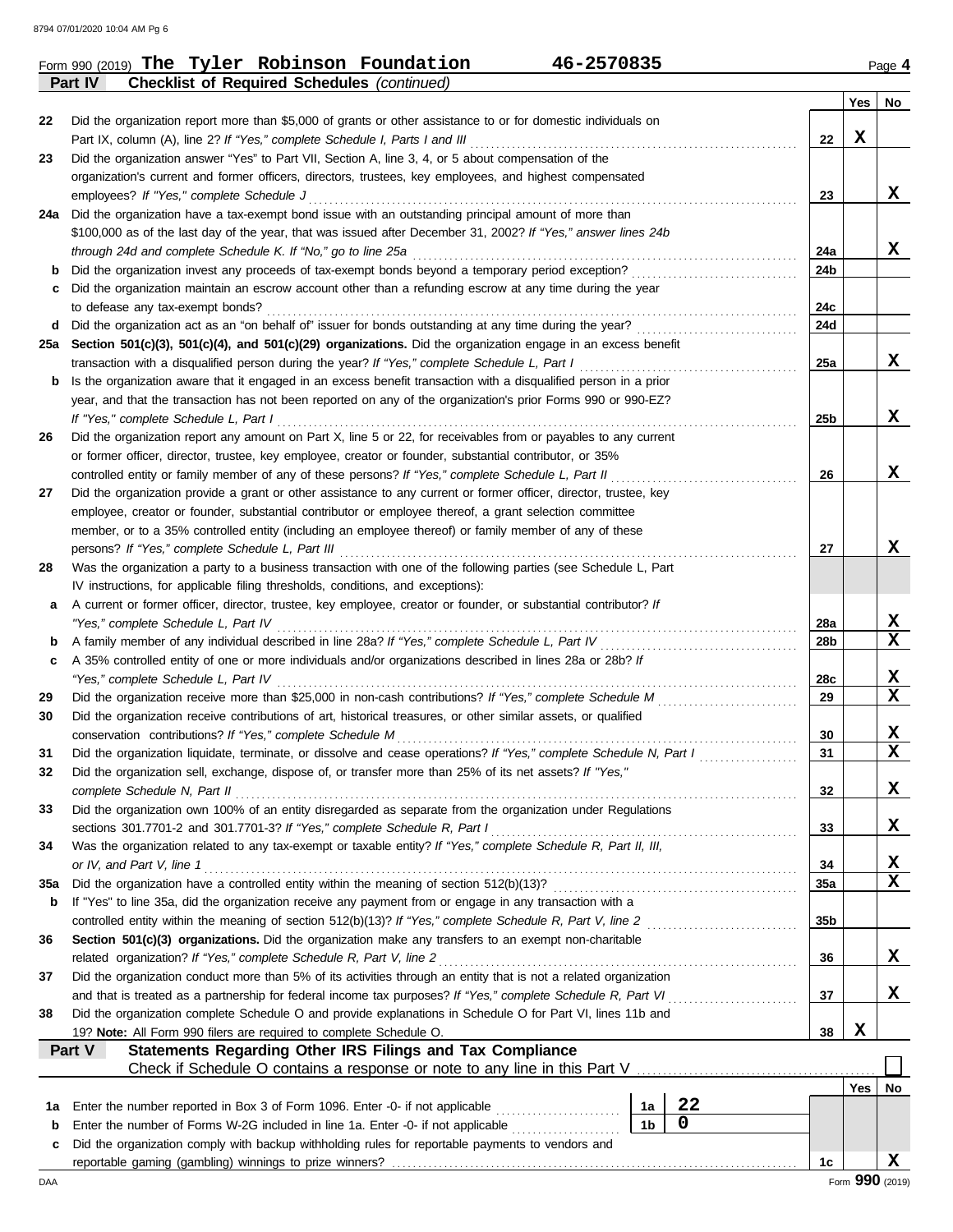|         |                                                                                                                                                                                 |                        |   |                | Yes | No              |  |  |  |  |  |  |
|---------|---------------------------------------------------------------------------------------------------------------------------------------------------------------------------------|------------------------|---|----------------|-----|-----------------|--|--|--|--|--|--|
|         | 2a Enter the number of employees reported on Form W-3, Transmittal of Wage and Tax                                                                                              |                        |   |                |     |                 |  |  |  |  |  |  |
|         | Statements, filed for the calendar year ending with or within the year covered by this return                                                                                   | 2a                     | 6 |                |     |                 |  |  |  |  |  |  |
| b       | If at least one is reported on line 2a, did the organization file all required federal employment tax returns?                                                                  |                        |   | 2 <sub>b</sub> | х   |                 |  |  |  |  |  |  |
|         | Note: If the sum of lines 1a and 2a is greater than 250, you may be required to e-file (see instructions)                                                                       |                        |   |                |     |                 |  |  |  |  |  |  |
| За      | Did the organization have unrelated business gross income of \$1,000 or more during the year?                                                                                   |                        |   | За             |     | x               |  |  |  |  |  |  |
| b       | If "Yes," has it filed a Form 990-T for this year? If "No" to line 3b, provide an explanation on Schedule O                                                                     |                        |   | 3b             |     |                 |  |  |  |  |  |  |
| 4a      | At any time during the calendar year, did the organization have an interest in, or a signature or other authority over,                                                         |                        |   |                |     |                 |  |  |  |  |  |  |
|         | a financial account in a foreign country (such as a bank account, securities account, or other financial account)?                                                              |                        |   | 4a             |     | x               |  |  |  |  |  |  |
| b       | If "Yes," enter the name of the foreign country <b>u</b><br>See instructions for filing requirements for FinCEN Form 114, Report of Foreign Bank and Financial Accounts (FBAR). |                        |   |                |     |                 |  |  |  |  |  |  |
|         |                                                                                                                                                                                 |                        |   | 5a             |     | X               |  |  |  |  |  |  |
| 5a<br>b |                                                                                                                                                                                 |                        |   | 5 <sub>b</sub> |     | $\mathbf x$     |  |  |  |  |  |  |
| c       | If "Yes" to line 5a or 5b, did the organization file Form 8886-T?                                                                                                               |                        |   | 5c             |     |                 |  |  |  |  |  |  |
| 6a      | Does the organization have annual gross receipts that are normally greater than \$100,000, and did the                                                                          |                        |   |                |     |                 |  |  |  |  |  |  |
|         |                                                                                                                                                                                 |                        |   | 6a             |     | X               |  |  |  |  |  |  |
| b       | If "Yes," did the organization include with every solicitation an express statement that such contributions or                                                                  |                        |   |                |     |                 |  |  |  |  |  |  |
|         | gifts were not tax deductible?                                                                                                                                                  |                        |   | 6b             |     |                 |  |  |  |  |  |  |
| 7       | Organizations that may receive deductible contributions under section 170(c).                                                                                                   |                        |   |                |     |                 |  |  |  |  |  |  |
| а       | Did the organization receive a payment in excess of \$75 made partly as a contribution and partly for goods                                                                     |                        |   |                |     |                 |  |  |  |  |  |  |
|         | and services provided to the payor?                                                                                                                                             |                        |   | 7a             | х   |                 |  |  |  |  |  |  |
| b       |                                                                                                                                                                                 |                        |   | 7b             | X   |                 |  |  |  |  |  |  |
| c       | Did the organization sell, exchange, or otherwise dispose of tangible personal property for which it was                                                                        |                        |   |                |     |                 |  |  |  |  |  |  |
|         | required to file Form 8282?                                                                                                                                                     |                        |   | 7c             |     | x               |  |  |  |  |  |  |
| d       |                                                                                                                                                                                 | 7d                     |   |                |     |                 |  |  |  |  |  |  |
| е       |                                                                                                                                                                                 |                        |   | 7e             |     | X               |  |  |  |  |  |  |
|         |                                                                                                                                                                                 |                        |   | 7f             |     | $\mathbf x$     |  |  |  |  |  |  |
| g       | If the organization received a contribution of qualified intellectual property, did the organization file Form 8899 as required?                                                |                        |   |                |     |                 |  |  |  |  |  |  |
| h       | If the organization received a contribution of cars, boats, airplanes, or other vehicles, did the organization file a Form 1098-C?                                              |                        |   |                |     |                 |  |  |  |  |  |  |
| 8       | Sponsoring organizations maintaining donor advised funds. Did a donor advised fund maintained by the                                                                            |                        |   |                |     |                 |  |  |  |  |  |  |
|         |                                                                                                                                                                                 |                        |   |                |     |                 |  |  |  |  |  |  |
| 9       | Sponsoring organizations maintaining donor advised funds.                                                                                                                       |                        |   |                |     |                 |  |  |  |  |  |  |
| а       | Did the sponsoring organization make any taxable distributions under section 4966?                                                                                              |                        |   | 9a             |     |                 |  |  |  |  |  |  |
| b       |                                                                                                                                                                                 |                        |   | 9b             |     |                 |  |  |  |  |  |  |
| 10      | Section 501(c)(7) organizations. Enter:                                                                                                                                         |                        |   |                |     |                 |  |  |  |  |  |  |
| а       | Initiation fees and capital contributions included on Part VIII, line 12 [11][11][11][11][11][11][11][11][11][                                                                  | 10a<br>10 <sub>b</sub> |   |                |     |                 |  |  |  |  |  |  |
| b       | Gross receipts, included on Form 990, Part VIII, line 12, for public use of club facilities                                                                                     |                        |   |                |     |                 |  |  |  |  |  |  |
| 11      | Section 501(c)(12) organizations. Enter:                                                                                                                                        | 11a                    |   |                |     |                 |  |  |  |  |  |  |
| а<br>b  | Gross income from other sources (Do not net amounts due or paid to other sources                                                                                                |                        |   |                |     |                 |  |  |  |  |  |  |
|         |                                                                                                                                                                                 | 11 <sub>b</sub>        |   |                |     |                 |  |  |  |  |  |  |
| 12a     | Section 4947(a)(1) non-exempt charitable trusts. Is the organization filing Form 990 in lieu of Form 1041?                                                                      |                        |   | 12a            |     |                 |  |  |  |  |  |  |
| b       | If "Yes," enter the amount of tax-exempt interest received or accrued during the year <i>manumum</i>                                                                            | 12b                    |   |                |     |                 |  |  |  |  |  |  |
| 13      | Section 501(c)(29) qualified nonprofit health insurance issuers.                                                                                                                |                        |   |                |     |                 |  |  |  |  |  |  |
| а       | Is the organization licensed to issue qualified health plans in more than one state?                                                                                            |                        |   | 13а            |     |                 |  |  |  |  |  |  |
|         | Note: See the instructions for additional information the organization must report on Schedule O.                                                                               |                        |   |                |     |                 |  |  |  |  |  |  |
| b       | Enter the amount of reserves the organization is required to maintain by the states in which                                                                                    |                        |   |                |     |                 |  |  |  |  |  |  |
|         |                                                                                                                                                                                 | 13b                    |   |                |     |                 |  |  |  |  |  |  |
| c       |                                                                                                                                                                                 | 13 <sub>c</sub>        |   |                |     |                 |  |  |  |  |  |  |
| 14a     |                                                                                                                                                                                 |                        |   | 14a            |     | X               |  |  |  |  |  |  |
| b       |                                                                                                                                                                                 |                        |   | 14b            |     |                 |  |  |  |  |  |  |
| 15      | Is the organization subject to the section 4960 tax on payment(s) of more than \$1,000,000 in remuneration or                                                                   |                        |   |                |     |                 |  |  |  |  |  |  |
|         | excess parachute payment(s) during the year?                                                                                                                                    |                        |   | 15             |     | x               |  |  |  |  |  |  |
|         | If "Yes," see instructions and file Form 4720, Schedule N.                                                                                                                      |                        |   |                |     |                 |  |  |  |  |  |  |
| 16      | Is the organization an educational institution subject to the section 4968 excise tax on net investment income?                                                                 |                        |   | 16             |     | x               |  |  |  |  |  |  |
|         | If "Yes," complete Form 4720, Schedule O.                                                                                                                                       |                        |   |                |     |                 |  |  |  |  |  |  |
|         |                                                                                                                                                                                 |                        |   |                |     | Form 990 (2019) |  |  |  |  |  |  |

Form 990 (2019) Page **5 The Tyler Robinson Foundation 46-2570835**

**Part V Statements Regarding Other IRS Filings and Tax Compliance** *(continued)*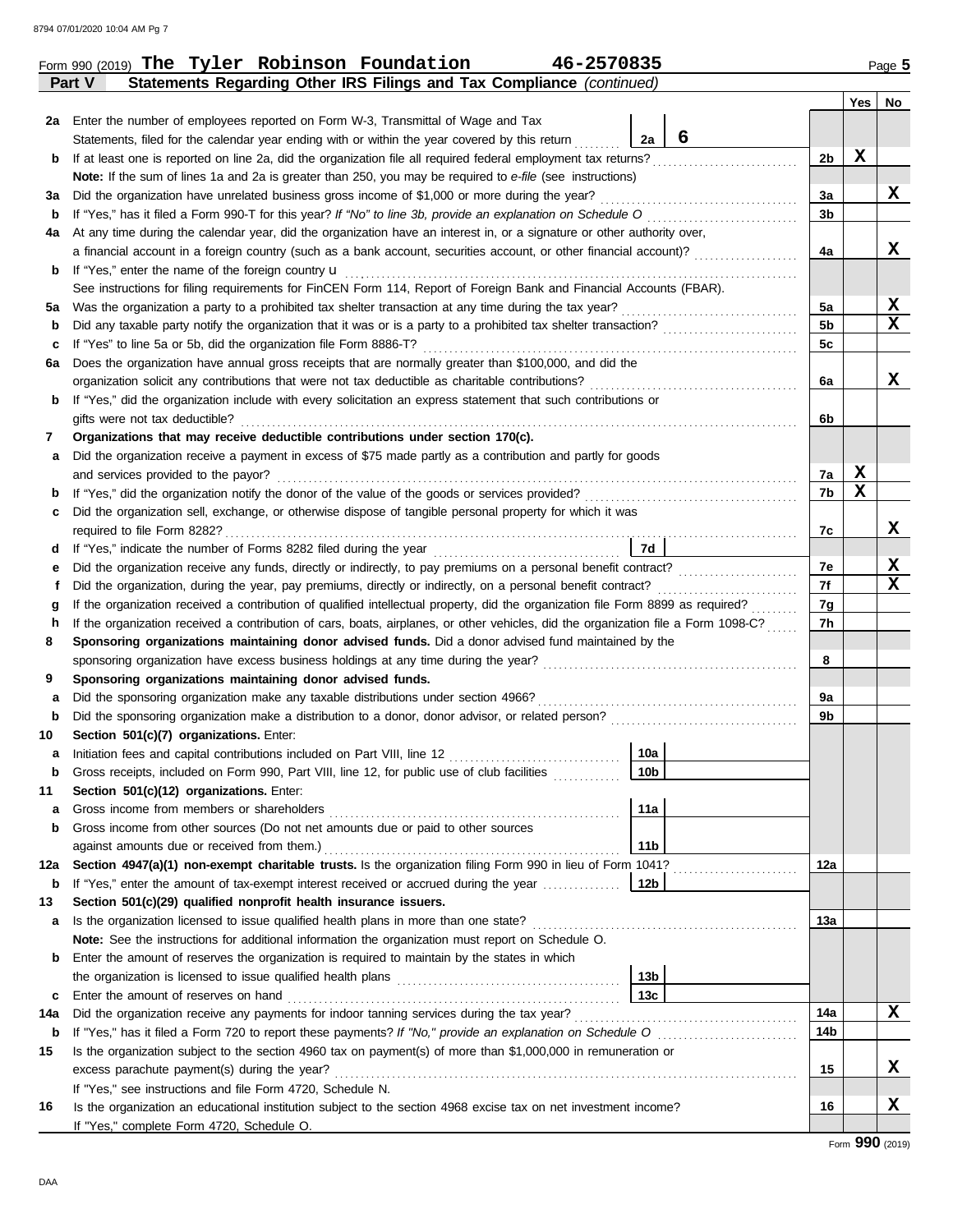|        | Part VI<br>Governance, Management, and Disclosure For each "Yes" response to lines 2 through 7b below, and for a "No"<br>response to line 8a, 8b, or 10b below, describe the circumstances, processes, or changes on Schedule O. See instructions. |    |    |                 |            |                  |
|--------|----------------------------------------------------------------------------------------------------------------------------------------------------------------------------------------------------------------------------------------------------|----|----|-----------------|------------|------------------|
|        | Section A. Governing Body and Management                                                                                                                                                                                                           |    |    |                 |            | ΙXΙ              |
|        |                                                                                                                                                                                                                                                    |    |    |                 | <b>Yes</b> | No               |
| 1a     | Enter the number of voting members of the governing body at the end of the tax year                                                                                                                                                                | 1a | 18 |                 |            |                  |
|        | If there are material differences in voting rights among members of the governing body, or                                                                                                                                                         |    |    |                 |            |                  |
|        | if the governing body delegated broad authority to an executive committee or similar                                                                                                                                                               |    |    |                 |            |                  |
|        | committee, explain on Schedule O.                                                                                                                                                                                                                  |    |    |                 |            |                  |
| b      | Enter the number of voting members included on line 1a, above, who are independent                                                                                                                                                                 | 1b | 18 |                 |            |                  |
| 2      | Did any officer, director, trustee, or key employee have a family relationship or a business relationship with                                                                                                                                     |    |    |                 |            |                  |
|        | any other officer, director, trustee, or key employee?                                                                                                                                                                                             |    |    | 2               |            | X                |
| 3      | Did the organization delegate control over management duties customarily performed by or under the direct                                                                                                                                          |    |    |                 |            |                  |
|        | supervision of officers, directors, trustees, or key employees to a management company or other person?                                                                                                                                            |    |    | 3               |            | X<br>$\mathbf x$ |
| 4      | Did the organization make any significant changes to its governing documents since the prior Form 990 was filed?                                                                                                                                   |    |    | 4<br>5          |            | X                |
| 5<br>6 | Did the organization become aware during the year of a significant diversion of the organization's assets?<br>Did the organization have members or stockholders?                                                                                   |    |    | 6               |            | X                |
| 7a     | Did the organization have members, stockholders, or other persons who had the power to elect or appoint                                                                                                                                            |    |    |                 |            |                  |
|        | one or more members of the governing body?                                                                                                                                                                                                         |    |    | 7a              |            | X                |
| b      | Are any governance decisions of the organization reserved to (or subject to approval by) members,                                                                                                                                                  |    |    |                 |            |                  |
|        | stockholders, or persons other than the governing body?                                                                                                                                                                                            |    |    | 7b              |            | x                |
| 8      | Did the organization contemporaneously document the meetings held or written actions undertaken during the year by the following:                                                                                                                  |    |    |                 |            |                  |
| а      | The governing body?                                                                                                                                                                                                                                |    |    | 8а              | X          |                  |
| b      | Each committee with authority to act on behalf of the governing body?                                                                                                                                                                              |    |    | 8b              | X          |                  |
| 9      | Is there any officer, director, trustee, or key employee listed in Part VII, Section A, who cannot be reached at                                                                                                                                   |    |    |                 |            |                  |
|        | the organization's mailing address? If "Yes," provide the names and addresses on Schedule O                                                                                                                                                        |    |    | 9               |            | x                |
|        | Section B. Policies (This Section B requests information about policies not required by the Internal Revenue Code.)                                                                                                                                |    |    |                 |            |                  |
|        |                                                                                                                                                                                                                                                    |    |    |                 | <b>Yes</b> | No               |
| 10a    | Did the organization have local chapters, branches, or affiliates?                                                                                                                                                                                 |    |    | 10a             |            | x                |
| b      | If "Yes," did the organization have written policies and procedures governing the activities of such chapters,                                                                                                                                     |    |    |                 |            |                  |
|        | affiliates, and branches to ensure their operations are consistent with the organization's exempt purposes?                                                                                                                                        |    |    | 10b             |            |                  |
| 11a    | Has the organization provided a complete copy of this Form 990 to all members of its governing body before filing the form?                                                                                                                        |    |    | 11a             | X          |                  |
| b      | Describe in Schedule O the process, if any, used by the organization to review this Form 990.                                                                                                                                                      |    |    |                 |            |                  |
| 12a    | Did the organization have a written conflict of interest policy? If "No," go to line 13                                                                                                                                                            |    |    | 12a             |            | x                |
| b      | Were officers, directors, or trustees, and key employees required to disclose annually interests that could give rise to conflicts?                                                                                                                |    |    | 12b             |            |                  |
| c      | Did the organization regularly and consistently monitor and enforce compliance with the policy? If "Yes,"                                                                                                                                          |    |    |                 |            |                  |
|        | describe in Schedule O how this was done                                                                                                                                                                                                           |    |    | 12c             |            |                  |
| 13     | Did the organization have a written whistleblower policy?                                                                                                                                                                                          |    |    | 13              |            | X<br>X           |
| 14     | Did the organization have a written document retention and destruction policy?                                                                                                                                                                     |    |    | 14              |            |                  |
| 15     | Did the process for determining compensation of the following persons include a review and approval by<br>independent persons, comparability data, and contemporaneous substantiation of the deliberation and decision?                            |    |    |                 |            |                  |
| a      |                                                                                                                                                                                                                                                    |    |    | 15a             |            | X                |
| b      | Other officers or key employees of the organization                                                                                                                                                                                                |    |    | 15b             |            | X                |
|        | If "Yes" to line 15a or 15b, describe the process in Schedule O (see instructions).                                                                                                                                                                |    |    |                 |            |                  |
| 16a    | Did the organization invest in, contribute assets to, or participate in a joint venture or similar arrangement                                                                                                                                     |    |    |                 |            |                  |
|        | with a taxable entity during the year?                                                                                                                                                                                                             |    |    | 16a             |            | X                |
| b      | If "Yes," did the organization follow a written policy or procedure requiring the organization to evaluate its                                                                                                                                     |    |    |                 |            |                  |
|        | participation in joint venture arrangements under applicable federal tax law, and take steps to safeguard the                                                                                                                                      |    |    |                 |            |                  |
|        |                                                                                                                                                                                                                                                    |    |    | 16 <sub>b</sub> |            |                  |
|        | <b>Section C. Disclosure</b>                                                                                                                                                                                                                       |    |    |                 |            |                  |
| 17     | List the states with which a copy of this Form 990 is required to be filed $\mathsf{u}$ None                                                                                                                                                       |    |    |                 |            |                  |
| 18     | Section 6104 requires an organization to make its Forms 1023 (1024 or 1024-A, if applicable), 990, and 990-T (Section 501(c)                                                                                                                       |    |    |                 |            |                  |
|        | (3)s only) available for public inspection. Indicate how you made these available. Check all that apply.                                                                                                                                           |    |    |                 |            |                  |
|        | Another's website $ \mathbf{X} $ Upon request<br>Other (explain on Schedule O)<br>Own website<br>$\mathbf{L}$                                                                                                                                      |    |    |                 |            |                  |
| 19     | Describe on Schedule O whether (and if so, how) the organization made its governing documents, conflict of interest policy, and                                                                                                                    |    |    |                 |            |                  |
|        | financial statements available to the public during the tax year.                                                                                                                                                                                  |    |    |                 |            |                  |
| 20     | State the name, address, and telephone number of the person who possesses the organization's books and records u                                                                                                                                   |    |    |                 |            |                  |
|        | 400 South 4th Street, #500<br>Kathryn Jacobs                                                                                                                                                                                                       |    |    |                 |            |                  |
|        | NV 89101<br>Las Vegas                                                                                                                                                                                                                              |    |    | 702-581-8284    |            |                  |
| DAA    |                                                                                                                                                                                                                                                    |    |    |                 |            | Form 990 (2019)  |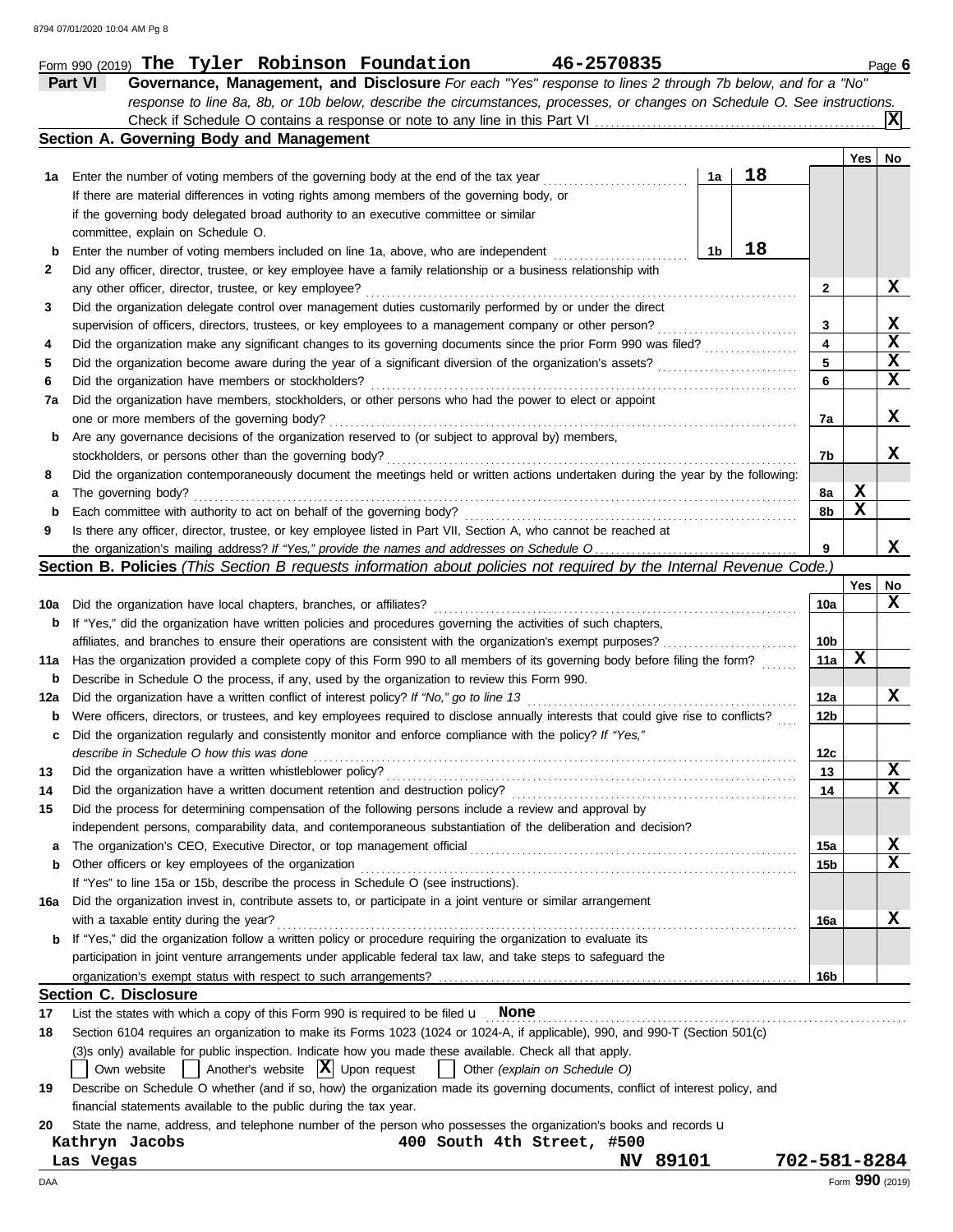| Form 990 (2019) The Tyler Robinson Foundation                                                                                                                                                                                                                                                                               |              |                                                                                                  | 46-2570835 |            | Page 7     |  |  |  |  |  |
|-----------------------------------------------------------------------------------------------------------------------------------------------------------------------------------------------------------------------------------------------------------------------------------------------------------------------------|--------------|--------------------------------------------------------------------------------------------------|------------|------------|------------|--|--|--|--|--|
| <b>Part VII</b>                                                                                                                                                                                                                                                                                                             |              | Compensation of Officers, Directors, Trustees, Key Employees, Highest Compensated Employees, and |            |            |            |  |  |  |  |  |
| <b>Independent Contractors</b>                                                                                                                                                                                                                                                                                              |              |                                                                                                  |            |            |            |  |  |  |  |  |
|                                                                                                                                                                                                                                                                                                                             |              |                                                                                                  |            |            |            |  |  |  |  |  |
| Section A.                                                                                                                                                                                                                                                                                                                  |              | Officers, Directors, Trustees, Key Employees, and Highest Compensated Employees                  |            |            |            |  |  |  |  |  |
| 1a Complete this table for all persons required to be listed. Report compensation for the calendar year ending with or within the<br>organization's tax year.                                                                                                                                                               |              |                                                                                                  |            |            |            |  |  |  |  |  |
| • List all of the organization's <b>current</b> officers, directors, trustees (whether individuals or organizations), regardless of amount of<br>compensation. Enter -0- in columns (D), (E), and (F) if no compensation was paid.                                                                                          |              |                                                                                                  |            |            |            |  |  |  |  |  |
| • List all of the organization's <b>current</b> key employees, if any. See instructions for definition of "key employee."                                                                                                                                                                                                   |              |                                                                                                  |            |            |            |  |  |  |  |  |
| List the organization's five current highest compensated employees (other than an officer, director, trustee, or key employee)<br>who received reportable compensation (Box 5 of Form W-2 and/or Box 7 of Form 1099-MISC) of more than \$100,000 from the<br>organization and any related organizations.                    |              |                                                                                                  |            |            |            |  |  |  |  |  |
| • List all of the organization's former officers, key employees, and highest compensated employees who received more than<br>\$100,000 of reportable compensation from the organization and any related organizations.                                                                                                      |              |                                                                                                  |            |            |            |  |  |  |  |  |
| List all of the organization's former directors or trustees that received, in the capacity as a former director or trustee of the<br>organization, more than \$10,000 of reportable compensation from the organization and any related organizations.<br>See instructions for the order in which to list the persons above. |              |                                                                                                  |            |            |            |  |  |  |  |  |
| Check this box if neither the organization nor any related organization compensated any current officer, director, or trustee.                                                                                                                                                                                              |              |                                                                                                  |            |            |            |  |  |  |  |  |
| $\lambda$                                                                                                                                                                                                                                                                                                                   | $\mathbf{D}$ | $\sim$                                                                                           | $\sqrt{2}$ | $\sqrt{2}$ | $\sqrt{2}$ |  |  |  |  |  |

| (A)<br>Name and title            | (B)<br>Average<br>hours<br>per week<br>(list any<br>hours for |                                   | (C)<br>Position<br>(do not check more than one<br>box, unless person is both an<br>officer and a director/trustee) |             |              |                                 |        | (D)<br>Reportable<br>compensation<br>from the<br>organization<br>(W-2/1099-MISC) | (E)<br>Reportable<br>compensation<br>from related<br>organizations<br>(W-2/1099-MISC) | (F)<br>Estimated amount<br>of other<br>compensation<br>from the<br>organization and |
|----------------------------------|---------------------------------------------------------------|-----------------------------------|--------------------------------------------------------------------------------------------------------------------|-------------|--------------|---------------------------------|--------|----------------------------------------------------------------------------------|---------------------------------------------------------------------------------------|-------------------------------------------------------------------------------------|
|                                  | related<br>organizations<br>below<br>dotted line)             | Individual trustee<br>or director | nstitutional trustee                                                                                               | Officer     | Key employee | Highest compensated<br>employee | Former |                                                                                  |                                                                                       | related organizations                                                               |
| $(1)$ Kim Gradisher              |                                                               |                                   |                                                                                                                    |             |              |                                 |        |                                                                                  |                                                                                       |                                                                                     |
| Executive Director               | 40.00<br>0.00                                                 |                                   |                                                                                                                    | $\mathbf x$ |              |                                 |        | 107,275                                                                          | 0                                                                                     | 8,024                                                                               |
| $(2)$ Jill Alintoff              |                                                               |                                   |                                                                                                                    |             |              |                                 |        |                                                                                  |                                                                                       |                                                                                     |
|                                  | 2.00                                                          |                                   |                                                                                                                    |             |              |                                 |        |                                                                                  |                                                                                       |                                                                                     |
| Secretary                        | 0.00                                                          | $\mathbf x$                       |                                                                                                                    | $\mathbf x$ |              |                                 |        | 0                                                                                | 0                                                                                     | 0                                                                                   |
| (3) Jennifer Carleton            |                                                               |                                   |                                                                                                                    |             |              |                                 |        |                                                                                  |                                                                                       |                                                                                     |
|                                  | 2.00                                                          |                                   |                                                                                                                    |             |              |                                 |        |                                                                                  |                                                                                       |                                                                                     |
| Board Chair                      | 0.00                                                          | $\mathbf x$                       |                                                                                                                    | $\mathbf x$ |              |                                 |        | 0                                                                                | 0                                                                                     | $\mathbf 0$                                                                         |
| (4) Toni Corbin                  |                                                               |                                   |                                                                                                                    |             |              |                                 |        |                                                                                  |                                                                                       |                                                                                     |
|                                  | 2.00                                                          |                                   |                                                                                                                    |             |              |                                 |        |                                                                                  |                                                                                       |                                                                                     |
| Director<br>(5) Karen Dillard    | 0.00                                                          | $\mathbf x$                       |                                                                                                                    |             |              |                                 |        | 0                                                                                | 0                                                                                     | $\mathbf 0$                                                                         |
|                                  | 2.00                                                          |                                   |                                                                                                                    |             |              |                                 |        |                                                                                  |                                                                                       |                                                                                     |
| Director                         | 0.00                                                          | $\mathbf x$                       |                                                                                                                    |             |              |                                 |        | 0                                                                                | 0                                                                                     | $\mathbf 0$                                                                         |
| (6) Whitney McBride              |                                                               |                                   |                                                                                                                    |             |              |                                 |        |                                                                                  |                                                                                       |                                                                                     |
|                                  | 2.00                                                          |                                   |                                                                                                                    |             |              |                                 |        |                                                                                  |                                                                                       |                                                                                     |
| Director                         | 0.00                                                          | $\mathbf x$                       |                                                                                                                    |             |              |                                 |        | 0                                                                                | 0                                                                                     | 0                                                                                   |
| (7) Ben McKee                    |                                                               |                                   |                                                                                                                    |             |              |                                 |        |                                                                                  |                                                                                       |                                                                                     |
|                                  | 2.00                                                          |                                   |                                                                                                                    |             |              |                                 |        |                                                                                  |                                                                                       |                                                                                     |
| Director                         | 0.00                                                          | $\mathbf x$                       |                                                                                                                    |             |              |                                 |        | 0                                                                                | 0                                                                                     | $\mathbf 0$                                                                         |
| (8) Gregory McStavick            |                                                               |                                   |                                                                                                                    |             |              |                                 |        |                                                                                  |                                                                                       |                                                                                     |
|                                  | 2.00                                                          |                                   |                                                                                                                    |             |              |                                 |        |                                                                                  |                                                                                       |                                                                                     |
| Director                         | 0.00                                                          | $\mathbf x$                       |                                                                                                                    |             |              |                                 |        | 0                                                                                | 0                                                                                     | $\mathbf 0$                                                                         |
| (9) Daniel Platzman              |                                                               |                                   |                                                                                                                    |             |              |                                 |        |                                                                                  |                                                                                       |                                                                                     |
|                                  | 2.00                                                          |                                   |                                                                                                                    |             |              |                                 |        |                                                                                  |                                                                                       |                                                                                     |
| Director<br>(10) Daniel Reynolds | 0.00                                                          | $\mathbf x$                       |                                                                                                                    |             |              |                                 |        | 0                                                                                | 0                                                                                     | $\pmb{0}$                                                                           |
|                                  | 2.00                                                          |                                   |                                                                                                                    |             |              |                                 |        |                                                                                  |                                                                                       |                                                                                     |
| Director                         | 0.00                                                          | $\mathbf x$                       |                                                                                                                    |             |              |                                 |        | 0                                                                                | 0                                                                                     | $\mathbf 0$                                                                         |
| (11) Mac Reynolds                |                                                               |                                   |                                                                                                                    |             |              |                                 |        |                                                                                  |                                                                                       |                                                                                     |
|                                  | 2.00                                                          |                                   |                                                                                                                    |             |              |                                 |        |                                                                                  |                                                                                       |                                                                                     |
| Vice Chair                       | 0.00                                                          | $\mathbf x$                       |                                                                                                                    | $\mathbf x$ |              |                                 |        | 0                                                                                | 0                                                                                     | $\mathbf 0$                                                                         |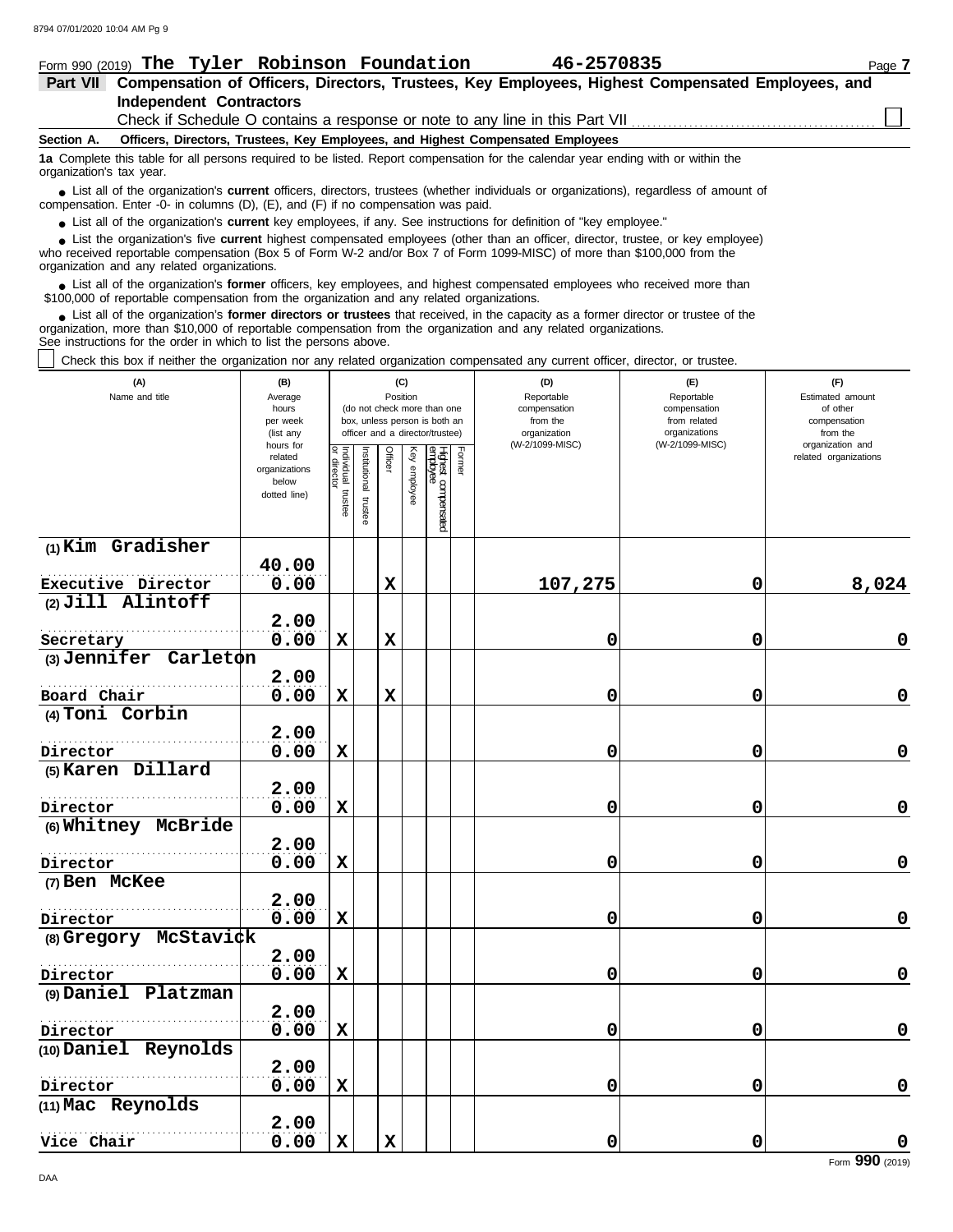| Form 990 (2019) The Tyler Robinson Foundation<br>Part VII                                                                                                                                                                                                   |                                                                                                                                                                        |                                      |                      |         |              |                                 |        | 46-2570835<br>Section A. Officers, Directors, Trustees, Key Employees, and Highest Compensated Employees (continued) |                                                                    |  |                                                                 | Page 8              |
|-------------------------------------------------------------------------------------------------------------------------------------------------------------------------------------------------------------------------------------------------------------|------------------------------------------------------------------------------------------------------------------------------------------------------------------------|--------------------------------------|----------------------|---------|--------------|---------------------------------|--------|----------------------------------------------------------------------------------------------------------------------|--------------------------------------------------------------------|--|-----------------------------------------------------------------|---------------------|
| (A)<br>Name and title                                                                                                                                                                                                                                       | (C)<br>(B)<br>Position<br>Average<br>(do not check more than one<br>hours<br>box, unless person is both an<br>per week<br>officer and a director/trustee)<br>(list any |                                      |                      |         |              |                                 |        | (D)<br>Reportable<br>compensation<br>from the<br>organization                                                        | (F)<br>Reportable<br>compensation<br>from related<br>organizations |  | (F)<br>Estimated amount<br>of other<br>compensation<br>from the |                     |
|                                                                                                                                                                                                                                                             | hours for<br>related<br>organizations<br>below<br>dotted line)                                                                                                         | Individual<br>or director<br>trustee | nstitutional trustee | Officer | Key employee | Highest compensated<br>employee | Former | (W-2/1099-MISC)                                                                                                      | (W-2/1099-MISC)                                                    |  | organization and<br>related organizations                       |                     |
| Ron Reynolds<br>(12)                                                                                                                                                                                                                                        |                                                                                                                                                                        |                                      |                      |         |              |                                 |        |                                                                                                                      |                                                                    |  |                                                                 |                     |
| Director                                                                                                                                                                                                                                                    | 2.00<br>0.00                                                                                                                                                           | X                                    |                      |         |              |                                 |        | 0                                                                                                                    | 0                                                                  |  |                                                                 | 0                   |
| Brent Robinson<br>(13)                                                                                                                                                                                                                                      | 2.00                                                                                                                                                                   |                                      |                      |         |              |                                 |        |                                                                                                                      |                                                                    |  |                                                                 |                     |
| Director<br>Jarom Schmidt<br>(14)                                                                                                                                                                                                                           | 0.00                                                                                                                                                                   | X                                    |                      |         |              |                                 |        | 0                                                                                                                    | 0                                                                  |  |                                                                 | $\mathbf 0$         |
| Director                                                                                                                                                                                                                                                    | 2.00<br>0.00                                                                                                                                                           | $\mathbf x$                          |                      |         |              |                                 |        | 0                                                                                                                    | 0                                                                  |  |                                                                 | $\mathbf 0$         |
| (15)<br>Wayne Sermon                                                                                                                                                                                                                                        | 2.00                                                                                                                                                                   |                                      |                      |         |              |                                 |        |                                                                                                                      |                                                                    |  |                                                                 |                     |
| Director<br>Alex Sharpe<br>(16)                                                                                                                                                                                                                             | 0.00                                                                                                                                                                   | X                                    |                      |         |              |                                 |        | 0                                                                                                                    | 0                                                                  |  |                                                                 | $\mathbf 0$         |
| Director                                                                                                                                                                                                                                                    | 2.00<br>0.00                                                                                                                                                           | $\mathbf x$                          |                      |         |              |                                 |        | 0                                                                                                                    | 0                                                                  |  |                                                                 | $\mathbf 0$         |
| Jennifer Shydler<br>(17)                                                                                                                                                                                                                                    | 2.00                                                                                                                                                                   |                                      |                      |         |              |                                 |        |                                                                                                                      |                                                                    |  |                                                                 |                     |
| Director<br>Warren Volker<br>(18)                                                                                                                                                                                                                           | 0.00                                                                                                                                                                   | $\mathbf x$                          |                      |         |              |                                 |        | 0                                                                                                                    | 0                                                                  |  |                                                                 | $\mathbf 0$         |
| Director                                                                                                                                                                                                                                                    | 2.00<br>0.00                                                                                                                                                           | X                                    |                      |         |              |                                 |        | 0                                                                                                                    | 0                                                                  |  |                                                                 | $\mathbf 0$         |
|                                                                                                                                                                                                                                                             |                                                                                                                                                                        |                                      |                      |         |              |                                 |        |                                                                                                                      |                                                                    |  |                                                                 |                     |
|                                                                                                                                                                                                                                                             |                                                                                                                                                                        |                                      |                      |         |              |                                 |        | 107,275                                                                                                              |                                                                    |  |                                                                 | 8,024               |
| 1b.<br><b>c</b> Total from continuation sheets to Part VII, Section A                                                                                                                                                                                       |                                                                                                                                                                        |                                      |                      |         |              |                                 | u<br>u |                                                                                                                      |                                                                    |  |                                                                 |                     |
| Total (add lines 1b and 1c)<br>d<br>Total number of individuals (including but not limited to those listed above) who received more than \$100,000 of<br>$\mathbf{2}$                                                                                       |                                                                                                                                                                        |                                      |                      |         |              |                                 | u      | 107,275                                                                                                              |                                                                    |  |                                                                 | 8,024               |
| reportable compensation from the organization $\mathbf u$ 1                                                                                                                                                                                                 |                                                                                                                                                                        |                                      |                      |         |              |                                 |        |                                                                                                                      |                                                                    |  |                                                                 | Yes<br>No           |
| Did the organization list any former officer, director, trustee, key employee, or highest compensated<br>3                                                                                                                                                  |                                                                                                                                                                        |                                      |                      |         |              |                                 |        |                                                                                                                      |                                                                    |  | 3                                                               | X                   |
| For any individual listed on line 1a, is the sum of reportable compensation and other compensation from the<br>4<br>organization and related organizations greater than \$150,000? If "Yes," complete Schedule J for such                                   |                                                                                                                                                                        |                                      |                      |         |              |                                 |        |                                                                                                                      |                                                                    |  | 4                                                               | X                   |
| individual<br>Did any person listed on line 1a receive or accrue compensation from any unrelated organization or individual<br>5                                                                                                                            |                                                                                                                                                                        |                                      |                      |         |              |                                 |        |                                                                                                                      |                                                                    |  | 5                                                               | x                   |
| Section B. Independent Contractors                                                                                                                                                                                                                          |                                                                                                                                                                        |                                      |                      |         |              |                                 |        |                                                                                                                      |                                                                    |  |                                                                 |                     |
| Complete this table for your five highest compensated independent contractors that received more than \$100,000 of<br>1<br>compensation from the organization. Report compensation for the calendar year ending with or within the organization's tax year. |                                                                                                                                                                        |                                      |                      |         |              |                                 |        |                                                                                                                      |                                                                    |  |                                                                 |                     |
|                                                                                                                                                                                                                                                             | (A)<br>Name and business address                                                                                                                                       |                                      |                      |         |              |                                 |        |                                                                                                                      | (B)<br>Description of services                                     |  |                                                                 | (C)<br>Compensation |
|                                                                                                                                                                                                                                                             |                                                                                                                                                                        |                                      |                      |         |              |                                 |        |                                                                                                                      |                                                                    |  |                                                                 |                     |
|                                                                                                                                                                                                                                                             |                                                                                                                                                                        |                                      |                      |         |              |                                 |        |                                                                                                                      |                                                                    |  |                                                                 |                     |
|                                                                                                                                                                                                                                                             |                                                                                                                                                                        |                                      |                      |         |              |                                 |        |                                                                                                                      |                                                                    |  |                                                                 |                     |
|                                                                                                                                                                                                                                                             |                                                                                                                                                                        |                                      |                      |         |              |                                 |        |                                                                                                                      |                                                                    |  |                                                                 |                     |
| Total number of independent contractors (including but not limited to those listed above) who<br>2                                                                                                                                                          |                                                                                                                                                                        |                                      |                      |         |              |                                 |        |                                                                                                                      |                                                                    |  |                                                                 |                     |
| received more than \$100,000 of compensation from the organization u                                                                                                                                                                                        |                                                                                                                                                                        |                                      |                      |         |              |                                 |        |                                                                                                                      | 0                                                                  |  |                                                                 |                     |

DAA Form **990** (2019)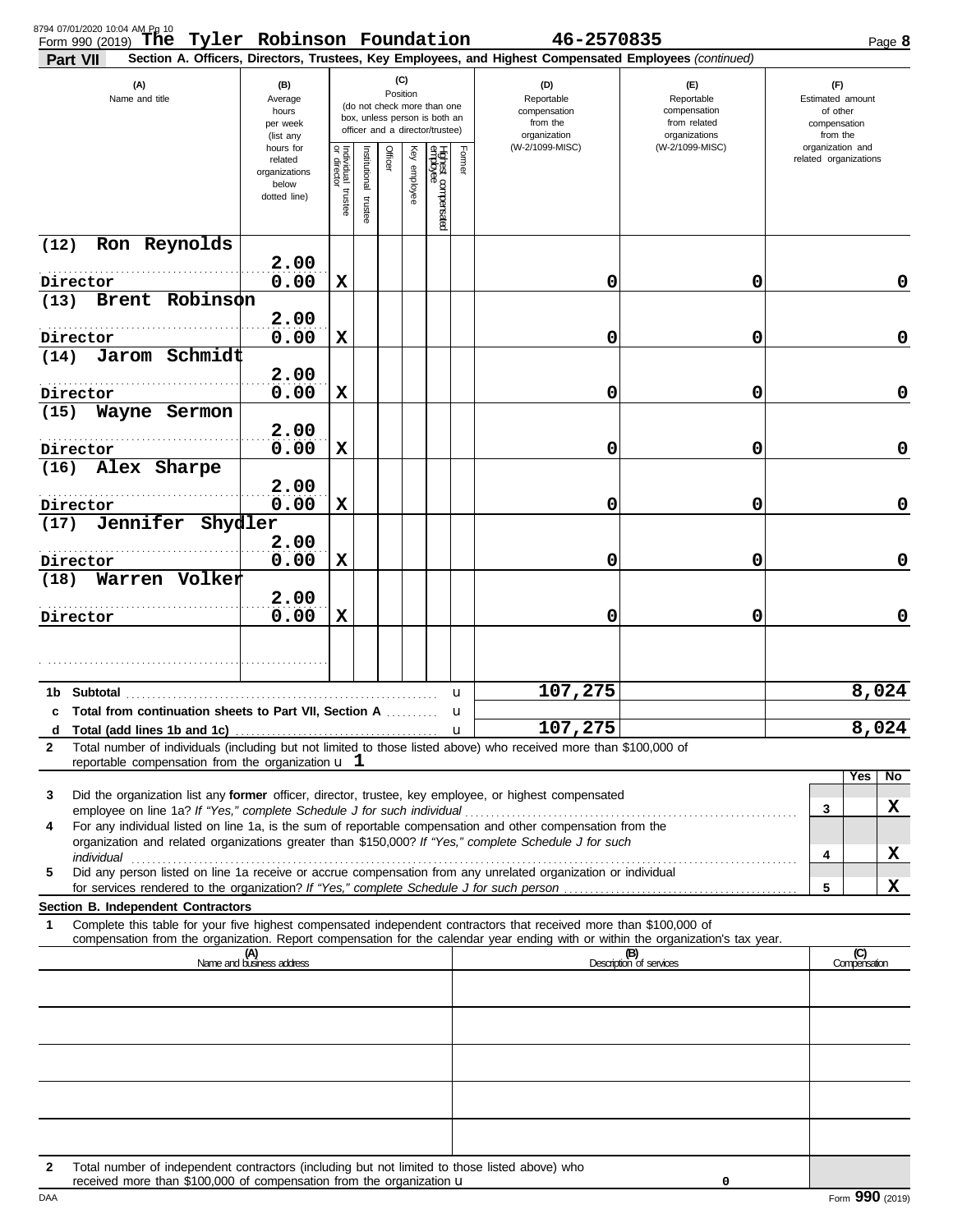**Part VIII Statement of Revenue**

|                                                                  |             |                                                                                                               |    |                |                |   |                      | (A)<br>Total revenue | (B)<br>Related or exempt<br>function revenue | (C)<br>Unrelated<br>business revenue | (D)<br>Revenue excluded<br>from tax under<br>sections 512-514 |
|------------------------------------------------------------------|-------------|---------------------------------------------------------------------------------------------------------------|----|----------------|----------------|---|----------------------|----------------------|----------------------------------------------|--------------------------------------|---------------------------------------------------------------|
|                                                                  |             |                                                                                                               |    |                | 1a             |   |                      |                      |                                              |                                      |                                                               |
| <b>Contributions, Gifts, Grants</b><br>and Other Similar Amounts |             | 1a Federated campaigns<br>1 <sub>b</sub><br><b>b</b> Membership dues                                          |    |                |                |   |                      |                      |                                              |                                      |                                                               |
|                                                                  |             | c Fundraising events<br>d Related organizations                                                               |    |                | 1 <sub>c</sub> |   | 1,379,577            |                      |                                              |                                      |                                                               |
|                                                                  |             |                                                                                                               |    |                | 1d             |   |                      |                      |                                              |                                      |                                                               |
|                                                                  |             | e Government grants (contributions)<br>                                                                       |    |                | 1e             |   |                      |                      |                                              |                                      |                                                               |
|                                                                  |             | f All other contributions, gifts, grants,                                                                     |    |                |                |   |                      |                      |                                              |                                      |                                                               |
|                                                                  |             | and similar amounts not induded above                                                                         |    |                | 1f             |   | 516,417              |                      |                                              |                                      |                                                               |
|                                                                  |             | $g$ Noncash contributions included in lines 1a-1f $\ldots$                                                    |    |                | 1g $\vert$ \$  |   | 3,000                |                      |                                              |                                      |                                                               |
|                                                                  |             |                                                                                                               |    |                |                |   | $\mathbf{u}$         | 1,895,994            |                                              |                                      |                                                               |
|                                                                  |             |                                                                                                               |    |                |                |   | <b>Business Code</b> |                      |                                              |                                      |                                                               |
|                                                                  | 2a          |                                                                                                               |    |                |                |   |                      |                      |                                              |                                      |                                                               |
|                                                                  | $\mathbf b$ |                                                                                                               |    |                |                |   |                      |                      |                                              |                                      |                                                               |
| Program Service<br>Revenue                                       |             | c                                                                                                             |    |                |                |   |                      |                      |                                              |                                      |                                                               |
|                                                                  | d           |                                                                                                               |    |                |                |   |                      |                      |                                              |                                      |                                                               |
|                                                                  |             |                                                                                                               |    |                |                |   |                      |                      |                                              |                                      |                                                               |
|                                                                  |             | f All other program service revenue                                                                           |    |                |                |   |                      |                      |                                              |                                      |                                                               |
|                                                                  |             | u                                                                                                             |    |                |                |   |                      |                      |                                              |                                      |                                                               |
|                                                                  |             |                                                                                                               |    |                |                |   |                      |                      |                                              |                                      |                                                               |
|                                                                  |             |                                                                                                               |    |                |                |   | u                    | 7,105                | 7,105                                        |                                      |                                                               |
|                                                                  | 4           | 3 Investment income (including dividends, interest, and<br>Income from investment of tax-exempt bond proceeds |    |                |                | u |                      |                      |                                              |                                      |                                                               |
|                                                                  | 5           |                                                                                                               |    |                |                |   | u                    |                      |                                              |                                      |                                                               |
|                                                                  |             |                                                                                                               |    | (i) Real       |                |   | (ii) Personal        |                      |                                              |                                      |                                                               |
|                                                                  |             | <b>6a</b> Gross rents                                                                                         | 6a |                |                |   |                      |                      |                                              |                                      |                                                               |
|                                                                  |             | <b>b</b> Less: rental expenses                                                                                | 6b |                |                |   |                      |                      |                                              |                                      |                                                               |
|                                                                  |             | <b>c</b> Rental inc. or (loss)                                                                                | 6с |                |                |   |                      |                      |                                              |                                      |                                                               |
|                                                                  |             |                                                                                                               |    |                |                |   | u                    |                      |                                              |                                      |                                                               |
|                                                                  |             | <b>7a</b> Gross amount from                                                                                   |    | (i) Securities |                |   | (ii) Other           |                      |                                              |                                      |                                                               |
|                                                                  |             | sales of assets<br>other than inventory                                                                       | 7а |                |                |   |                      |                      |                                              |                                      |                                                               |
|                                                                  |             | $b$ Less: $\cos$ or other                                                                                     |    |                |                |   |                      |                      |                                              |                                      |                                                               |
| Revenue                                                          |             | basis and sales exps.                                                                                         | 7b |                |                |   |                      |                      |                                              |                                      |                                                               |
|                                                                  |             | c Gain or (loss)                                                                                              | 7c |                |                |   |                      |                      |                                              |                                      |                                                               |
|                                                                  |             |                                                                                                               |    |                |                |   | u                    |                      |                                              |                                      |                                                               |
| <b>Other</b>                                                     |             | 8a Gross income from fundraising events                                                                       |    |                |                |   |                      |                      |                                              |                                      |                                                               |
|                                                                  |             | (not including \$1,379,577                                                                                    |    |                |                |   |                      |                      |                                              |                                      |                                                               |
|                                                                  |             | of contributions reported on line 1c).                                                                        |    |                |                |   |                      |                      |                                              |                                      |                                                               |
|                                                                  |             | See Part IV, line 18                                                                                          |    | .              | 8а             |   | 423,913              |                      |                                              |                                      |                                                               |
|                                                                  |             | <b>b</b> Less: direct expenses <i>minimum</i>                                                                 |    |                | 8b             |   | 423,913              |                      |                                              |                                      |                                                               |
|                                                                  |             |                                                                                                               |    |                |                |   | u                    |                      |                                              |                                      |                                                               |
|                                                                  |             | 9a Gross income from gaming activities.                                                                       |    |                |                |   |                      |                      |                                              |                                      |                                                               |
|                                                                  |             | See Part IV, line 19 $\ldots$                                                                                 |    |                | 9a             |   |                      |                      |                                              |                                      |                                                               |
|                                                                  |             | <b>b</b> Less: direct expenses <i>minimum</i>                                                                 |    |                | 9 <sub>b</sub> |   |                      |                      |                                              |                                      |                                                               |
|                                                                  |             | c Net income or (loss) from gaming activities                                                                 |    |                |                |   | u                    |                      |                                              |                                      |                                                               |
|                                                                  |             | 10a Gross sales of inventory, less                                                                            |    |                |                |   |                      |                      |                                              |                                      |                                                               |
|                                                                  |             | returns and allowances                                                                                        |    |                | 10a            |   | 12,819               |                      |                                              |                                      |                                                               |
|                                                                  |             | <b>b</b> Less: cost of goods sold                                                                             |    |                | 10b            |   | 5,227                |                      |                                              |                                      |                                                               |
|                                                                  |             | <b>c</b> Net income or (loss) from sales of inventory                                                         |    |                |                |   | u                    | 7,592                | 7,592                                        |                                      |                                                               |
|                                                                  |             |                                                                                                               |    |                |                |   | <b>Business Code</b> |                      |                                              |                                      |                                                               |
|                                                                  | 11a         |                                                                                                               |    |                |                |   |                      |                      |                                              |                                      |                                                               |
|                                                                  | b           |                                                                                                               |    |                |                |   |                      |                      |                                              |                                      |                                                               |
| Miscellaneous<br>Revenue                                         |             |                                                                                                               |    |                |                |   |                      |                      |                                              |                                      |                                                               |
|                                                                  |             |                                                                                                               |    |                |                |   |                      |                      |                                              |                                      |                                                               |
|                                                                  |             |                                                                                                               |    |                |                |   | $\mathbf{u}$         |                      |                                              |                                      |                                                               |

<u>u l</u>

**1,910,691 14,697 0 0**

**Total revenue.** See instructions . . . . . . . . . . . . . . . . . . . . . . . . . . . . . **12**

Form 990 (2019) Page **9 The Tyler Robinson Foundation 46-2570835**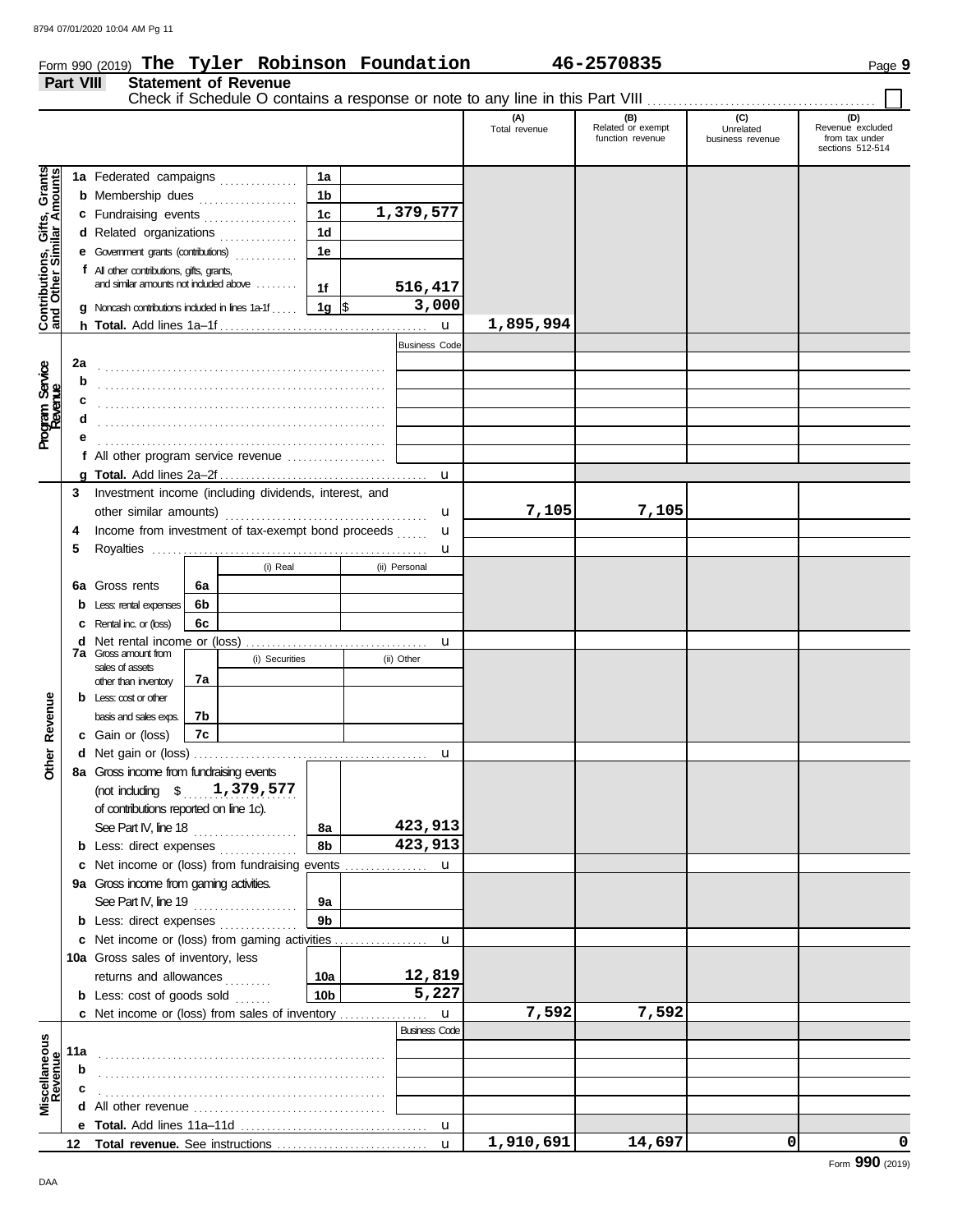### Form 990 (2019) Page **10 The Tyler Robinson Foundation 46-2570835**

**Part IX Statement of Functional Expenses** *Section 501(c)(3) and 501(c)(4) organizations must complete all columns. All other organizations must complete column (A).*

|              | Check if Schedule O contains a response or note to any line in this Part IX                               |                       |                                    |                                           |                                |
|--------------|-----------------------------------------------------------------------------------------------------------|-----------------------|------------------------------------|-------------------------------------------|--------------------------------|
|              | Do not include amounts reported on lines 6b,<br>7b, 8b, 9b, and 10b of Part VIII.                         | (A)<br>Total expenses | (B)<br>Program service<br>expenses | (C)<br>Management and<br>general expenses | (D)<br>Fundraising<br>expenses |
| 1            | Grants and other assistance to domestic organizations                                                     |                       |                                    |                                           |                                |
|              | and domestic governments. See Part IV, line 21                                                            | 67,925                | 67,925                             |                                           |                                |
| $\mathbf{2}$ | Grants and other assistance to domestic                                                                   |                       |                                    |                                           |                                |
|              | individuals. See Part IV, line 22                                                                         | 1,183,948             | 1,183,948                          |                                           |                                |
| 3            | Grants and other assistance to foreign                                                                    |                       |                                    |                                           |                                |
|              | organizations, foreign governments, and foreign                                                           |                       |                                    |                                           |                                |
|              | individuals. See Part IV, lines 15 and 16                                                                 |                       |                                    |                                           |                                |
| 4            | Benefits paid to or for members                                                                           |                       |                                    |                                           |                                |
| 5            | Compensation of current officers, directors,                                                              |                       |                                    |                                           |                                |
|              | trustees, and key employees                                                                               | 115,299               | 98,004                             | 11,530                                    | 5,765                          |
| 6            | Compensation not included above to disqualified                                                           |                       |                                    |                                           |                                |
|              | persons (as defined under section 4958(f)(1)) and                                                         |                       |                                    |                                           |                                |
|              | persons described in section 4958(c)(3)(B)                                                                |                       |                                    |                                           |                                |
| 7            | Other salaries and wages                                                                                  | 294,119               | 214,317                            | 60,761                                    | 19,041                         |
| 8            | Pension plan accruals and contributions (include                                                          |                       |                                    |                                           |                                |
|              | section 401(k) and 403(b) employer contributions)                                                         |                       |                                    |                                           |                                |
| 9            | Other employee benefits                                                                                   | 39,591                | 29,419                             | 7,678                                     | 2,494                          |
| 10           | Payroll taxes                                                                                             | 44,167                | 33,616                             | 7,866                                     | 2,685                          |
| 11           | Fees for services (nonemployees):                                                                         |                       |                                    |                                           |                                |
| а            |                                                                                                           |                       |                                    |                                           |                                |
| b            |                                                                                                           | 27,825                |                                    | 27,825                                    |                                |
| c<br>d       | Lobbying                                                                                                  |                       |                                    |                                           |                                |
| е            | Professional fundraising services. See Part IV, line 17                                                   |                       |                                    |                                           |                                |
| f            | Investment management fees                                                                                |                       |                                    |                                           |                                |
| a            | Other. (If line 11g amount exceeds 10% of line 25, column                                                 |                       |                                    |                                           |                                |
|              |                                                                                                           | 78,770                | 47,401                             | 29,324                                    | 2,045                          |
| 12           | Advertising and promotion                                                                                 | 200,864               | 54, 113                            | 146,751                                   |                                |
| 13           |                                                                                                           | 119,235               | 42,278                             | 42,099                                    | 34,858                         |
| 14           | Information technology                                                                                    | 12,329                |                                    | 12,329                                    |                                |
| 15           |                                                                                                           |                       |                                    |                                           |                                |
| 16           |                                                                                                           | 41,895                | 31,886                             | 7,462                                     | 2,547                          |
| 17           | Travel <b>Travel Travel Travel Travel Travel Travel Travel Travel Travel Travel Travel Travel Travel </b> | 54,598                | 41,555                             | 9,723                                     | 3,320                          |
| 18           | Payments of travel or entertainment expenses                                                              |                       |                                    |                                           |                                |
|              | for any federal, state, or local public officials                                                         |                       |                                    |                                           |                                |
| 19           | Conferences, conventions, and meetings                                                                    |                       |                                    |                                           |                                |
| 20           | $Interest$                                                                                                | 738                   |                                    | 738                                       |                                |
| 21           |                                                                                                           |                       |                                    |                                           |                                |
| 22           | Depreciation, depletion, and amortization                                                                 | 561                   | 427                                | 100                                       | 34                             |
| 23           |                                                                                                           | 2,470                 | 1,880                              | 440                                       | 150                            |
| 24           | Other expenses. Itemize expenses not covered                                                              |                       |                                    |                                           |                                |
|              | above (List miscellaneous expenses on line 24e. If                                                        |                       |                                    |                                           |                                |
|              | line 24e amount exceeds 10% of line 25, column                                                            |                       |                                    |                                           |                                |
|              | (A) amount, list line 24e expenses on Schedule O.)                                                        |                       |                                    |                                           |                                |
| a            | Bad debts                                                                                                 | 5,000                 |                                    | 5,000                                     |                                |
| b            |                                                                                                           |                       |                                    |                                           |                                |
| c            |                                                                                                           |                       |                                    |                                           |                                |
| d            |                                                                                                           |                       |                                    |                                           |                                |
| е            | Total functional expenses. Add lines 1 through 24e                                                        | 2,289,334             | 1,846,769                          | 369,626                                   | 72,939                         |
| 25<br>26     | <b>Joint costs.</b> Complete this line only if the                                                        |                       |                                    |                                           |                                |
|              | organization reported in column (B) joint costs                                                           |                       |                                    |                                           |                                |
|              | from a combined educational campaign and                                                                  |                       |                                    |                                           |                                |
|              | fundraising solicitation. Check here u<br>if<br>following SOP 98-2 (ASC 958-720)                          |                       |                                    |                                           |                                |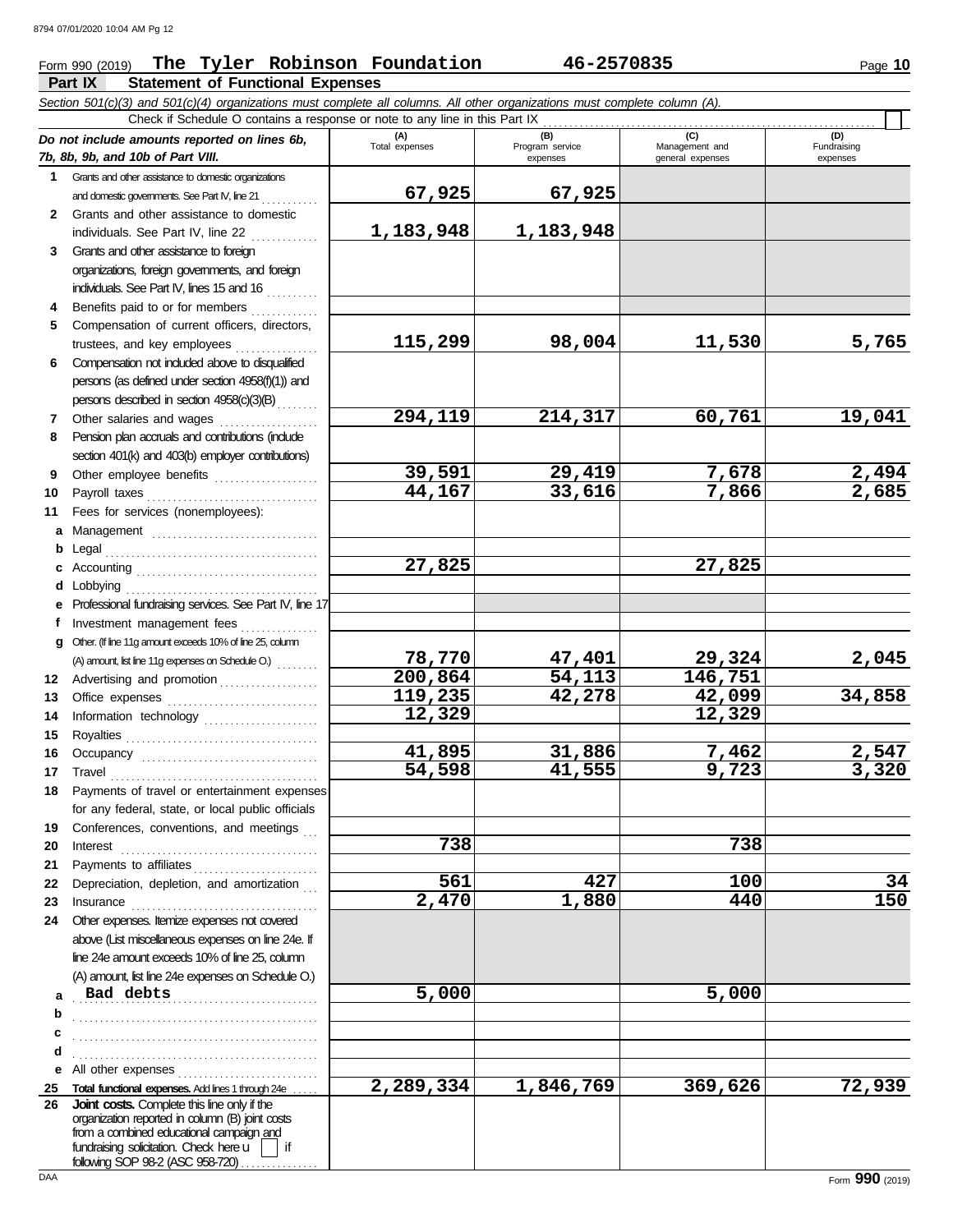|  | Form 990 (2019) |  |  |  | The Tyler Robinson Foundation | 46-2570835 | Page 11 |
|--|-----------------|--|--|--|-------------------------------|------------|---------|
|--|-----------------|--|--|--|-------------------------------|------------|---------|

#### **Part X Balance Sheet** Check if Schedule O contains a response or note to any line in this Part X **(A) (B)** Beginning of year | | End of year **1,140,977 4,962** Cash—non-interest-bearing . . . . . . . . . . . . . . . . . . . . . . . . . . . . . . . . . . . . . . . . . . . . . . . . . . . . . . . . . . . . . . **1 1 844,606 2 2** Savings and temporary cash investments . . . . . . . . . . . . . . . . . . . . . . . . . . . . . . . . . . . . . . . . . . . . . . . **100,000 135,638 3 3** Pledges and grants receivable, net **change in the construction** contains and state in the construction of the construction of the construction of the construction of the construction of the construction of the construc **106,000 4 4** Accounts receivable, net . . . . . . . . . . . . . . . . . . . . . . . . . . . . . . . . . . . . . . . . . . . . . . . . . . . . . . . . . . . . . . . . . **5** Loans and other receivables from any current or former officer, director, trustee, key employee, creator or founder, substantial contributor, or 35% controlled entity or family member of any of these persons . . . . . . . . . . . . . . . . . . . . . . . . . . . . . . **5 6** Loans and other receivables from other disqualified persons (as defined **6** under section  $4958(f)(1)$ , and persons described in section  $4958(c)(3)(B)$  ............. **Assets 7 17,332 7** Notes and loans receivable, net . . . . . . . . . . . . . . . . . . . . . . . . . . . . . . . . . . . . . . . . . . . . . . . . . . . . . . . . . . **12,265 a 13,424**<br>**1,156 a 1,68 8 8** Inventories for sale or use . . . . . . . . . . . . . . . . . . . . . . . . . . . . . . . . . . . . . . . . . . . . . . . . . . . . . . . . . . . . . . . . **1,156** Prepaid expenses and deferred charges . . . . . . . . . . . . . . . . . . . . . . . . . . . . . . . . . . . . . . . . . . . . . . . . . **9 9 10a** Land, buildings, and equipment: cost or other **10,030** basis. Complete Part VI of Schedule D . . . . . . . . . . . . . . . . **10a 6,493 1,579 3,537 10c b** Less: accumulated depreciation . . . . . . . . . . . . . . . . . . 10b Investments—publicly traded securities . . . . . . . . . . . . . . . . . . . . . . . . . . . . . . . . . . . . . . . . . . . . . . . . . . **11 11 12 12** Investments—other securities. See Part IV, line 11 . . . . . . . . . . . . . . . . . . . . . . . . . . . . . . . . . . . . . **13** Investments—program-related. See Part IV, line 11 . . . . . . . . . . . . . . . . . . . . . . . . . . . . . . . . . . . . . **13** 14 Intangible assets Intangible assets . . . . . . . . . . . . . . . . . . . . . . . . . . . . . . . . . . . . . . . . . . . . . . . . . . . . . . . . . . . . . . . . . . . . . . . . . **14 15 15** Other assets. See Part IV, line 11 . . . . . . . . . . . . . . . . . . . . . . . . . . . . . . . . . . . . . . . . . . . . . . . . . . . . . . . **1,361,977 1,024,357 Total assets.** Add lines 1 through 15 (must equal line 33) . . . . . . . . . . . . . . . . . . . . . . . . . . . . . . **16 16 32,990 33,528 17** Accounts payable and accrued expenses . . . . . . . . . . . . . . . . . . . . . . . . . . . . . . . . . . . . . . . . . . . . . . . . **17** Grants payable . . . . . . . . . . . . . . . . . . . . . . . . . . . . . . . . . . . . . . . . . . . . . . . . . . . . . . . . . . . . . . . . . . . . . . . . . . . **18 18 19 19** Deferred revenue . . . . . . . . . . . . . . . . . . . . . . . . . . . . . . . . . . . . . . . . . . . . . . . . . . . . . . . . . . . . . . . . . . . . . . . . . **20 20** Tax-exempt bond liabilities . . . . . . . . . . . . . . . . . . . . . . . . . . . . . . . . . . . . . . . . . . . . . . . . . . . . . . . . . . . . . . . **21** Escrow or custodial account liability. Complete Part IV of Schedule D . . . . . . . . . . . . . . . . . . **21 22** Loans and other payables to any current or former officer, director, **Liabilities** trustee, key employee, creator or founder, substantial contributor, or 35% controlled entity or family member of any of these persons **22** Secured mortgages and notes payable to unrelated third parties ....................... **23 23 24** Unsecured notes and loans payable to unrelated third parties . . . . . . . . . . . . . . . . . . . . . . . . . . . **24 25** Other liabilities (including federal income tax, payables to related third parties, and other liabilities not included on lines 17-24). Complete Part X of Schedule D . . . . . . . . . . . . . . . . . . . . . . . . . . . . . . . . . . . . . . . . . . . . . . . . . . . . . . . . . . . . . . . . . . . . . . . . . . . . **25 32,990 33,528 26 Total liabilities.** Add lines 17 through 25 .... **26 Organizations that follow FASB ASC 958, check here** u **X** Net Assets or Fund Balances **Net Assets or Fund Balances and complete lines 27, 28, 32, and 33.** Net assets without donor restrictions . . . . . . . . . . . . . . . . . . . . . . . . . . . . . . . . . . . . . . . . . . . . . . . . . . . . **1,223,371 855,191 27 27 28** Net assets with donor restrictions **105,616 135,638 28 Organizations that do not follow FASB ASC 958, check here** u **and complete lines 29 through 33.** Capital stock or trust principal, or current funds . . . . . . . . . . . . . . . . . . . . . . . . . . . . . . . . . . . . . . . . . . **29 29** Paid-in or capital surplus, or land, building, or equipment fund . . . . . . . . . . . . . . . . . . . . . . . . . . **30 30 31** Retained earnings, endowment, accumulated income, or other funds . . . . . . . . . . . . . . . . . . . **31 1,328,987** 32 990,829<br>1,361,977 33 1,024,357 Total net assets or fund balances . . . . . . . . . . . . . . . . . . . . . . . . . . . . . . . . . . . . . . . . . . . . . . . . . . . . . . . . **32 32 1,361,977 1,024,357** Total liabilities and net assets/fund balances . . . . . . . . . . . . . . . . . . . . . . . . . . . . . . . . . . . . . . . . . . . . **33 33**

Form **990** (2019)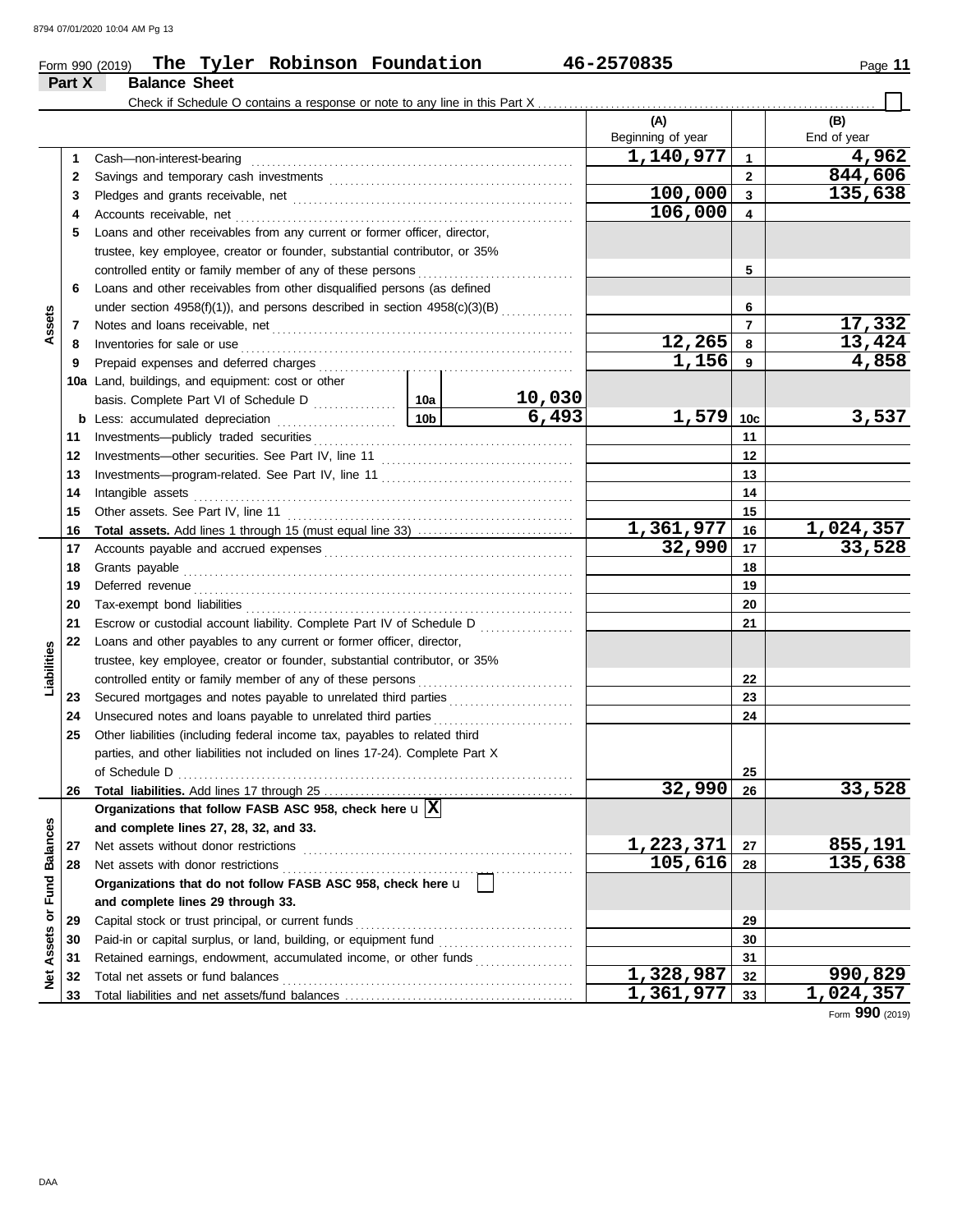|    | Form 990 (2019) The Tyler Robinson Foundation<br>46-2570835                                                                                                                                                                    |                |           |            | Page 12 |  |  |
|----|--------------------------------------------------------------------------------------------------------------------------------------------------------------------------------------------------------------------------------|----------------|-----------|------------|---------|--|--|
|    | <b>Reconciliation of Net Assets</b><br>Part XI                                                                                                                                                                                 |                |           |            |         |  |  |
|    |                                                                                                                                                                                                                                |                |           |            |         |  |  |
| 1  |                                                                                                                                                                                                                                | $\mathbf{1}$   | 1,910,691 |            |         |  |  |
| 2  |                                                                                                                                                                                                                                | $2^{\circ}$    | 2,289,334 |            |         |  |  |
| 3  | Revenue less expenses. Subtract line 2 from line 1                                                                                                                                                                             | $\mathbf{3}$   |           | $-378,643$ |         |  |  |
| 4  |                                                                                                                                                                                                                                | $\overline{4}$ | 1,328,987 |            |         |  |  |
| 5  | Net unrealized gains (losses) on investments [11] results and the unrealized gains (losses) on investments [11] $\sim$                                                                                                         | 5              |           |            |         |  |  |
| 6  |                                                                                                                                                                                                                                | 6              |           |            |         |  |  |
| 7  |                                                                                                                                                                                                                                | $\overline{7}$ |           |            |         |  |  |
| 8  | Prior period adjustments entertainments and adjustments of the contract of the contract of the contract of the contract of the contract of the contract of the contract of the contract of the contract of the contract of the | 8              |           |            |         |  |  |
| 9  |                                                                                                                                                                                                                                | 9              |           | 40,485     |         |  |  |
| 10 | Net assets or fund balances at end of year. Combine lines 3 through 9 (must equal Part X, line                                                                                                                                 |                |           |            |         |  |  |
|    |                                                                                                                                                                                                                                | 10             |           | 990,829    |         |  |  |
|    | <b>Financial Statements and Reporting</b><br>Part XII                                                                                                                                                                          |                |           |            |         |  |  |
|    |                                                                                                                                                                                                                                |                |           |            |         |  |  |
|    |                                                                                                                                                                                                                                |                |           | <b>Yes</b> | No.     |  |  |
| 1. | $X$ Accrual<br>Cash<br>Accounting method used to prepare the Form 990:<br>Other                                                                                                                                                |                |           |            |         |  |  |
|    | If the organization changed its method of accounting from a prior year or checked "Other," explain in                                                                                                                          |                |           |            |         |  |  |
|    | Schedule O.                                                                                                                                                                                                                    |                |           |            |         |  |  |
|    | 2a Were the organization's financial statements compiled or reviewed by an independent accountant?                                                                                                                             |                | 2a        |            | х       |  |  |
|    | If "Yes," check a box below to indicate whether the financial statements for the year were compiled or                                                                                                                         |                |           |            |         |  |  |
|    | reviewed on a separate basis, consolidated basis, or both:                                                                                                                                                                     |                |           |            |         |  |  |
|    | Consolidated basis<br>Both consolidated and separate basis<br>Separate basis<br>$\perp$                                                                                                                                        |                |           |            |         |  |  |
|    | <b>b</b> Were the organization's financial statements audited by an independent accountant?                                                                                                                                    |                | 2b        | X          |         |  |  |
|    | If "Yes," check a box below to indicate whether the financial statements for the year were audited on a                                                                                                                        |                |           |            |         |  |  |
|    | separate basis, consolidated basis, or both:                                                                                                                                                                                   |                |           |            |         |  |  |
|    | $ \mathbf{X} $ Separate basis<br>  Consolidated basis<br>  Both consolidated and separate basis                                                                                                                                |                |           |            |         |  |  |
|    | c If "Yes" to line 2a or 2b, does the organization have a committee that assumes responsibility for oversight of                                                                                                               |                |           |            |         |  |  |
|    | the audit, review, or compilation of its financial statements and selection of an independent accountant?                                                                                                                      |                | 2c        | X          |         |  |  |
|    | If the organization changed either its oversight process or selection process during the tax year, explain on                                                                                                                  |                |           |            |         |  |  |
|    | Schedule O.                                                                                                                                                                                                                    |                |           |            |         |  |  |
|    | 3a As a result of a federal award, was the organization required to undergo an audit or audits as set forth in the                                                                                                             |                |           |            |         |  |  |
|    | Single Audit Act and OMB Circular A-133?                                                                                                                                                                                       |                | 3a        |            | X       |  |  |
|    | b If "Yes," did the organization undergo the required audit or audits? If the organization did not undergo the                                                                                                                 |                |           |            |         |  |  |
|    | required audit or audits, explain why on Schedule O and describe any steps taken to undergo such audits                                                                                                                        |                | 3b        |            |         |  |  |
|    |                                                                                                                                                                                                                                |                |           |            |         |  |  |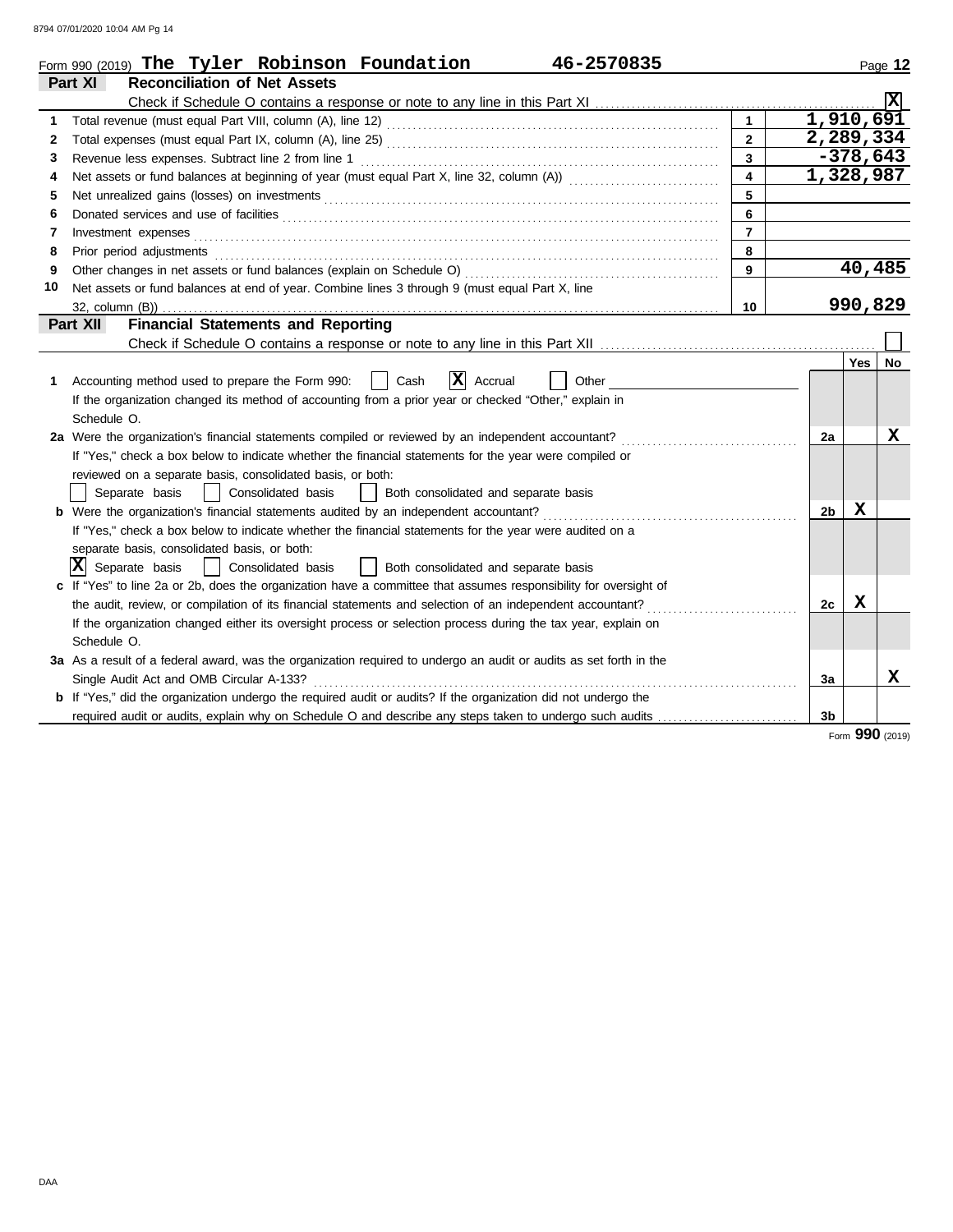**(Form 990 or 990-EZ)**

# **SCHEDULE A Public Charity Status and Public Support**

| (Form 990 or 990-EZ)<br>Complete if the organization is a section 501(c)(3) organization or a section 4947(a)(1) nonexempt charitable trust. |                                                                                                                                                                                                                                                                |                                             |                                                                                                                                                                                                                      |                          |                          | 2019                                                                                                                                       |                       |  |  |
|----------------------------------------------------------------------------------------------------------------------------------------------|----------------------------------------------------------------------------------------------------------------------------------------------------------------------------------------------------------------------------------------------------------------|---------------------------------------------|----------------------------------------------------------------------------------------------------------------------------------------------------------------------------------------------------------------------|--------------------------|--------------------------|--------------------------------------------------------------------------------------------------------------------------------------------|-----------------------|--|--|
|                                                                                                                                              | Department of the Treasury                                                                                                                                                                                                                                     |                                             | La Attach to Form 990 or Form 990-EZ.                                                                                                                                                                                |                          |                          |                                                                                                                                            | <b>Open to Public</b> |  |  |
|                                                                                                                                              | Internal Revenue Service                                                                                                                                                                                                                                       |                                             | <b>u Go to www.irs.gov/Form990 for instructions and the latest information.</b>                                                                                                                                      |                          |                          |                                                                                                                                            | <b>Inspection</b>     |  |  |
|                                                                                                                                              | Name of the organization                                                                                                                                                                                                                                       |                                             |                                                                                                                                                                                                                      |                          |                          | Employer identification number                                                                                                             |                       |  |  |
|                                                                                                                                              |                                                                                                                                                                                                                                                                |                                             | The Tyler Robinson Foundation                                                                                                                                                                                        |                          |                          | 46-2570835                                                                                                                                 |                       |  |  |
| Part I                                                                                                                                       |                                                                                                                                                                                                                                                                |                                             |                                                                                                                                                                                                                      |                          |                          | <b>Reason for Public Charity Status</b> (All organizations must complete this part.) See instructions.                                     |                       |  |  |
|                                                                                                                                              |                                                                                                                                                                                                                                                                |                                             | The organization is not a private foundation because it is: (For lines 1 through 12, check only one box.)                                                                                                            |                          |                          |                                                                                                                                            |                       |  |  |
| 1                                                                                                                                            |                                                                                                                                                                                                                                                                |                                             | A church, convention of churches, or association of churches described in section 170(b)(1)(A)(i).                                                                                                                   |                          |                          |                                                                                                                                            |                       |  |  |
| 2                                                                                                                                            |                                                                                                                                                                                                                                                                |                                             | A school described in section 170(b)(1)(A)(ii). (Attach Schedule E (Form 990 or 990-EZ).)                                                                                                                            |                          |                          |                                                                                                                                            |                       |  |  |
| 3                                                                                                                                            |                                                                                                                                                                                                                                                                |                                             | A hospital or a cooperative hospital service organization described in section 170(b)(1)(A)(iii).                                                                                                                    |                          |                          |                                                                                                                                            |                       |  |  |
|                                                                                                                                              |                                                                                                                                                                                                                                                                |                                             |                                                                                                                                                                                                                      |                          |                          | A medical research organization operated in conjunction with a hospital described in section 170(b)(1)(A)(iii). Enter the hospital's name, |                       |  |  |
|                                                                                                                                              | city, and state:                                                                                                                                                                                                                                               |                                             |                                                                                                                                                                                                                      |                          |                          |                                                                                                                                            |                       |  |  |
| 5                                                                                                                                            |                                                                                                                                                                                                                                                                |                                             | An organization operated for the benefit of a college or university owned or operated by a governmental unit described in                                                                                            |                          |                          |                                                                                                                                            |                       |  |  |
|                                                                                                                                              | section 170(b)(1)(A)(iv). (Complete Part II.)                                                                                                                                                                                                                  |                                             |                                                                                                                                                                                                                      |                          |                          |                                                                                                                                            |                       |  |  |
| 6                                                                                                                                            | A federal, state, or local government or governmental unit described in section 170(b)(1)(A)(v).                                                                                                                                                               |                                             |                                                                                                                                                                                                                      |                          |                          |                                                                                                                                            |                       |  |  |
| 7                                                                                                                                            | ΙX<br>An organization that normally receives a substantial part of its support from a governmental unit or from the general public                                                                                                                             |                                             |                                                                                                                                                                                                                      |                          |                          |                                                                                                                                            |                       |  |  |
|                                                                                                                                              | described in section 170(b)(1)(A)(vi). (Complete Part II.)                                                                                                                                                                                                     |                                             |                                                                                                                                                                                                                      |                          |                          |                                                                                                                                            |                       |  |  |
| 8                                                                                                                                            |                                                                                                                                                                                                                                                                |                                             | A community trust described in section 170(b)(1)(A)(vi). (Complete Part II.)                                                                                                                                         |                          |                          |                                                                                                                                            |                       |  |  |
| 9                                                                                                                                            |                                                                                                                                                                                                                                                                |                                             |                                                                                                                                                                                                                      |                          |                          | An agricultural research organization described in section 170(b)(1)(A)(ix) operated in conjunction with a land-grant college              |                       |  |  |
|                                                                                                                                              | university:                                                                                                                                                                                                                                                    |                                             | or university or a non-land-grant college of agriculture (see instructions). Enter the name, city, and state of the college or                                                                                       |                          |                          |                                                                                                                                            |                       |  |  |
| 10                                                                                                                                           |                                                                                                                                                                                                                                                                |                                             |                                                                                                                                                                                                                      |                          |                          | An organization that normally receives: (1) more than 33 1/3% of its support from contributions, membership fees, and gross                |                       |  |  |
|                                                                                                                                              |                                                                                                                                                                                                                                                                |                                             | receipts from activities related to its exempt functions—subject to certain exceptions, and (2) no more than 33 1/3% of its                                                                                          |                          |                          |                                                                                                                                            |                       |  |  |
|                                                                                                                                              |                                                                                                                                                                                                                                                                |                                             | support from gross investment income and unrelated business taxable income (less section 511 tax) from businesses                                                                                                    |                          |                          |                                                                                                                                            |                       |  |  |
|                                                                                                                                              |                                                                                                                                                                                                                                                                |                                             | acquired by the organization after June 30, 1975. See section 509(a)(2). (Complete Part III.)                                                                                                                        |                          |                          |                                                                                                                                            |                       |  |  |
| 11                                                                                                                                           |                                                                                                                                                                                                                                                                |                                             | An organization organized and operated exclusively to test for public safety. See section 509(a)(4).                                                                                                                 |                          |                          |                                                                                                                                            |                       |  |  |
| 12                                                                                                                                           |                                                                                                                                                                                                                                                                |                                             |                                                                                                                                                                                                                      |                          |                          | An organization organized and operated exclusively for the benefit of, to perform the functions of, or to carry out the purposes           |                       |  |  |
|                                                                                                                                              | of one or more publicly supported organizations described in section 509(a)(1) or section 509(a)(2). See section 509(a)(3).<br>Check the box in lines 12a through 12d that describes the type of supporting organization and complete lines 12e, 12f, and 12g. |                                             |                                                                                                                                                                                                                      |                          |                          |                                                                                                                                            |                       |  |  |
|                                                                                                                                              |                                                                                                                                                                                                                                                                |                                             |                                                                                                                                                                                                                      |                          |                          |                                                                                                                                            |                       |  |  |
| a                                                                                                                                            |                                                                                                                                                                                                                                                                |                                             |                                                                                                                                                                                                                      |                          |                          | Type I. A supporting organization operated, supervised, or controlled by its supported organization(s), typically by giving                |                       |  |  |
|                                                                                                                                              |                                                                                                                                                                                                                                                                |                                             | the supported organization(s) the power to regularly appoint or elect a majority of the directors or trustees of the<br>supporting organization. You must complete Part IV, Sections A and B.                        |                          |                          |                                                                                                                                            |                       |  |  |
| b                                                                                                                                            |                                                                                                                                                                                                                                                                |                                             | Type II. A supporting organization supervised or controlled in connection with its supported organization(s), by having                                                                                              |                          |                          |                                                                                                                                            |                       |  |  |
|                                                                                                                                              |                                                                                                                                                                                                                                                                |                                             |                                                                                                                                                                                                                      |                          |                          | control or management of the supporting organization vested in the same persons that control or manage the supported                       |                       |  |  |
|                                                                                                                                              |                                                                                                                                                                                                                                                                |                                             | organization(s). You must complete Part IV, Sections A and C.                                                                                                                                                        |                          |                          |                                                                                                                                            |                       |  |  |
| c                                                                                                                                            |                                                                                                                                                                                                                                                                |                                             |                                                                                                                                                                                                                      |                          |                          | Type III functionally integrated. A supporting organization operated in connection with, and functionally integrated with,                 |                       |  |  |
|                                                                                                                                              |                                                                                                                                                                                                                                                                |                                             | its supported organization(s) (see instructions). You must complete Part IV, Sections A, D, and E.                                                                                                                   |                          |                          |                                                                                                                                            |                       |  |  |
| d                                                                                                                                            |                                                                                                                                                                                                                                                                |                                             |                                                                                                                                                                                                                      |                          |                          | Type III non-functionally integrated. A supporting organization operated in connection with its supported organization(s)                  |                       |  |  |
|                                                                                                                                              |                                                                                                                                                                                                                                                                |                                             |                                                                                                                                                                                                                      |                          |                          | that is not functionally integrated. The organization generally must satisfy a distribution requirement and an attentiveness               |                       |  |  |
|                                                                                                                                              |                                                                                                                                                                                                                                                                |                                             | requirement (see instructions). You must complete Part IV, Sections A and D, and Part V.                                                                                                                             |                          |                          |                                                                                                                                            |                       |  |  |
| е                                                                                                                                            |                                                                                                                                                                                                                                                                |                                             | Check this box if the organization received a written determination from the IRS that it is a Type I, Type II, Type III<br>functionally integrated, or Type III non-functionally integrated supporting organization. |                          |                          |                                                                                                                                            |                       |  |  |
| f                                                                                                                                            |                                                                                                                                                                                                                                                                | Enter the number of supported organizations |                                                                                                                                                                                                                      |                          |                          |                                                                                                                                            |                       |  |  |
| g                                                                                                                                            |                                                                                                                                                                                                                                                                |                                             | Provide the following information about the supported organization(s).                                                                                                                                               |                          |                          |                                                                                                                                            |                       |  |  |
|                                                                                                                                              | (i) Name of supported                                                                                                                                                                                                                                          | (ii) EIN                                    | (iii) Type of organization                                                                                                                                                                                           | (iv) Is the organization |                          | (v) Amount of monetary                                                                                                                     | (vi) Amount of        |  |  |
|                                                                                                                                              | organization                                                                                                                                                                                                                                                   |                                             | (described on lines 1-10                                                                                                                                                                                             | document?                | listed in your governing | support (see                                                                                                                               | other support (see    |  |  |
|                                                                                                                                              |                                                                                                                                                                                                                                                                |                                             | above (see instructions))                                                                                                                                                                                            | Yes                      | No                       | instructions)                                                                                                                              | instructions)         |  |  |
|                                                                                                                                              |                                                                                                                                                                                                                                                                |                                             |                                                                                                                                                                                                                      |                          |                          |                                                                                                                                            |                       |  |  |
| (A)                                                                                                                                          |                                                                                                                                                                                                                                                                |                                             |                                                                                                                                                                                                                      |                          |                          |                                                                                                                                            |                       |  |  |
| (B)                                                                                                                                          |                                                                                                                                                                                                                                                                |                                             |                                                                                                                                                                                                                      |                          |                          |                                                                                                                                            |                       |  |  |
|                                                                                                                                              |                                                                                                                                                                                                                                                                |                                             |                                                                                                                                                                                                                      |                          |                          |                                                                                                                                            |                       |  |  |
| (C)                                                                                                                                          |                                                                                                                                                                                                                                                                |                                             |                                                                                                                                                                                                                      |                          |                          |                                                                                                                                            |                       |  |  |
|                                                                                                                                              |                                                                                                                                                                                                                                                                |                                             |                                                                                                                                                                                                                      |                          |                          |                                                                                                                                            |                       |  |  |
| (D)                                                                                                                                          |                                                                                                                                                                                                                                                                |                                             |                                                                                                                                                                                                                      |                          |                          |                                                                                                                                            |                       |  |  |
|                                                                                                                                              |                                                                                                                                                                                                                                                                |                                             |                                                                                                                                                                                                                      |                          |                          |                                                                                                                                            |                       |  |  |
| (E)                                                                                                                                          |                                                                                                                                                                                                                                                                |                                             |                                                                                                                                                                                                                      |                          |                          |                                                                                                                                            |                       |  |  |

**For Paperwork Reduction Act Notice, see the Instructions for Form 990 or 990-EZ.**

**Schedule A (Form 990 or 990-EZ) 2019**

 $\Box$ 

OMB No. 1545-0047

**Total**

**(E)**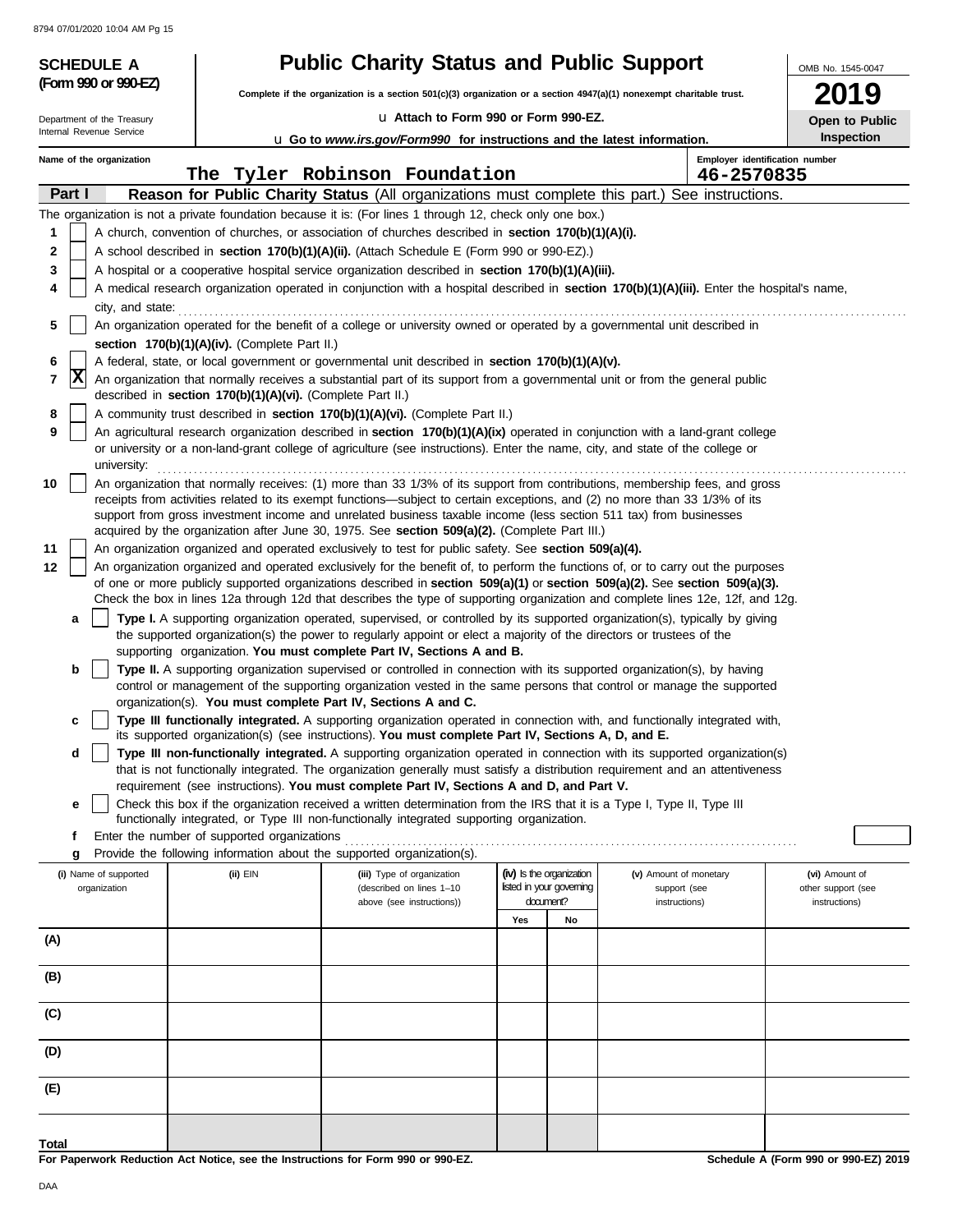|                                   | Schedule A (Form 990 or 990-EZ) 2019                                                                                                                                                                                           | The Tyler Robinson Foundation |          |            |            | 46-2570835 |                                    |
|-----------------------------------|--------------------------------------------------------------------------------------------------------------------------------------------------------------------------------------------------------------------------------|-------------------------------|----------|------------|------------|------------|------------------------------------|
|                                   | Part II<br>Support Schedule for Organizations Described in Sections 170(b)(1)(A)(iv) and 170(b)(1)(A)(vi)                                                                                                                      |                               |          |            |            |            | Page 2                             |
|                                   | (Complete only if you checked the box on line 5, 7, or 8 of Part I or if the organization failed to qualify under                                                                                                              |                               |          |            |            |            |                                    |
|                                   | Part III. If the organization fails to qualify under the tests listed below, please complete Part III.)                                                                                                                        |                               |          |            |            |            |                                    |
|                                   | <b>Section A. Public Support</b>                                                                                                                                                                                               |                               |          |            |            |            |                                    |
|                                   | Calendar year (or fiscal year beginning in)<br>u                                                                                                                                                                               | (a) $2015$                    | (b) 2016 | $(c)$ 2017 | $(d)$ 2018 | (e) $2019$ | (f) Total                          |
|                                   |                                                                                                                                                                                                                                |                               |          |            |            |            |                                    |
| 1                                 | Gifts, grants, contributions, and<br>membership fees received. (Do not                                                                                                                                                         |                               |          |            |            |            |                                    |
|                                   | include any "unusual grants.")                                                                                                                                                                                                 | 887,026                       | 795,192  | 1,247,644  | 1,924,639  | 1,895,994  | 6,750,495                          |
| $\mathbf{2}$                      | Tax revenues levied for the                                                                                                                                                                                                    |                               |          |            |            |            |                                    |
|                                   | organization's benefit and either paid                                                                                                                                                                                         |                               |          |            |            |            |                                    |
|                                   | to or expended on its behalf                                                                                                                                                                                                   |                               |          |            |            |            |                                    |
| 3                                 | The value of services or facilities                                                                                                                                                                                            |                               |          |            |            |            |                                    |
|                                   | furnished by a governmental unit to the                                                                                                                                                                                        |                               |          |            |            |            |                                    |
|                                   | organization without charge                                                                                                                                                                                                    |                               |          |            |            |            |                                    |
| 4<br>5                            | Total. Add lines 1 through 3<br>The portion of total contributions by                                                                                                                                                          | 887,026                       | 795,192  | 1,247,644  | 1,924,639  | 1,895,994  | 6,750,495                          |
|                                   | each person (other than a                                                                                                                                                                                                      |                               |          |            |            |            |                                    |
|                                   | governmental unit or publicly                                                                                                                                                                                                  |                               |          |            |            |            |                                    |
|                                   | supported organization) included on<br>line 1 that exceeds 2% of the amount                                                                                                                                                    |                               |          |            |            |            |                                    |
|                                   | shown on line 11, column (f) $\ldots$                                                                                                                                                                                          |                               |          |            |            |            | 1,201,320                          |
| 6                                 | <b>Public support.</b> Subtract line 5 from line 4                                                                                                                                                                             |                               |          |            |            |            | 5,549,175                          |
|                                   | <b>Section B. Total Support</b>                                                                                                                                                                                                |                               |          |            |            |            |                                    |
|                                   | Calendar year (or fiscal year beginning in)<br>$\mathbf{u}$                                                                                                                                                                    | (a) 2015                      | (b) 2016 | $(c)$ 2017 | $(d)$ 2018 | (e) $2019$ | (f) Total                          |
| 7                                 | Amounts from line 4<br>887,026<br>795,192<br>1,895,994<br>6,750,495<br>1,247,644<br>1,924,639                                                                                                                                  |                               |          |            |            |            |                                    |
| 8                                 | Gross income from interest, dividends,<br>payments received on securities loans,                                                                                                                                               |                               |          |            |            |            |                                    |
| rents, royalties, and income from |                                                                                                                                                                                                                                |                               |          |            |            |            |                                    |
|                                   |                                                                                                                                                                                                                                |                               |          |            |            |            |                                    |
| 9                                 | Net income from unrelated business                                                                                                                                                                                             |                               |          |            |            |            |                                    |
|                                   | activities, whether or not the business                                                                                                                                                                                        |                               |          |            |            |            |                                    |
|                                   | is regularly carried on                                                                                                                                                                                                        |                               |          |            |            |            |                                    |
| 10                                | Other income. Do not include gain or                                                                                                                                                                                           |                               |          |            |            |            |                                    |
|                                   | loss from the sale of capital assets<br>(Explain in Part VI.)                                                                                                                                                                  |                               |          |            |            |            |                                    |
| 11                                | Total support. Add lines 7 through 10                                                                                                                                                                                          |                               |          |            |            |            | 6,750,495                          |
| 12                                | Gross receipts from related activities, etc. (see instructions)                                                                                                                                                                |                               |          |            |            | 12         | 1,396,603                          |
| 13                                | First five years. If the Form 990 is for the organization's first, second, third, fourth, or fifth tax year as a section 501(c)(3)                                                                                             |                               |          |            |            |            |                                    |
|                                   | organization, check this box and stop here                                                                                                                                                                                     |                               |          |            |            |            |                                    |
|                                   | Section C. Computation of Public Support Percentage                                                                                                                                                                            |                               |          |            |            |            |                                    |
| 14                                | Public support percentage for 2019 (line 6, column (f) divided by line 11, column (f)) [[[[[[[[[[[[[[[[[[[[[[                                                                                                                  |                               |          |            |            | 14         | 82.20%                             |
| 15                                | Public support percentage from 2018 Schedule A, Part II, line 14                                                                                                                                                               |                               |          |            |            | 15         | 72.30%                             |
| 16a                               | 33 1/3% support test-2019. If the organization did not check the box on line 13, and line 14 is 33 1/3% or more, check this                                                                                                    |                               |          |            |            |            |                                    |
|                                   | box and stop here. The organization qualifies as a publicly supported organization [11] containd the subsequence or the container the state of the state or the state or the state or the state or the state or the state or t |                               |          |            |            |            | $\blacktriangleright \overline{X}$ |
| b                                 | 33 1/3% support test-2018. If the organization did not check a box on line 13 or 16a, and line 15 is 33 1/3% or more, check<br>this box and stop here. The organization qualifies as a publicly supported organization         |                               |          |            |            |            |                                    |
| 17a                               | 10%-facts-and-circumstances test-2019. If the organization did not check a box on line 13, 16a, or 16b, and line 14 is                                                                                                         |                               |          |            |            |            |                                    |
|                                   | 10% or more, and if the organization meets the "facts-and-circumstances" test, check this box and stop here. Explain in                                                                                                        |                               |          |            |            |            |                                    |
|                                   | Part VI how the organization meets the "facts-and-circumstances" test. The organization qualifies as a publicly supported                                                                                                      |                               |          |            |            |            |                                    |
|                                   | organization                                                                                                                                                                                                                   |                               |          |            |            |            |                                    |
| b                                 | 10%-facts-and-circumstances test-2018. If the organization did not check a box on line 13, 16a, 16b, or 17a, and line                                                                                                          |                               |          |            |            |            |                                    |
|                                   | 15 is 10% or more, and if the organization meets the "facts-and-circumstances" test, check this box and stop here.                                                                                                             |                               |          |            |            |            |                                    |
|                                   | Explain in Part VI how the organization meets the "facts-and-circumstances" test. The organization qualifies as a publicly                                                                                                     |                               |          |            |            |            |                                    |
|                                   | supported organization                                                                                                                                                                                                         |                               |          |            |            |            |                                    |
| 18                                | Private foundation. If the organization did not check a box on line 13, 16a, 16b, 17a, or 17b, check this box and see                                                                                                          |                               |          |            |            |            |                                    |

**Schedule A (Form 990 or 990-EZ) 2019** instructions . . . . . . . . . . . . . . . . . . . . . . . . . . . . . . . . . . . . . . . . . . . . . . . . . . . . . . . . . . . . . . . . . . . . . . . . . . . . . . . . . . . . . . . . . . . . . . . . . . . . . . . . . . . . . . . . . . . . . . . . . . . . . . . . . . . . . . . . . . . .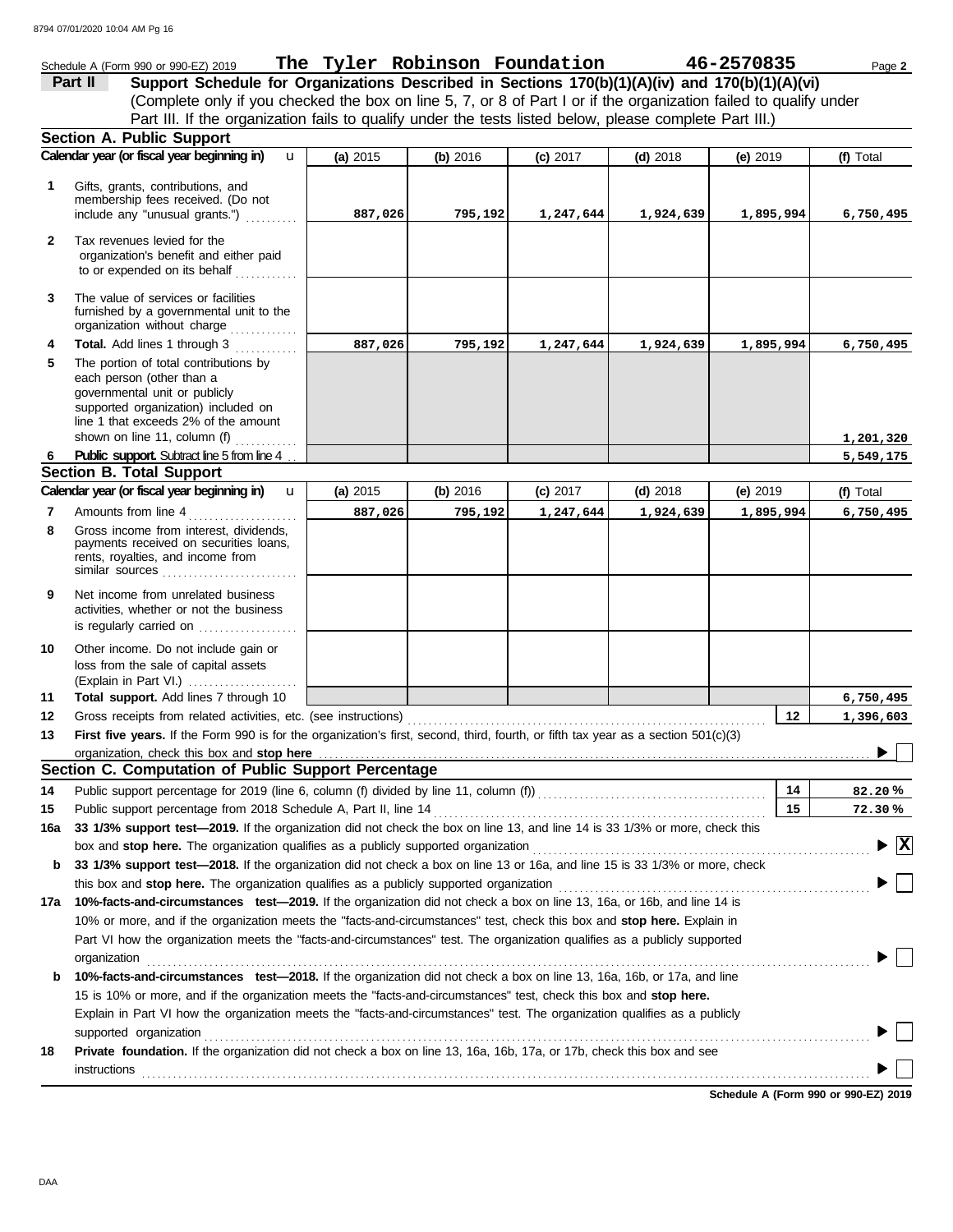|              | Schedule A (Form 990 or 990-EZ) 2019                                                                                                                                              |          |          | The Tyler Robinson Foundation |            | 46-2570835 | Page 3    |
|--------------|-----------------------------------------------------------------------------------------------------------------------------------------------------------------------------------|----------|----------|-------------------------------|------------|------------|-----------|
|              | Support Schedule for Organizations Described in Section 509(a)(2)<br>Part III                                                                                                     |          |          |                               |            |            |           |
|              | (Complete only if you checked the box on line 10 of Part I or if the organization failed to qualify under Part II.                                                                |          |          |                               |            |            |           |
|              | If the organization fails to qualify under the tests listed below, please complete Part II.)                                                                                      |          |          |                               |            |            |           |
|              | Section A. Public Support                                                                                                                                                         |          |          |                               |            |            |           |
|              | Calendar year (or fiscal year beginning in)<br>u                                                                                                                                  | (a) 2015 | (b) 2016 | $(c)$ 2017                    | $(d)$ 2018 | (e) 2019   | (f) Total |
| 1            | Gifts, grants, contributions, and membership fees<br>received. (Do not include any "unusual grants.")                                                                             |          |          |                               |            |            |           |
| $\mathbf{2}$ | Gross receipts from admissions, merchandise<br>sold or services performed, or facilities<br>furnished in any activity that is related to the<br>organization's tax-exempt purpose |          |          |                               |            |            |           |
| 3            | Gross receipts from activities that are not an<br>unrelated trade or business under section 513                                                                                   |          |          |                               |            |            |           |
| 4            | Tax revenues levied for the<br>organization's benefit and either paid<br>to or expended on its behalf                                                                             |          |          |                               |            |            |           |
| 5            | The value of services or facilities<br>furnished by a governmental unit to the<br>organization without charge                                                                     |          |          |                               |            |            |           |
| 6            | Total. Add lines 1 through 5                                                                                                                                                      |          |          |                               |            |            |           |
|              | 7a Amounts included on lines 1, 2, and 3<br>received from disqualified persons                                                                                                    |          |          |                               |            |            |           |
| b            | Amounts included on lines 2 and 3<br>received from other than disqualified<br>persons that exceed the greater of \$5,000<br>or 1% of the amount on line 13 for the year           |          |          |                               |            |            |           |
| c            | Add lines 7a and 7b                                                                                                                                                               |          |          |                               |            |            |           |
| 8            | Public support. (Subtract line 7c from<br>line 6.) $\ldots$                                                                                                                       |          |          |                               |            |            |           |
|              | <b>Section B. Total Support</b>                                                                                                                                                   |          |          |                               |            |            |           |
|              | Calendar year (or fiscal year beginning in)<br>$\mathbf{u}$                                                                                                                       | (a) 2015 | (b) 2016 | $(c)$ 2017                    | (d) $2018$ | (e) $2019$ | (f) Total |
| 9            | Amounts from line 6                                                                                                                                                               |          |          |                               |            |            |           |
| 10a          | Gross income from interest, dividends,<br>payments received on securities loans, rents,<br>royalties, and income from similar sources                                             |          |          |                               |            |            |           |
| b            | Unrelated business taxable income (less<br>section 511 taxes) from businesses<br>acquired after June 30, 1975                                                                     |          |          |                               |            |            |           |
|              | Add lines 10a and 10b                                                                                                                                                             |          |          |                               |            |            |           |
| 11           | Net income from unrelated business<br>activities not induded in line 10b, whether<br>or not the business is regularly carried on                                                  |          |          |                               |            |            |           |
| 12           | Other income. Do not include gain or<br>loss from the sale of capital assets<br>(Explain in Part VI.)                                                                             |          |          |                               |            |            |           |
| 13           | Total support. (Add lines 9, 10c, 11,<br>and 12.)                                                                                                                                 |          |          |                               |            |            |           |
| 14           | First five years. If the Form 990 is for the organization's first, second, third, fourth, or fifth tax year as a section 501(c)(3)<br>organization, check this box and stop here  |          |          |                               |            |            |           |
|              | Section C. Computation of Public Support Percentage                                                                                                                               |          |          |                               |            |            |           |
| 15           |                                                                                                                                                                                   |          |          |                               |            | 15         | %         |
| 16           |                                                                                                                                                                                   |          |          |                               |            | 16         | %         |
|              | Section D. Computation of Investment Income Percentage                                                                                                                            |          |          |                               |            |            |           |
| 17           | Investment income percentage for 2019 (line 10c, column (f), divided by line 13, column (f)) [[[[[[[[[[[[[[[[                                                                     |          |          |                               |            | 17         | %         |
| 18           | Investment income percentage from 2018 Schedule A, Part III, line 17                                                                                                              |          |          |                               |            | 18         | %         |
| 19a          | 33 1/3% support tests—2019. If the organization did not check the box on line 14, and line 15 is more than 33 1/3%, and line                                                      |          |          |                               |            |            |           |
|              | 17 is not more than 33 1/3%, check this box and stop here. The organization qualifies as a publicly supported organization                                                        |          |          |                               |            |            |           |
| b            | 33 1/3% support tests-2018. If the organization did not check a box on line 14 or line 19a, and line 16 is more than 33 1/3%, and                                                 |          |          |                               |            |            |           |
|              |                                                                                                                                                                                   |          |          |                               |            |            |           |
| 20           |                                                                                                                                                                                   |          |          |                               |            |            |           |

**Schedule A (Form 990 or 990-EZ) 2019**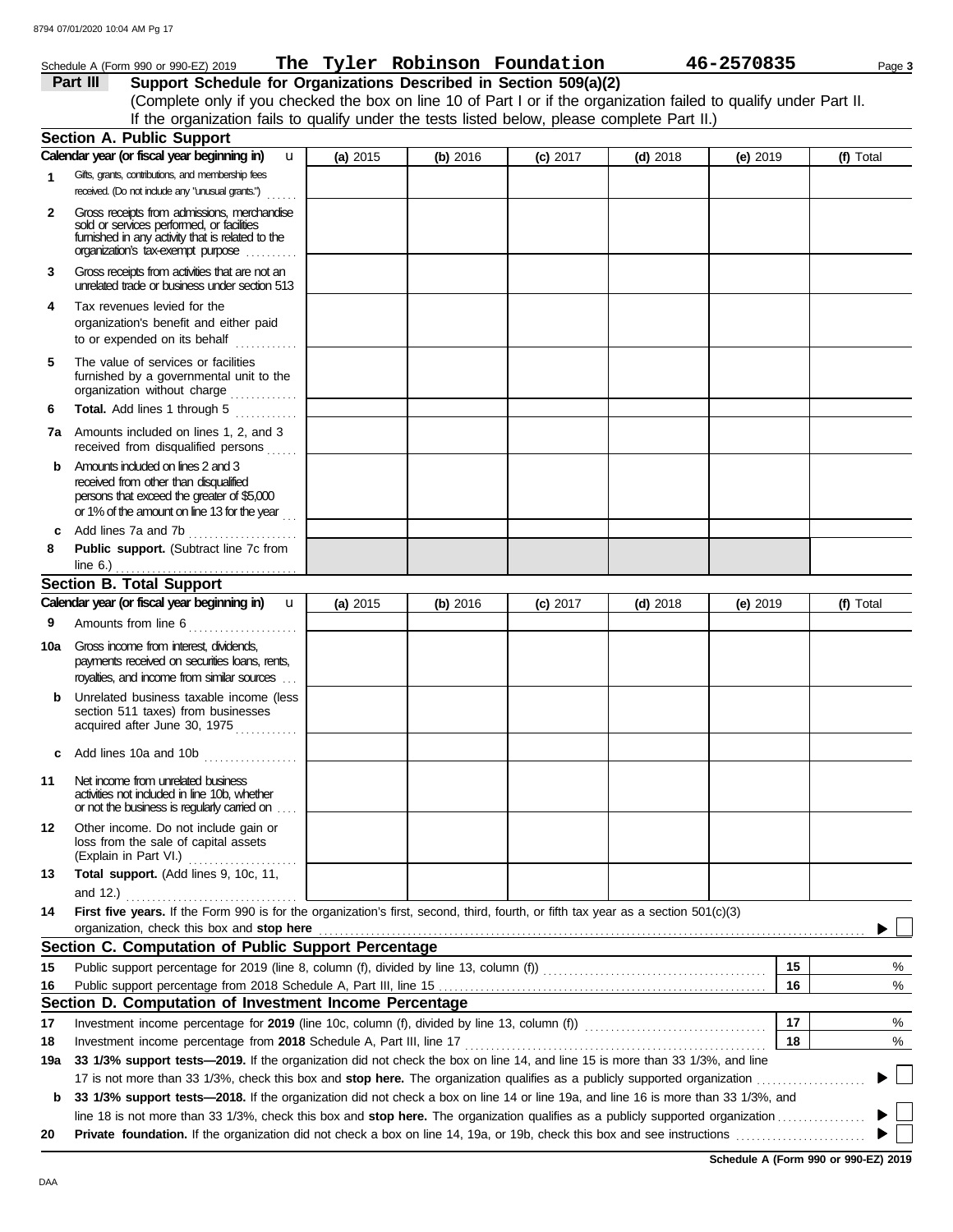|     | The Tyler Robinson Foundation<br>Schedule A (Form 990 or 990-EZ) 2019                                                                                                                                                 | 46-2570835 |     | Page 4 |
|-----|-----------------------------------------------------------------------------------------------------------------------------------------------------------------------------------------------------------------------|------------|-----|--------|
|     | Part IV<br><b>Supporting Organizations</b>                                                                                                                                                                            |            |     |        |
|     | (Complete only if you checked a box in line 12 on Part I. If you checked 12a of Part I, complete Sections A                                                                                                           |            |     |        |
|     | and B. If you checked 12b of Part I, complete Sections A and C. If you checked 12c of Part I, complete                                                                                                                |            |     |        |
|     | Sections A, D, and E. If you checked 12d of Part I, complete Sections A and D, and complete Part V.)                                                                                                                  |            |     |        |
|     | Section A. All Supporting Organizations                                                                                                                                                                               |            |     |        |
|     |                                                                                                                                                                                                                       |            | Yes | No     |
| 1   | Are all of the organization's supported organizations listed by name in the organization's governing                                                                                                                  |            |     |        |
|     | documents? If "No," describe in Part VI how the supported organizations are designated. If designated by                                                                                                              |            |     |        |
|     | class or purpose, describe the designation. If historic and continuing relationship, explain.<br>Did the organization have any supported organization that does not have an IRS determination of status               | 1          |     |        |
| 2   | under section 509(a)(1) or (2)? If "Yes," explain in Part VI how the organization determined that the supported                                                                                                       |            |     |        |
|     | organization was described in section 509(a)(1) or (2).                                                                                                                                                               | 2          |     |        |
| За  | Did the organization have a supported organization described in section $501(c)(4)$ , (5), or (6)? If "Yes," answer                                                                                                   |            |     |        |
|     | $(b)$ and $(c)$ below.                                                                                                                                                                                                | За         |     |        |
| b   | Did the organization confirm that each supported organization qualified under section $501(c)(4)$ , $(5)$ , or $(6)$ and                                                                                              |            |     |        |
|     | satisfied the public support tests under section 509(a)(2)? If "Yes," describe in Part VI when and how the                                                                                                            |            |     |        |
|     | organization made the determination.                                                                                                                                                                                  | 3b         |     |        |
| c   | Did the organization ensure that all support to such organizations was used exclusively for section $170(c)(2)(B)$                                                                                                    |            |     |        |
|     | purposes? If "Yes," explain in Part VI what controls the organization put in place to ensure such use.                                                                                                                | 3c         |     |        |
| 4a  | Was any supported organization not organized in the United States ("foreign supported organization")? If                                                                                                              |            |     |        |
|     | "Yes," and if you checked 12a or 12b in Part I, answer (b) and (c) below.                                                                                                                                             | 4a         |     |        |
| b   | Did the organization have ultimate control and discretion in deciding whether to make grants to the foreign                                                                                                           |            |     |        |
|     | supported organization? If "Yes," describe in Part VI how the organization had such control and discretion                                                                                                            |            |     |        |
|     | despite being controlled or supervised by or in connection with its supported organizations.                                                                                                                          | 4b         |     |        |
| c   | Did the organization support any foreign supported organization that does not have an IRS determination                                                                                                               |            |     |        |
|     | under sections $501(c)(3)$ and $509(a)(1)$ or (2)? If "Yes," explain in Part VI what controls the organization used                                                                                                   |            |     |        |
|     | to ensure that all support to the foreign supported organization was used exclusively for section $170(c)(2)(B)$                                                                                                      |            |     |        |
|     | purposes.                                                                                                                                                                                                             | 4c         |     |        |
| 5a  | Did the organization add, substitute, or remove any supported organizations during the tax year? If "Yes,"                                                                                                            |            |     |        |
|     | answer (b) and (c) below (if applicable). Also, provide detail in Part VI, including (i) the names and EIN                                                                                                            |            |     |        |
|     | numbers of the supported organizations added, substituted, or removed; (ii) the reasons for each such action;                                                                                                         |            |     |        |
|     | (iii) the authority under the organization's organizing document authorizing such action; and (iv) how the action                                                                                                     |            |     |        |
|     | was accomplished (such as by amendment to the organizing document).                                                                                                                                                   | 5a         |     |        |
| b   | Type I or Type II only. Was any added or substituted supported organization part of a class already                                                                                                                   |            |     |        |
|     | designated in the organization's organizing document?                                                                                                                                                                 | 5b         |     |        |
| c   | Substitutions only. Was the substitution the result of an event beyond the organization's control?                                                                                                                    | 5c         |     |        |
| 6   | Did the organization provide support (whether in the form of grants or the provision of services or facilities) to                                                                                                    |            |     |        |
|     | anyone other than (i) its supported organizations, (ii) individuals that are part of the charitable class benefited                                                                                                   |            |     |        |
|     | by one or more of its supported organizations, or (iii) other supporting organizations that also support or                                                                                                           |            |     |        |
|     | benefit one or more of the filing organization's supported organizations? If "Yes," provide detail in Part VI.                                                                                                        | 6          |     |        |
| 7   | Did the organization provide a grant, loan, compensation, or other similar payment to a substantial contributor                                                                                                       |            |     |        |
|     | (as defined in section $4958(c)(3)(C)$ ), a family member of a substantial contributor, or a 35% controlled entity                                                                                                    |            |     |        |
|     | with regard to a substantial contributor? If "Yes," complete Part I of Schedule L (Form 990 or 990-EZ).                                                                                                               | 7          |     |        |
| 8   | Did the organization make a loan to a disqualified person (as defined in section 4958) not described in line 7?                                                                                                       |            |     |        |
|     | If "Yes," complete Part I of Schedule L (Form 990 or 990-EZ).                                                                                                                                                         | 8          |     |        |
| 9a  | Was the organization controlled directly or indirectly at any time during the tax year by one or more                                                                                                                 |            |     |        |
|     | disqualified persons as defined in section 4946 (other than foundation managers and organizations described                                                                                                           |            |     |        |
|     | in section $509(a)(1)$ or (2))? If "Yes," provide detail in Part VI.                                                                                                                                                  | 9а         |     |        |
| b   | Did one or more disqualified persons (as defined in line 9a) hold a controlling interest in any entity in which                                                                                                       |            |     |        |
|     | the supporting organization had an interest? If "Yes," provide detail in Part VI.                                                                                                                                     | 9b         |     |        |
| c   | Did a disqualified person (as defined in line 9a) have an ownership interest in, or derive any personal benefit                                                                                                       | 9с         |     |        |
| 10a | from, assets in which the supporting organization also had an interest? If "Yes," provide detail in Part VI.<br>Was the organization subject to the excess business holdings rules of section 4943 because of section |            |     |        |
|     | 4943(f) (regarding certain Type II supporting organizations, and all Type III non-functionally integrated                                                                                                             |            |     |        |
|     | supporting organizations)? If "Yes," answer 10b below.                                                                                                                                                                | 10a        |     |        |
| b   | Did the organization have any excess business holdings in the tax year? (Use Schedule C, Form 4720, to                                                                                                                |            |     |        |
|     | determine whether the organization had excess business holdings.)                                                                                                                                                     | 10b        |     |        |
|     |                                                                                                                                                                                                                       |            |     |        |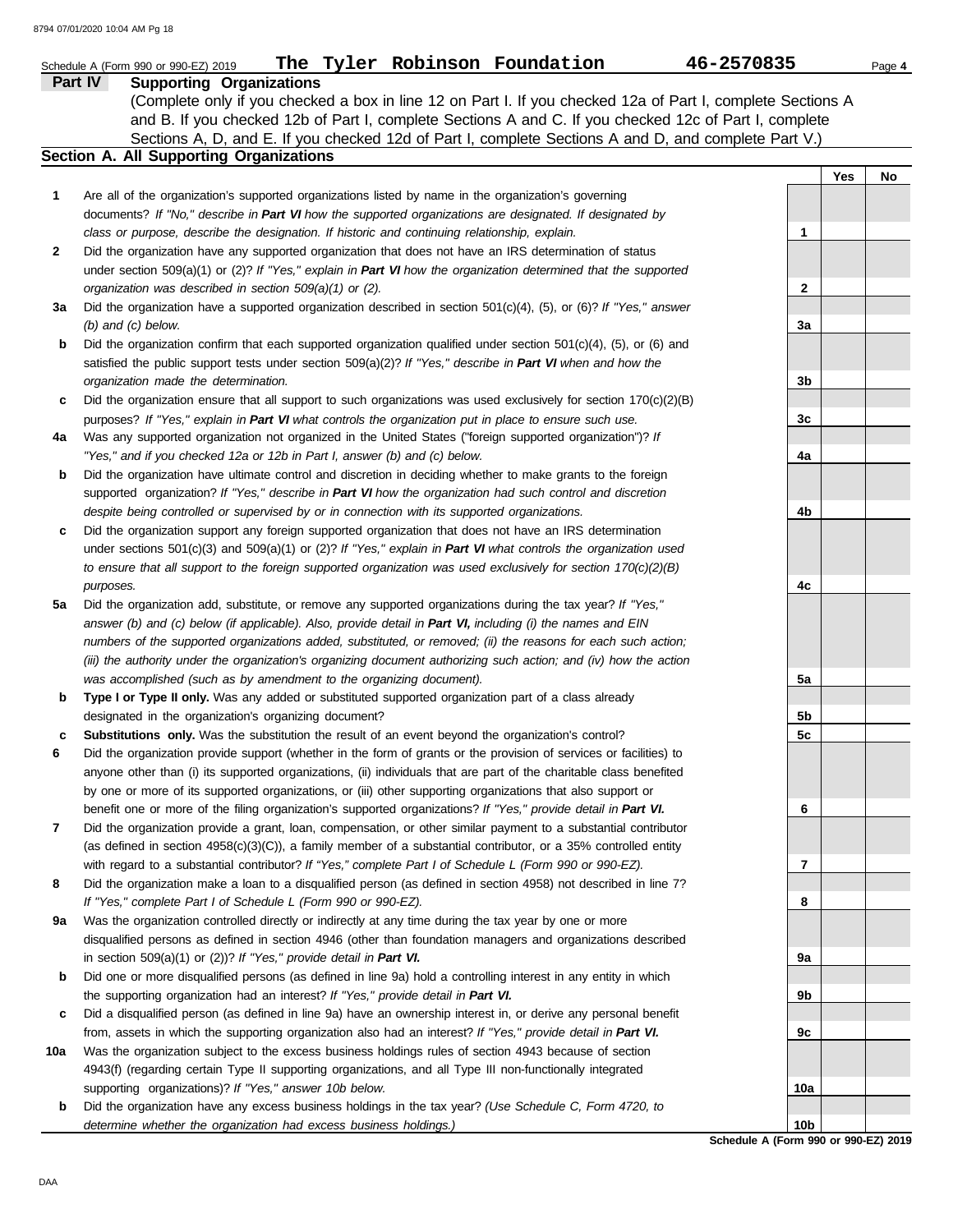|                | The Tyler Robinson Foundation<br>Schedule A (Form 990 or 990-EZ) 2019                                                                                                                                   | 46-2570835             |     | Page 5 |
|----------------|---------------------------------------------------------------------------------------------------------------------------------------------------------------------------------------------------------|------------------------|-----|--------|
| <b>Part IV</b> | <b>Supporting Organizations (continued)</b>                                                                                                                                                             |                        |     |        |
| 11             |                                                                                                                                                                                                         |                        | Yes | No     |
|                | Has the organization accepted a gift or contribution from any of the following persons?<br>A person who directly or indirectly controls, either alone or together with persons described in (b) and (c) |                        |     |        |
| а              |                                                                                                                                                                                                         |                        |     |        |
|                | below, the governing body of a supported organization?                                                                                                                                                  | 11a<br>11 <sub>b</sub> |     |        |
|                | <b>b</b> A family member of a person described in (a) above?                                                                                                                                            | 11c                    |     |        |
| c              | A 35% controlled entity of a person described in (a) or (b) above? If "Yes" to a, b, or c, provide detail in Part VI.<br><b>Section B. Type I Supporting Organizations</b>                              |                        |     |        |
|                |                                                                                                                                                                                                         |                        | Yes | No     |
| 1              | Did the directors, trustees, or membership of one or more supported organizations have the power to                                                                                                     |                        |     |        |
|                | regularly appoint or elect at least a majority of the organization's directors or trustees at all times during the                                                                                      |                        |     |        |
|                | tax year? If "No," describe in Part VI how the supported organization(s) effectively operated, supervised, or                                                                                           |                        |     |        |
|                | controlled the organization's activities. If the organization had more than one supported organization,                                                                                                 |                        |     |        |
|                | describe how the powers to appoint and/or remove directors or trustees were allocated among the supported                                                                                               |                        |     |        |
|                | organizations and what conditions or restrictions, if any, applied to such powers during the tax year.                                                                                                  | $\mathbf 1$            |     |        |
| 2              | Did the organization operate for the benefit of any supported organization other than the supported                                                                                                     |                        |     |        |
|                | organization(s) that operated, supervised, or controlled the supporting organization? If "Yes," explain in Part                                                                                         |                        |     |        |
|                | VI how providing such benefit carried out the purposes of the supported organization(s) that operated,                                                                                                  |                        |     |        |
|                | supervised, or controlled the supporting organization.                                                                                                                                                  | $\mathbf{2}$           |     |        |
|                | Section C. Type II Supporting Organizations                                                                                                                                                             |                        |     |        |
|                |                                                                                                                                                                                                         |                        | Yes | No     |
| 1              | Were a majority of the organization's directors or trustees during the tax year also a majority of the directors                                                                                        |                        |     |        |
|                | or trustees of each of the organization's supported organization(s)? If "No," describe in Part VI how control                                                                                           |                        |     |        |
|                | or management of the supporting organization was vested in the same persons that controlled or managed                                                                                                  |                        |     |        |
|                | the supported organization(s).                                                                                                                                                                          | 1                      |     |        |
|                | Section D. All Type III Supporting Organizations                                                                                                                                                        |                        |     |        |
|                |                                                                                                                                                                                                         |                        | Yes | No     |
| 1              | Did the organization provide to each of its supported organizations, by the last day of the fifth month of the                                                                                          |                        |     |        |
|                | organization's tax year, (i) a written notice describing the type and amount of support provided during the prior tax                                                                                   |                        |     |        |
|                | year, (ii) a copy of the Form 990 that was most recently filed as of the date of notification, and (iii) copies of the                                                                                  |                        |     |        |
|                | organization's governing documents in effect on the date of notification, to the extent not previously provided?                                                                                        | 1                      |     |        |
| 2              | Were any of the organization's officers, directors, or trustees either (i) appointed or elected by the supported                                                                                        |                        |     |        |
|                | organization(s) or (ii) serving on the governing body of a supported organization? If "No," explain in Part VI how                                                                                      |                        |     |        |
|                | the organization maintained a close and continuous working relationship with the supported organization(s).                                                                                             | $\mathbf{2}$           |     |        |
| 3              | By reason of the relationship described in (2), did the organization's supported organizations have a                                                                                                   |                        |     |        |
|                | significant voice in the organization's investment policies and in directing the use of the organization's                                                                                              |                        |     |        |
|                | income or assets at all times during the tax year? If "Yes," describe in Part VI the role the organization's                                                                                            |                        |     |        |
|                | supported organizations played in this regard.                                                                                                                                                          | 3                      |     |        |
|                | Section E. Type III Functionally-Integrated Supporting Organizations                                                                                                                                    |                        |     |        |
| 1              | Check the box next to the method that the organization used to satisfy the Integral Part Test during the year (see instructions).                                                                       |                        |     |        |
| a              | The organization satisfied the Activities Test. Complete line 2 below.                                                                                                                                  |                        |     |        |
| b              | The organization is the parent of each of its supported organizations. Complete line 3 below.                                                                                                           |                        |     |        |
| C              | The organization supported a governmental entity. Describe in Part VI how you supported a government entity (see instructions).                                                                         |                        |     |        |
|                |                                                                                                                                                                                                         |                        |     |        |
| 2              | Activities Test. Answer (a) and (b) below.                                                                                                                                                              |                        | Yes | No     |
| а              | Did substantially all of the organization's activities during the tax year directly further the exempt purposes of                                                                                      |                        |     |        |
|                | the supported organization(s) to which the organization was responsive? If "Yes," then in Part VI identify                                                                                              |                        |     |        |
|                | those supported organizations and explain how these activities directly furthered their exempt purposes,                                                                                                |                        |     |        |
|                | how the organization was responsive to those supported organizations, and how the organization determined                                                                                               |                        |     |        |
|                | that these activities constituted substantially all of its activities.                                                                                                                                  | 2a                     |     |        |
| b              | Did the activities described in (a) constitute activities that, but for the organization's involvement, one or more                                                                                     |                        |     |        |
|                | of the organization's supported organization(s) would have been engaged in? If "Yes," explain in Part VI the                                                                                            |                        |     |        |
|                | reasons for the organization's position that its supported organization(s) would have engaged in these                                                                                                  |                        |     |        |
|                | activities but for the organization's involvement.                                                                                                                                                      | 2b                     |     |        |
| 3              | Parent of Supported Organizations. Answer (a) and (b) below.                                                                                                                                            |                        |     |        |
| а              | Did the organization have the power to regularly appoint or elect a majority of the officers, directors, or                                                                                             |                        |     |        |
|                | trustees of each of the supported organizations? Provide details in Part VI.                                                                                                                            | За                     |     |        |
|                |                                                                                                                                                                                                         |                        |     |        |

**b** Did the organization exercise a substantial degree of direction over the policies, programs, and activities of each of its supported organizations? *If "Yes," describe in Part VI the role played by the organization in this regard.*

DAA **Schedule A (Form 990 or 990-EZ) 2019 3b**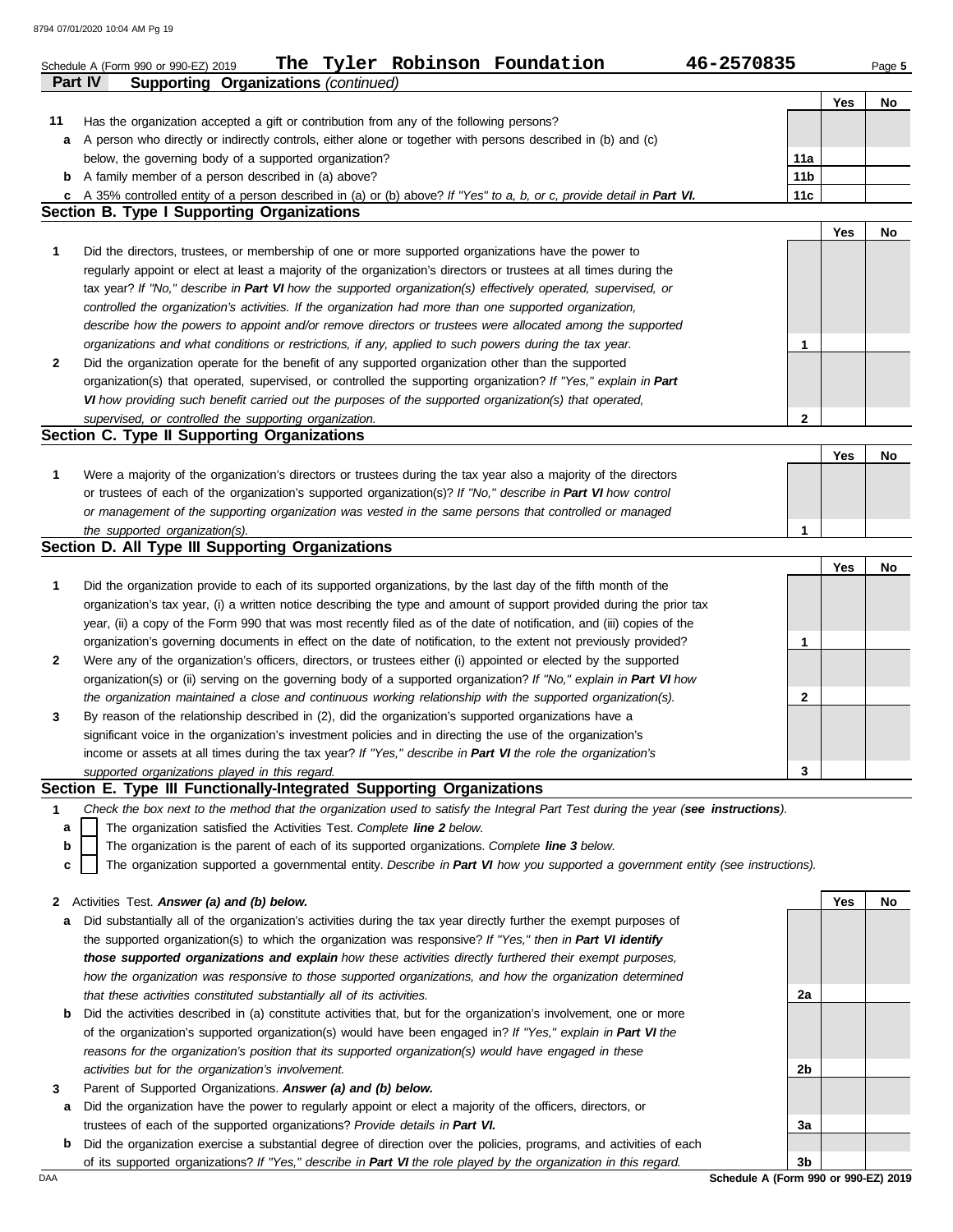|              | The Tyler Robinson Foundation<br>Schedule A (Form 990 or 990-EZ) 2019                                                            |                | 46-2570835     | Page 6                         |
|--------------|----------------------------------------------------------------------------------------------------------------------------------|----------------|----------------|--------------------------------|
| Part V       | Type III Non-Functionally Integrated 509(a)(3) Supporting Organizations                                                          |                |                |                                |
| $\mathbf{1}$ | Check here if the organization satisfied the Integral Part Test as a qualifying trust on Nov. 20, 1970 (explain in Part VI). See |                |                |                                |
|              | instructions. All other Type III non-functionally integrated supporting organizations must complete Sections A through E         |                |                |                                |
|              | Section A - Adjusted Net Income                                                                                                  |                | (A) Prior Year | (B) Current Year               |
|              |                                                                                                                                  |                |                | (optional)                     |
| 1            | Net short-term capital gain                                                                                                      | $\mathbf{1}$   |                |                                |
| 2            | Recoveries of prior-year distributions                                                                                           | $\mathbf{2}$   |                |                                |
| 3            | Other gross income (see instructions)                                                                                            | 3              |                |                                |
| 4            | Add lines 1 through 3.                                                                                                           | 4              |                |                                |
| 5            | Depreciation and depletion                                                                                                       | 5              |                |                                |
| 6            | Portion of operating expenses paid or incurred for production or                                                                 |                |                |                                |
|              | collection of gross income or for management, conservation, or                                                                   |                |                |                                |
|              | maintenance of property held for production of income (see instructions)                                                         | 6              |                |                                |
| 7            | Other expenses (see instructions)                                                                                                | $\overline{7}$ |                |                                |
| 8            | Adjusted Net Income (subtract lines 5, 6, and 7 from line 4)                                                                     | 8              |                |                                |
|              | Section B - Minimum Asset Amount                                                                                                 |                | (A) Prior Year | (B) Current Year<br>(optional) |
| 1            | Aggregate fair market value of all non-exempt-use assets (see                                                                    |                |                |                                |
|              | instructions for short tax year or assets held for part of year):                                                                |                |                |                                |
| a            | Average monthly value of securities                                                                                              | 1a             |                |                                |
| b            | Average monthly cash balances                                                                                                    | 1b             |                |                                |
| c            | Fair market value of other non-exempt-use assets                                                                                 | 1c             |                |                                |
| d            | <b>Total</b> (add lines 1a, 1b, and 1c)                                                                                          | 1d             |                |                                |
| е            | <b>Discount</b> claimed for blockage or other                                                                                    |                |                |                                |
|              | factors (explain in detail in Part VI):                                                                                          |                |                |                                |
| $\mathbf{2}$ | Acquisition indebtedness applicable to non-exempt-use assets                                                                     | $\mathbf{2}$   |                |                                |
| 3            | Subtract line 2 from line 1d.                                                                                                    | 3              |                |                                |
| 4            | Cash deemed held for exempt use. Enter 1-1/2% of line 3 (for greater amount,                                                     |                |                |                                |
|              | see instructions)                                                                                                                | 4              |                |                                |
| 5            | Net value of non-exempt-use assets (subtract line 4 from line 3)                                                                 | 5              |                |                                |
| 6            | Multiply line 5 by .035.                                                                                                         | 6              |                |                                |
| 7            | Recoveries of prior-year distributions                                                                                           | $\overline{7}$ |                |                                |
| 8            | <b>Minimum Asset Amount</b> (add line 7 to line 6)                                                                               | 8              |                |                                |
|              | Section C - Distributable Amount                                                                                                 |                |                | <b>Current Year</b>            |
| 1            | Adjusted net income for prior year (from Section A, line 8, Column A)                                                            | $\mathbf{1}$   |                |                                |
| 2            | Enter 85% of line 1.                                                                                                             | 2              |                |                                |
| 3            | Minimum asset amount for prior year (from Section B, line 8, Column A)                                                           | 3              |                |                                |
| 4            | Enter greater of line 2 or line 3.                                                                                               | 4              |                |                                |
| 5            | Income tax imposed in prior year                                                                                                 | 5              |                |                                |
| 6            | <b>Distributable Amount.</b> Subtract line 5 from line 4, unless subject to                                                      |                |                |                                |
|              | emergency temporary reduction (see instructions)                                                                                 | 6              |                |                                |

**7** | Check here if the current year is the organization's first as a non-functionally integrated Type III supporting organization (see instructions).

**Schedule A (Form 990 or 990-EZ) 2019**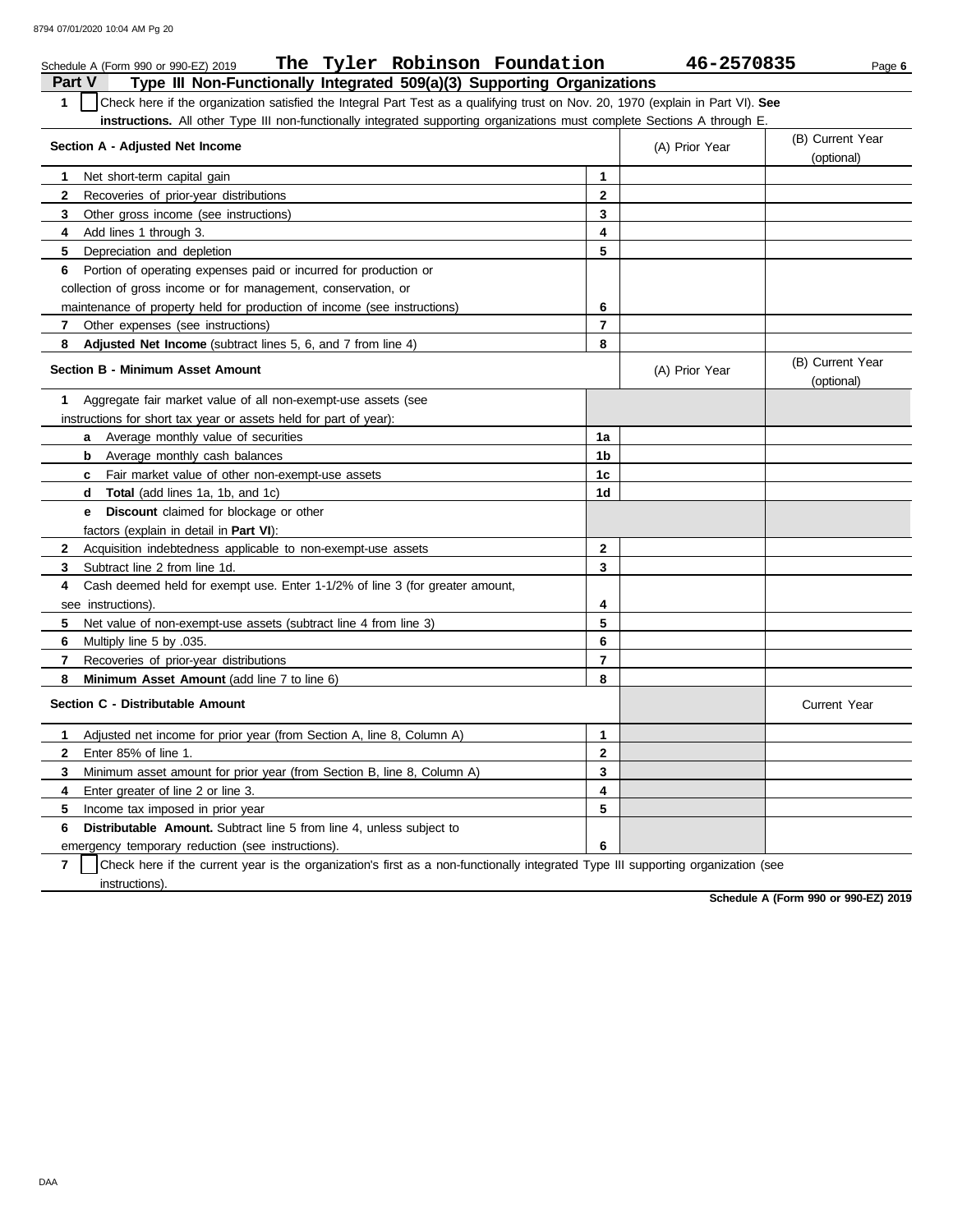|                | The Tyler Robinson Foundation<br>Schedule A (Form 990 or 990-EZ) 2019                                                       |                                    | 46-2570835                                    | Page 7                                           |  |  |  |  |  |
|----------------|-----------------------------------------------------------------------------------------------------------------------------|------------------------------------|-----------------------------------------------|--------------------------------------------------|--|--|--|--|--|
| <b>Part V</b>  | Type III Non-Functionally Integrated 509(a)(3) Supporting Organizations (continued)                                         |                                    |                                               |                                                  |  |  |  |  |  |
|                | <b>Section D - Distributions</b>                                                                                            |                                    |                                               | <b>Current Year</b>                              |  |  |  |  |  |
| 1              | Amounts paid to supported organizations to accomplish exempt purposes                                                       |                                    |                                               |                                                  |  |  |  |  |  |
| $\mathbf{2}$   | Amounts paid to perform activity that directly furthers exempt purposes of supported                                        |                                    |                                               |                                                  |  |  |  |  |  |
|                | organizations, in excess of income from activity                                                                            |                                    |                                               |                                                  |  |  |  |  |  |
| 3              | Administrative expenses paid to accomplish exempt purposes of supported organizations                                       |                                    |                                               |                                                  |  |  |  |  |  |
| 4              | Amounts paid to acquire exempt-use assets                                                                                   |                                    |                                               |                                                  |  |  |  |  |  |
| 5              | Qualified set-aside amounts (prior IRS approval required)                                                                   |                                    |                                               |                                                  |  |  |  |  |  |
| 6              | Other distributions (describe in Part VI). See instructions.                                                                |                                    |                                               |                                                  |  |  |  |  |  |
| $\overline{7}$ | Total annual distributions. Add lines 1 through 6.                                                                          |                                    |                                               |                                                  |  |  |  |  |  |
| 8              | Distributions to attentive supported organizations to which the organization is responsive                                  |                                    |                                               |                                                  |  |  |  |  |  |
|                | (provide details in Part VI). See instructions.                                                                             |                                    |                                               |                                                  |  |  |  |  |  |
| 9              | Distributable amount for 2019 from Section C, line 6                                                                        |                                    |                                               |                                                  |  |  |  |  |  |
| 10             | Line 8 amount divided by line 9 amount                                                                                      |                                    |                                               |                                                  |  |  |  |  |  |
|                | Section E - Distribution Allocations (see instructions)                                                                     | (i)<br><b>Excess Distributions</b> | (ii)<br><b>Underdistributions</b><br>Pre-2019 | (iii)<br><b>Distributable</b><br>Amount for 2019 |  |  |  |  |  |
| 1.             | Distributable amount for 2019 from Section C, line 6                                                                        |                                    |                                               |                                                  |  |  |  |  |  |
| $\mathbf{2}$   | Underdistributions, if any, for years prior to 2019<br>(reasonable cause required-explain in Part VI). See<br>instructions. |                                    |                                               |                                                  |  |  |  |  |  |
| 3              | Excess distributions carryover, if any, to 2019                                                                             |                                    |                                               |                                                  |  |  |  |  |  |
|                |                                                                                                                             |                                    |                                               |                                                  |  |  |  |  |  |
|                |                                                                                                                             |                                    |                                               |                                                  |  |  |  |  |  |
|                |                                                                                                                             |                                    |                                               |                                                  |  |  |  |  |  |
|                |                                                                                                                             |                                    |                                               |                                                  |  |  |  |  |  |
|                |                                                                                                                             |                                    |                                               |                                                  |  |  |  |  |  |
|                | f Total of lines 3a through e                                                                                               |                                    |                                               |                                                  |  |  |  |  |  |
|                | g Applied to underdistributions of prior years                                                                              |                                    |                                               |                                                  |  |  |  |  |  |
|                | <b>h</b> Applied to 2019 distributable amount                                                                               |                                    |                                               |                                                  |  |  |  |  |  |
|                | <i>i</i> Carryover from 2014 not applied (see instructions)                                                                 |                                    |                                               |                                                  |  |  |  |  |  |
|                | Remainder. Subtract lines 3g, 3h, and 3i from 3f.                                                                           |                                    |                                               |                                                  |  |  |  |  |  |
| 4              | Distributions for 2019 from                                                                                                 |                                    |                                               |                                                  |  |  |  |  |  |
|                | \$<br>Section D, line 7:                                                                                                    |                                    |                                               |                                                  |  |  |  |  |  |
|                | a Applied to underdistributions of prior years                                                                              |                                    |                                               |                                                  |  |  |  |  |  |
|                | <b>b</b> Applied to 2019 distributable amount                                                                               |                                    |                                               |                                                  |  |  |  |  |  |
|                | c Remainder. Subtract lines 4a and 4b from 4.                                                                               |                                    |                                               |                                                  |  |  |  |  |  |
| 5              | Remaining underdistributions for years prior to 2019, if                                                                    |                                    |                                               |                                                  |  |  |  |  |  |
|                | any. Subtract lines 3g and 4a from line 2. For result                                                                       |                                    |                                               |                                                  |  |  |  |  |  |
|                | greater than zero, explain in Part VI. See instructions.                                                                    |                                    |                                               |                                                  |  |  |  |  |  |
| 6              | Remaining underdistributions for 2019. Subtract lines 3h                                                                    |                                    |                                               |                                                  |  |  |  |  |  |
|                | and 4b from line 1. For result greater than zero, explain in                                                                |                                    |                                               |                                                  |  |  |  |  |  |
|                | Part VI. See instructions.                                                                                                  |                                    |                                               |                                                  |  |  |  |  |  |
| 7              | Excess distributions carryover to 2020. Add lines 3j<br>and 4c.                                                             |                                    |                                               |                                                  |  |  |  |  |  |
| 8              | Breakdown of line 7:                                                                                                        |                                    |                                               |                                                  |  |  |  |  |  |
|                |                                                                                                                             |                                    |                                               |                                                  |  |  |  |  |  |
|                |                                                                                                                             |                                    |                                               |                                                  |  |  |  |  |  |
|                |                                                                                                                             |                                    |                                               |                                                  |  |  |  |  |  |
|                | d Excess from 2018                                                                                                          |                                    |                                               |                                                  |  |  |  |  |  |
|                | e Excess from 2019<br>.                                                                                                     |                                    |                                               |                                                  |  |  |  |  |  |
|                |                                                                                                                             |                                    |                                               | Cahadula A (Farm 000 ar 000 EZ) 2040             |  |  |  |  |  |

**Schedule A (Form 990 or 990-EZ) 2019**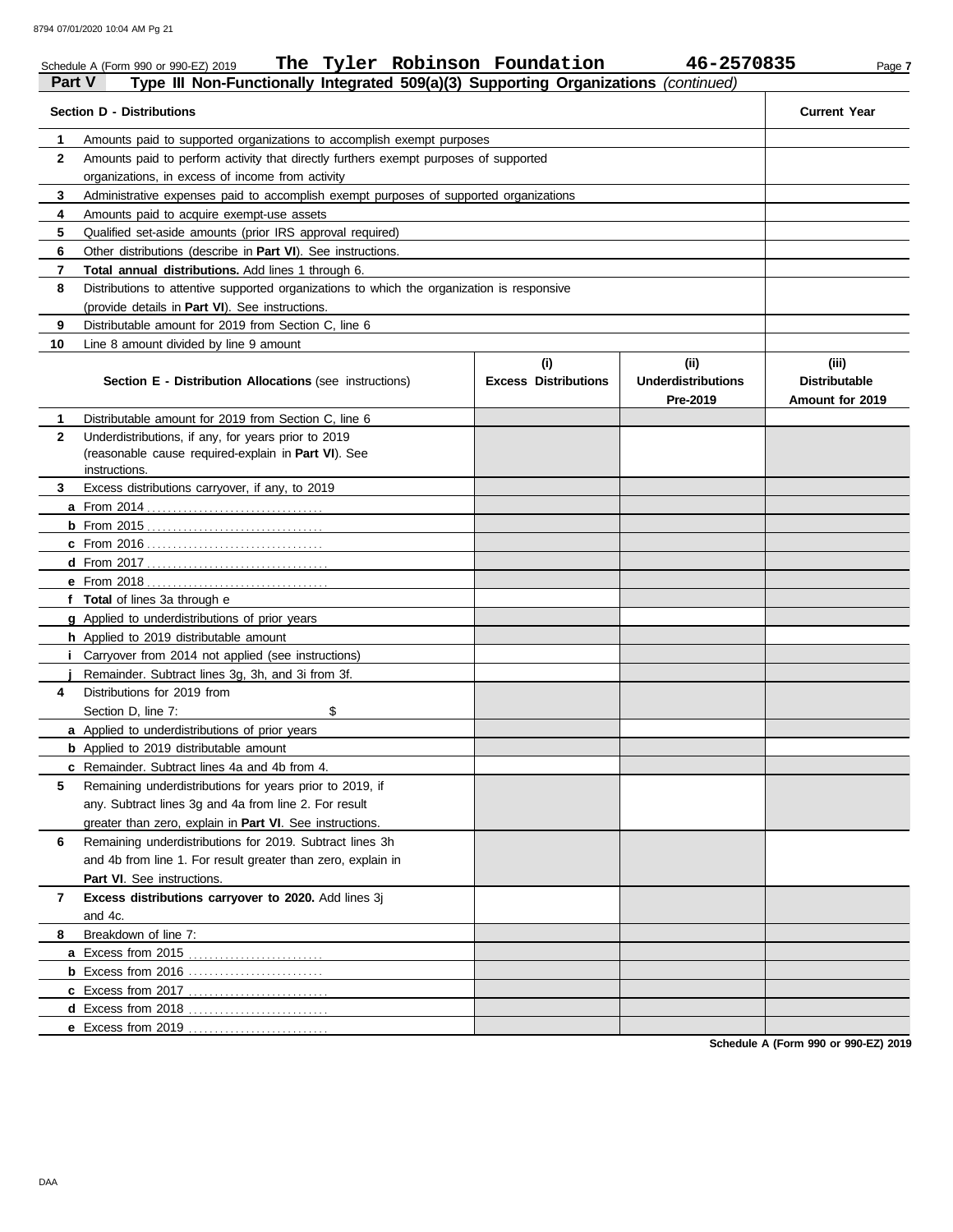|         | Schedule A (Form 990 or 990-EZ) 2019                                                           |  | The Tyler Robinson Foundation |  | 46-2570835                                                                                                                                                                                                                                                                                                                                                                                                                                                                                | Page 8 |
|---------|------------------------------------------------------------------------------------------------|--|-------------------------------|--|-------------------------------------------------------------------------------------------------------------------------------------------------------------------------------------------------------------------------------------------------------------------------------------------------------------------------------------------------------------------------------------------------------------------------------------------------------------------------------------------|--------|
| Part VI | lines 2, 5, and 6. Also complete this part for any additional information. (See instructions.) |  |                               |  | Supplemental Information. Provide the explanations required by Part II, line 10; Part II, line 17a or 17b; Part<br>III, line 12; Part IV, Section A, lines 1, 2, 3b, 3c, 4b, 4c, 5a, 6, 9a, 9b, 9c, 11a, 11b, and 11c; Part IV, Section<br>B, lines 1 and 2; Part IV, Section C, line 1; Part IV, Section D, lines 2 and 3; Part IV, Section E, lines 1c, 2a, 2b,<br>3a, and 3b; Part V, line 1; Part V, Section B, line 1e; Part V, Section D, lines 5, 6, and 8; and Part V, Section E, |        |
|         |                                                                                                |  |                               |  |                                                                                                                                                                                                                                                                                                                                                                                                                                                                                           |        |
|         |                                                                                                |  |                               |  |                                                                                                                                                                                                                                                                                                                                                                                                                                                                                           |        |
|         |                                                                                                |  |                               |  |                                                                                                                                                                                                                                                                                                                                                                                                                                                                                           |        |
|         |                                                                                                |  |                               |  |                                                                                                                                                                                                                                                                                                                                                                                                                                                                                           |        |
|         |                                                                                                |  |                               |  |                                                                                                                                                                                                                                                                                                                                                                                                                                                                                           |        |
|         |                                                                                                |  |                               |  |                                                                                                                                                                                                                                                                                                                                                                                                                                                                                           |        |
|         |                                                                                                |  |                               |  |                                                                                                                                                                                                                                                                                                                                                                                                                                                                                           |        |
|         |                                                                                                |  |                               |  |                                                                                                                                                                                                                                                                                                                                                                                                                                                                                           |        |
|         |                                                                                                |  |                               |  |                                                                                                                                                                                                                                                                                                                                                                                                                                                                                           |        |
|         |                                                                                                |  |                               |  |                                                                                                                                                                                                                                                                                                                                                                                                                                                                                           |        |
|         |                                                                                                |  |                               |  |                                                                                                                                                                                                                                                                                                                                                                                                                                                                                           |        |
|         |                                                                                                |  |                               |  |                                                                                                                                                                                                                                                                                                                                                                                                                                                                                           |        |
|         |                                                                                                |  |                               |  |                                                                                                                                                                                                                                                                                                                                                                                                                                                                                           |        |
|         |                                                                                                |  |                               |  |                                                                                                                                                                                                                                                                                                                                                                                                                                                                                           |        |
|         |                                                                                                |  |                               |  |                                                                                                                                                                                                                                                                                                                                                                                                                                                                                           |        |
|         |                                                                                                |  |                               |  |                                                                                                                                                                                                                                                                                                                                                                                                                                                                                           |        |
|         |                                                                                                |  |                               |  |                                                                                                                                                                                                                                                                                                                                                                                                                                                                                           |        |
|         |                                                                                                |  |                               |  |                                                                                                                                                                                                                                                                                                                                                                                                                                                                                           |        |
|         |                                                                                                |  |                               |  |                                                                                                                                                                                                                                                                                                                                                                                                                                                                                           |        |
|         |                                                                                                |  |                               |  |                                                                                                                                                                                                                                                                                                                                                                                                                                                                                           |        |
|         |                                                                                                |  |                               |  |                                                                                                                                                                                                                                                                                                                                                                                                                                                                                           |        |
|         |                                                                                                |  |                               |  |                                                                                                                                                                                                                                                                                                                                                                                                                                                                                           |        |
|         |                                                                                                |  |                               |  |                                                                                                                                                                                                                                                                                                                                                                                                                                                                                           |        |
|         |                                                                                                |  |                               |  |                                                                                                                                                                                                                                                                                                                                                                                                                                                                                           |        |
|         |                                                                                                |  |                               |  |                                                                                                                                                                                                                                                                                                                                                                                                                                                                                           |        |
|         |                                                                                                |  |                               |  |                                                                                                                                                                                                                                                                                                                                                                                                                                                                                           |        |
|         |                                                                                                |  |                               |  |                                                                                                                                                                                                                                                                                                                                                                                                                                                                                           |        |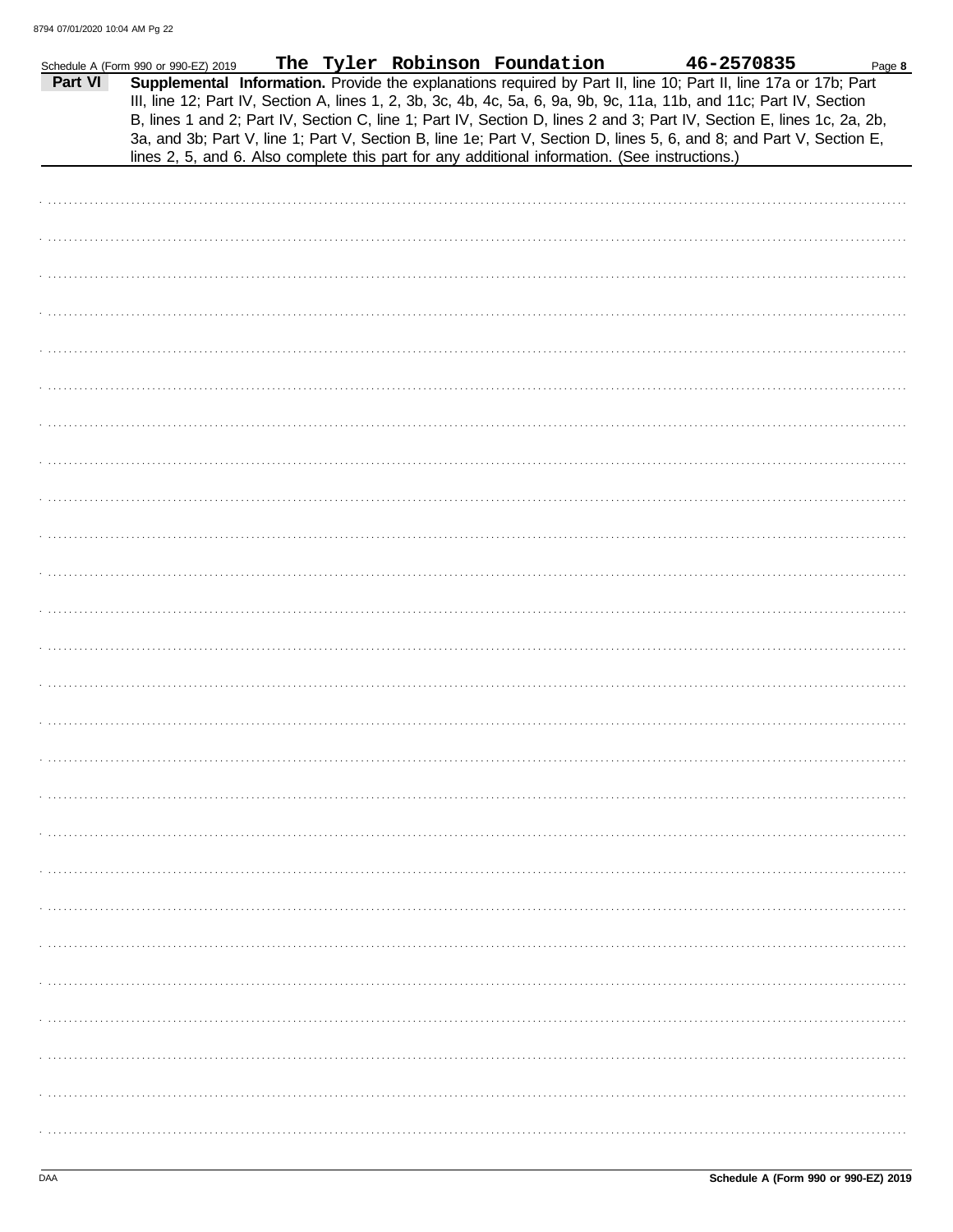Department of the Treasury Internal Revenue Service Name of the organization

**(Form 990, 990-EZ,**

## **Schedule of Contributors Schedule B**

OMB No. 1545-0047

**2019**

**or 990-PF)** u **Attach to Form 990, Form 990-EZ, or Form 990-PF.** u **Go to** *www.irs.gov/Form990* **for the latest information.**

**Employer identification number**

**The Tyler Robinson Foundation 46-2570835**

|  | THE TATEL RODINSON FOU         |  |
|--|--------------------------------|--|
|  | Organization type (check one): |  |

| Filers of:         | Section:                                                                    |
|--------------------|-----------------------------------------------------------------------------|
| Form 990 or 990-EZ | $ \mathbf{X} $ 501(c)(<br>3 ) (enter number) organization                   |
|                    | $4947(a)(1)$ nonexempt charitable trust not treated as a private foundation |
|                    | 527 political organization                                                  |
| Form 990-PF        | $501(c)(3)$ exempt private foundation                                       |
|                    | 4947(a)(1) nonexempt charitable trust treated as a private foundation       |
|                    | $501(c)(3)$ taxable private foundation                                      |

Check if your organization is covered by the **General Rule** or a **Special Rule. Note:** Only a section 501(c)(7), (8), or (10) organization can check boxes for both the General Rule and a Special Rule. See instructions.

#### **General Rule**

For an organization filing Form 990, 990-EZ, or 990-PF that received, during the year, contributions totaling \$5,000 or more (in money or property) from any one contributor. Complete Parts I and II. See instructions for determining a contributor's total contributions.

#### **Special Rules**

| $\overline{X}$ For an organization described in section 501(c)(3) filing Form 990 or 990-EZ that met the 33 <sup>1</sup> /3% support test of the |
|--------------------------------------------------------------------------------------------------------------------------------------------------|
| regulations under sections 509(a)(1) and 170(b)(1)(A)(vi), that checked Schedule A (Form 990 or 990-EZ), Part II, line                           |
| 13, 16a, or 16b, and that received from any one contributor, during the year, total contributions of the greater of (1)                          |
| \$5,000; or (2) 2% of the amount on (i) Form 990, Part VIII, line 1h; or (ii) Form 990-EZ, line 1. Complete Parts I and II.                      |

literary, or educational purposes, or for the prevention of cruelty to children or animals. Complete Parts I (entering For an organization described in section 501(c)(7), (8), or (10) filing Form 990 or 990-EZ that received from any one contributor, during the year, total contributions of more than \$1,000 *exclusively* for religious, charitable, scientific, "N/A" in column (b) instead of the contributor name and address), II, and III.

For an organization described in section 501(c)(7), (8), or (10) filing Form 990 or 990-EZ that received from any one contributor, during the year, contributions *exclusively* for religious, charitable, etc., purposes, but no such contributions totaled more than \$1,000. If this box is checked, enter here the total contributions that were received during the year for an *exclusively* religious, charitable, etc., purpose. Don't complete any of the parts unless the **General Rule** applies to this organization because it received *nonexclusively* religious, charitable, etc., contributions totaling \$5,000 or more during the year . . . . . . . . . . . . . . . . . . . . . . . . . . . . . . . . . . . . . . . . . . . . . . . . . . . . . . . . . . . . . . . . . . . . . . . . . . . . . . . .

990-EZ, or 990-PF), but it **must** answer "No" on Part IV, line 2, of its Form 990; or check the box on line H of its Form 990-EZ or on its Form 990-PF, Part I, line 2, to certify that it doesn't meet the filing requirements of Schedule B (Form 990, 990-EZ, or 990-PF). **Caution:** An organization that isn't covered by the General Rule and/or the Special Rules doesn't file Schedule B (Form 990,

**For Paperwork Reduction Act Notice, see the instructions for Form 990, 990-EZ, or 990-PF.**

\$ . . . . . . . . . . . . . . . . . . . . . . . . . . .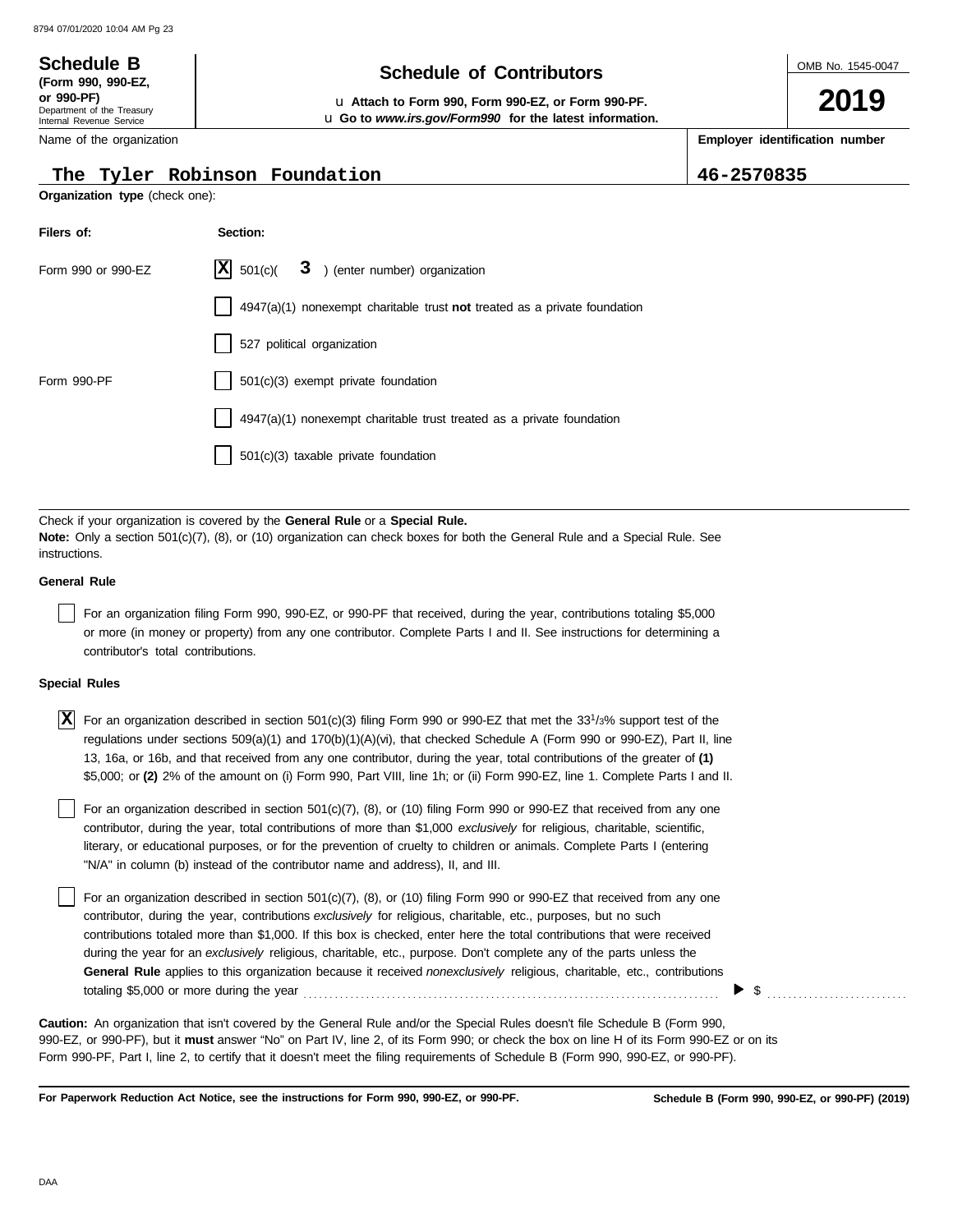|                | Schedule B (Form 990, 990-EZ, or 990-PF) (2019)                                                |                                   | Page 1 of 1<br>Page 2                                                                   |
|----------------|------------------------------------------------------------------------------------------------|-----------------------------------|-----------------------------------------------------------------------------------------|
|                | Name of organization<br>The Tyler Robinson Foundation                                          |                                   | Employer identification number<br>46-2570835                                            |
| Part I         | Contributors (see instructions). Use duplicate copies of Part I if additional space is needed. |                                   |                                                                                         |
| (a)<br>No.     | (b)<br>Name, address, and ZIP + 4                                                              | (c)<br><b>Total contributions</b> | (d)<br>Type of contribution                                                             |
| $\mathbf{1}$   | Corner Canyon HS<br>12943 700 East<br>UT 84020<br>Draper                                       | 75,000<br>$\mathfrak s$           | X<br>Person<br>Payroll<br>Noncash<br>(Complete Part II for<br>noncash contributions.)   |
| (a)            | (b)                                                                                            | (c)                               | (d)                                                                                     |
| No.            | Name, address, and ZIP + 4                                                                     | <b>Total contributions</b>        | Type of contribution                                                                    |
| 2 <sub>1</sub> | Jordan School District<br>7387 S. Campus View Drive<br>West Jordan<br>UT 84084                 | 45,000<br>$\mathsf{\$}$           | X<br>Person<br>Payroll<br>Noncash<br>(Complete Part II for<br>noncash contributions.)   |
| (a)            | (b)                                                                                            | (c)                               | (d)                                                                                     |
| No.            | Name, address, and ZIP + 4                                                                     | <b>Total contributions</b>        | Type of contribution                                                                    |
|                |                                                                                                | $\mathsf{S}$                      | Person<br>Payroll<br>Noncash<br>(Complete Part II for<br>noncash contributions.)        |
| (a)<br>No.     | (b)<br>Name, address, and ZIP + 4                                                              | (c)<br><b>Total contributions</b> | (d)<br>Type of contribution                                                             |
|                |                                                                                                | \$.                               | Person<br>Payroll<br>Noncash<br>(Complete Part II for<br>noncash contributions.)        |
| (a)            | (b)                                                                                            | (c)                               | (d)                                                                                     |
| No.            | Name, address, and ZIP + 4                                                                     | <b>Total contributions</b>        | Type of contribution                                                                    |
|                |                                                                                                | \$                                | Person<br>Payroll<br>Noncash<br>(Complete Part II for<br>noncash contributions.)        |
| (a)            | (b)                                                                                            | (c)                               | (d)                                                                                     |
| No.            | Name, address, and ZIP + 4                                                                     | <b>Total contributions</b>        | Type of contribution                                                                    |
|                |                                                                                                | \$                                | Person<br>Payroll<br><b>Noncash</b><br>(Complete Part II for<br>noncash contributions.) |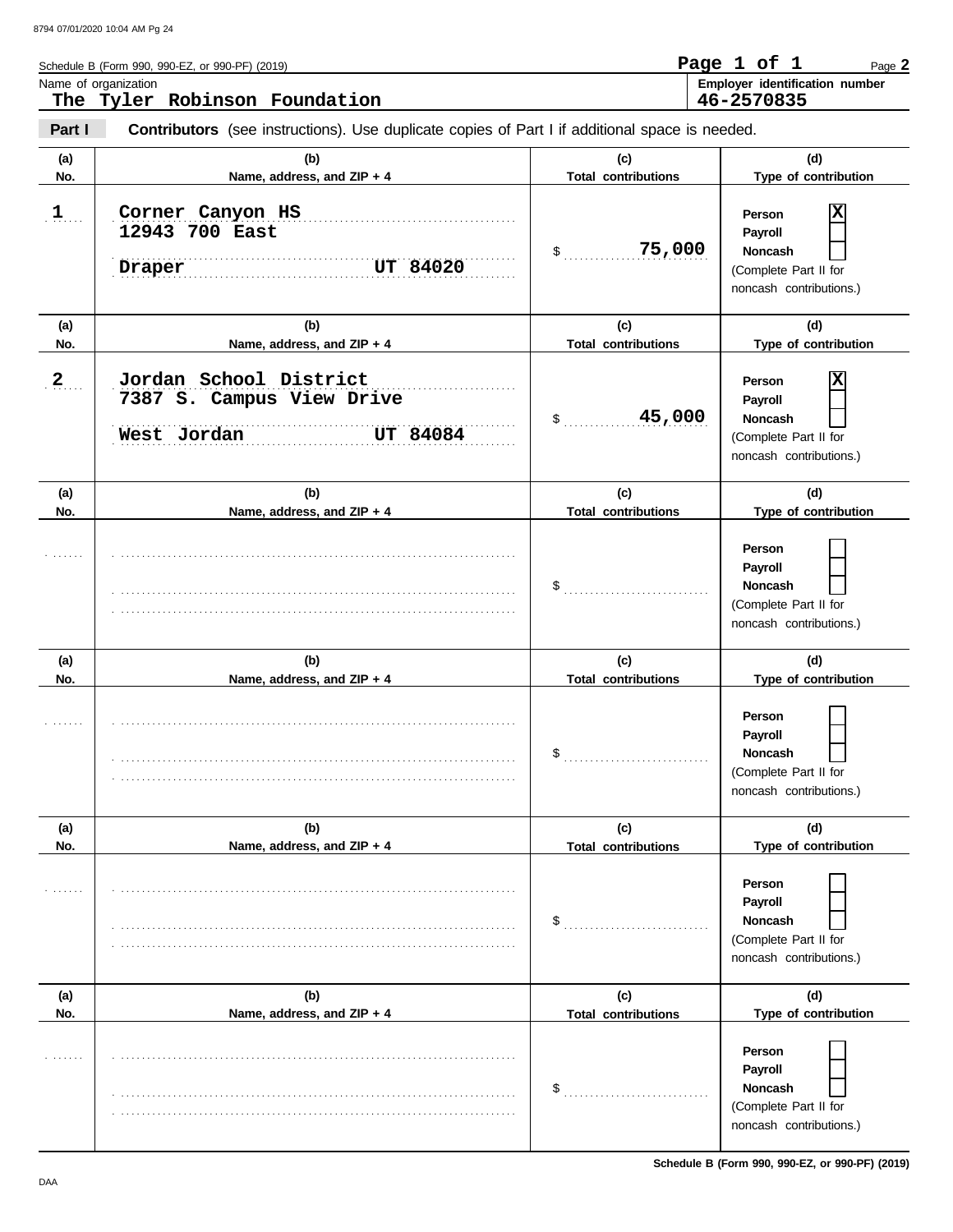**(Form 990)**

Department of the Treasury Internal Revenue Service

## **SCHEDULE D Supplemental Financial Statements**

**Part IV, line 6, 7, 8, 9, 10, 11a, 11b, 11c, 11d, 11e, 11f, 12a, or 12b.** u **Complete if the organization answered "Yes" on Form 990,**

u **Attach to Form 990.** 

u **Go to** *www.irs.gov/Form990* **for instructions and the latest information.**

|    | Name of the organization                                                                                                                                                                                                       |                                                    |    | Employer identification number  |
|----|--------------------------------------------------------------------------------------------------------------------------------------------------------------------------------------------------------------------------------|----------------------------------------------------|----|---------------------------------|
|    | Tyler Robinson Foundation<br>The                                                                                                                                                                                               |                                                    |    | 46-2570835                      |
|    | Organizations Maintaining Donor Advised Funds or Other Similar Funds or Accounts.<br>Part I<br>Complete if the organization answered "Yes" on Form 990, Part IV, line 6.                                                       |                                                    |    |                                 |
|    |                                                                                                                                                                                                                                | (a) Donor advised funds                            |    | (b) Funds and other accounts    |
| 1  | Total number at end of year                                                                                                                                                                                                    |                                                    |    |                                 |
| 2  | Aggregate value of contributions to (during year) [1] [1] [1] Aggregate value of contributions to (during year)                                                                                                                |                                                    |    |                                 |
| 3  | Aggregate value of grants from (during year)                                                                                                                                                                                   |                                                    |    |                                 |
| 4  |                                                                                                                                                                                                                                |                                                    |    |                                 |
| 5  | Did the organization inform all donors and donor advisors in writing that the assets held in donor advised                                                                                                                     |                                                    |    |                                 |
|    |                                                                                                                                                                                                                                |                                                    |    | Yes<br>No                       |
| 6  | Did the organization inform all grantees, donors, and donor advisors in writing that grant funds can be used                                                                                                                   |                                                    |    |                                 |
|    | only for charitable purposes and not for the benefit of the donor or donor advisor, or for any other purpose                                                                                                                   |                                                    |    |                                 |
|    | conferring impermissible private benefit?                                                                                                                                                                                      |                                                    |    | Yes<br>No                       |
|    | Part II<br><b>Conservation Easements.</b><br>Complete if the organization answered "Yes" on Form 990, Part IV, line 7.                                                                                                         |                                                    |    |                                 |
| 1. | Purpose(s) of conservation easements held by the organization (check all that apply).                                                                                                                                          |                                                    |    |                                 |
|    | Preservation of land for public use (for example, recreation or education)                                                                                                                                                     | Preservation of a historically important land area |    |                                 |
|    | Protection of natural habitat                                                                                                                                                                                                  | Preservation of a certified historic structure     |    |                                 |
|    | Preservation of open space                                                                                                                                                                                                     |                                                    |    |                                 |
| 2  | Complete lines 2a through 2d if the organization held a qualified conservation contribution in the form of a conservation                                                                                                      |                                                    |    |                                 |
|    | easement on the last day of the tax year.                                                                                                                                                                                      |                                                    |    | Held at the End of the Tax Year |
| а  |                                                                                                                                                                                                                                |                                                    | 2a |                                 |
| b  |                                                                                                                                                                                                                                |                                                    | 2b |                                 |
|    | Number of conservation easements on a certified historic structure included in (a) [[[[[[[[[[[[[[[[[[[[[[[[]]]]]]]                                                                                                             |                                                    | 2c |                                 |
| d  | Number of conservation easements included in (c) acquired after 7/25/06, and not on a                                                                                                                                          |                                                    |    |                                 |
|    | historic structure listed in the National Register [11, 12] And The Materian Material Anna Materia Materia Materia Materia Materia Materia Materia Materia Materia Materia Materia Materia Materia Materia Materia Materia Mat |                                                    | 2d |                                 |
| 3  | Number of conservation easements modified, transferred, released, extinguished, or terminated by the organization during the                                                                                                   |                                                    |    |                                 |
|    | tax year <b>u</b>                                                                                                                                                                                                              |                                                    |    |                                 |
| 4  | Number of states where property subject to conservation easement is located <b>u</b>                                                                                                                                           |                                                    |    |                                 |
| 5  | Does the organization have a written policy regarding the periodic monitoring, inspection, handling of                                                                                                                         |                                                    |    | Yes<br>No                       |
|    | Staff and volunteer hours devoted to monitoring, inspecting, handling of violations, and enforcing conservation easements during the year                                                                                      |                                                    |    |                                 |
| 6  | u                                                                                                                                                                                                                              |                                                    |    |                                 |
| 7  | Amount of expenses incurred in monitoring, inspecting, handling of violations, and enforcing conservation easements during the year                                                                                            |                                                    |    |                                 |
|    | u\$                                                                                                                                                                                                                            |                                                    |    |                                 |
|    | Does each conservation easement reported on line 2(d) above satisfy the requirements of section 170(h)(4)(B)(i)                                                                                                                |                                                    |    |                                 |
|    |                                                                                                                                                                                                                                |                                                    |    | Yes<br>No                       |
| 9  | In Part XIII, describe how the organization reports conservation easements in its revenue and expense statement and                                                                                                            |                                                    |    |                                 |
|    | balance sheet, and include, if applicable, the text of the footnote to the organization's financial statements that describes the                                                                                              |                                                    |    |                                 |
|    | organization's accounting for conservation easements.                                                                                                                                                                          |                                                    |    |                                 |
|    | Organizations Maintaining Collections of Art, Historical Treasures, or Other Similar Assets.<br>Part III<br>Complete if the organization answered "Yes" on Form 990, Part IV, line 8.                                          |                                                    |    |                                 |
|    | 1a If the organization elected, as permitted under FASB ASC 958, not to report in its revenue statement and balance sheet works                                                                                                |                                                    |    |                                 |
|    | of art, historical treasures, or other similar assets held for public exhibition, education, or research in furtherance of public                                                                                              |                                                    |    |                                 |
|    | service, provide in Part XIII the text of the footnote to its financial statements that describes these items.                                                                                                                 |                                                    |    |                                 |
|    | <b>b</b> If the organization elected, as permitted under FASB ASC 958, to report in its revenue statement and balance sheet works of                                                                                           |                                                    |    |                                 |
|    | art, historical treasures, or other similar assets held for public exhibition, education, or research in furtherance of public service,                                                                                        |                                                    |    |                                 |
|    | provide the following amounts relating to these items:                                                                                                                                                                         |                                                    |    |                                 |
|    |                                                                                                                                                                                                                                |                                                    |    | u \$                            |
|    |                                                                                                                                                                                                                                |                                                    |    | u <sub>s</sub>                  |
| 2  | If the organization received or held works of art, historical treasures, or other similar assets for financial gain, provide the                                                                                               |                                                    |    |                                 |
|    | following amounts required to be reported under FASB ASC 958 relating to these items:                                                                                                                                          |                                                    |    |                                 |
|    |                                                                                                                                                                                                                                |                                                    |    | u \$                            |
|    |                                                                                                                                                                                                                                |                                                    |    | u \$                            |

DAA **For Paperwork Reduction Act Notice, see the Instructions for Form 990.** **2019**

**Open to Public Inspection**

OMB No. 1545-0047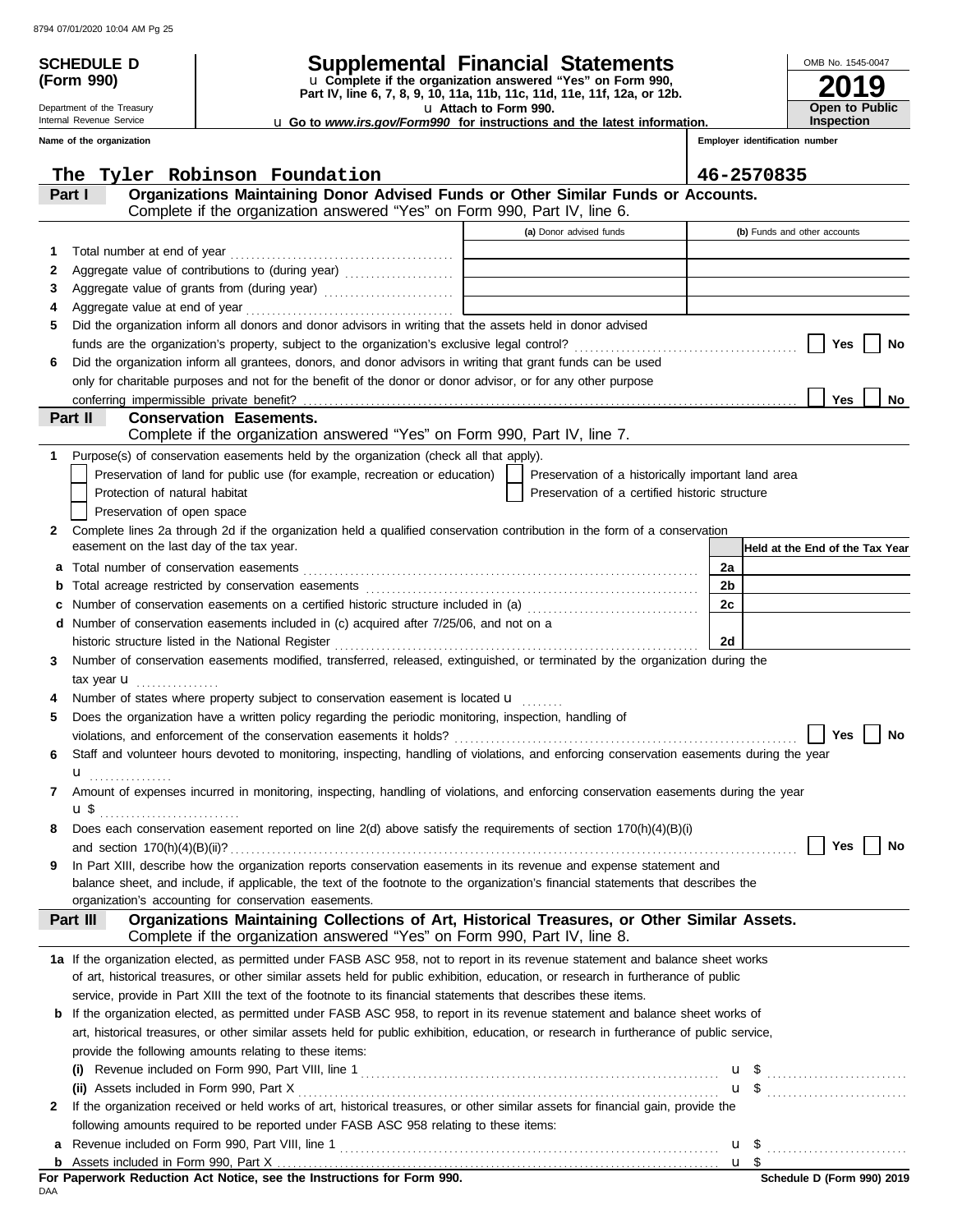|   | Schedule D (Form 990) 2019 The Tyler Robinson Foundation                                                                                                                    |                         |                          |                    | 46-2570835      |                      |   |                     |            | Page 2 |
|---|-----------------------------------------------------------------------------------------------------------------------------------------------------------------------------|-------------------------|--------------------------|--------------------|-----------------|----------------------|---|---------------------|------------|--------|
|   | Organizations Maintaining Collections of Art, Historical Treasures, or Other Similar Assets (continued)<br>Part III                                                         |                         |                          |                    |                 |                      |   |                     |            |        |
| 3 | Using the organization's acquisition, accession, and other records, check any of the following that make significant use of its<br>collection items (check all that apply): |                         |                          |                    |                 |                      |   |                     |            |        |
| a | Public exhibition                                                                                                                                                           | d                       | Loan or exchange program |                    |                 |                      |   |                     |            |        |
| b | Scholarly research                                                                                                                                                          | е                       |                          |                    |                 |                      |   |                     |            |        |
| c | Preservation for future generations                                                                                                                                         |                         |                          |                    |                 |                      |   |                     |            |        |
|   | Provide a description of the organization's collections and explain how they further the organization's exempt purpose in Part                                              |                         |                          |                    |                 |                      |   |                     |            |        |
|   | XIII.                                                                                                                                                                       |                         |                          |                    |                 |                      |   |                     |            |        |
| 5 | During the year, did the organization solicit or receive donations of art, historical treasures, or other similar                                                           |                         |                          |                    |                 |                      |   |                     |            |        |
|   |                                                                                                                                                                             |                         |                          |                    |                 |                      |   | Yes                 |            | No     |
|   | <b>Escrow and Custodial Arrangements.</b><br>Part IV                                                                                                                        |                         |                          |                    |                 |                      |   |                     |            |        |
|   | Complete if the organization answered "Yes" on Form 990, Part IV, line 9, or reported an amount on Form<br>990, Part X, line 21.                                            |                         |                          |                    |                 |                      |   |                     |            |        |
|   | 1a Is the organization an agent, trustee, custodian or other intermediary for contributions or other assets not                                                             |                         |                          |                    |                 |                      |   |                     |            |        |
|   |                                                                                                                                                                             |                         |                          |                    |                 |                      |   | Yes                 |            | No     |
|   | <b>b</b> If "Yes," explain the arrangement in Part XIII and complete the following table:                                                                                   |                         |                          |                    |                 |                      |   | Amount              |            |        |
|   |                                                                                                                                                                             |                         |                          |                    |                 |                      |   |                     |            |        |
| c |                                                                                                                                                                             |                         |                          |                    |                 | 1c                   |   |                     |            |        |
|   |                                                                                                                                                                             |                         |                          |                    |                 | 1 <sub>d</sub>       |   |                     |            |        |
|   |                                                                                                                                                                             |                         |                          |                    |                 | 1e<br>1f             |   |                     |            |        |
|   |                                                                                                                                                                             |                         |                          |                    |                 |                      |   | Yes                 |            |        |
|   |                                                                                                                                                                             |                         |                          |                    |                 |                      |   |                     |            | No     |
|   | Part V<br><b>Endowment Funds.</b>                                                                                                                                           |                         |                          |                    |                 |                      |   |                     |            |        |
|   | Complete if the organization answered "Yes" on Form 990, Part IV, line 10.                                                                                                  |                         |                          |                    |                 |                      |   |                     |            |        |
|   |                                                                                                                                                                             | (a) Current year        | (b) Prior year           | (c) Two years back |                 | (d) Three years back |   | (e) Four years back |            |        |
|   | 1a Beginning of year balance                                                                                                                                                |                         |                          |                    |                 |                      |   |                     |            |        |
|   | Contributions                                                                                                                                                               |                         |                          |                    |                 |                      |   |                     |            |        |
|   | Net investment earnings, gains, and                                                                                                                                         |                         |                          |                    |                 |                      |   |                     |            |        |
|   |                                                                                                                                                                             |                         |                          |                    |                 |                      |   |                     |            |        |
|   | Grants or scholarships<br>. <b>.</b> .                                                                                                                                      |                         |                          |                    |                 |                      |   |                     |            |        |
|   | Other expenditures for facilities and                                                                                                                                       |                         |                          |                    |                 |                      |   |                     |            |        |
|   |                                                                                                                                                                             |                         |                          |                    |                 |                      |   |                     |            |        |
|   |                                                                                                                                                                             |                         |                          |                    |                 |                      |   |                     |            |        |
|   | End of year balance <i>[[[[[[[[[[[[[[[[[[[[[[[[[[[[[[]]]</i> ]]]                                                                                                            |                         |                          |                    |                 |                      |   |                     |            |        |
|   | Provide the estimated percentage of the current year end balance (line 1g, column (a)) held as:                                                                             |                         |                          |                    |                 |                      |   |                     |            |        |
|   | Board designated or quasi-endowment u                                                                                                                                       |                         |                          |                    |                 |                      |   |                     |            |        |
|   | <b>b</b> Permanent endowment <b>u</b> %                                                                                                                                     |                         |                          |                    |                 |                      |   |                     |            |        |
| c | Term endowment <b>u</b>                                                                                                                                                     |                         |                          |                    |                 |                      |   |                     |            |        |
|   | The percentages on lines 2a, 2b, and 2c should equal 100%.                                                                                                                  |                         |                          |                    |                 |                      |   |                     |            |        |
|   | 3a Are there endowment funds not in the possession of the organization that are held and administered for the                                                               |                         |                          |                    |                 |                      |   |                     |            |        |
|   | organization by:                                                                                                                                                            |                         |                          |                    |                 |                      |   |                     | <b>Yes</b> | No.    |
|   |                                                                                                                                                                             |                         |                          |                    |                 |                      |   | 3a(i)               |            |        |
|   | (ii) Related organizations                                                                                                                                                  |                         |                          |                    |                 |                      |   | 3a(ii)              |            |        |
|   |                                                                                                                                                                             |                         |                          |                    |                 |                      |   | 3b                  |            |        |
|   | Describe in Part XIII the intended uses of the organization's endowment funds.                                                                                              |                         |                          |                    |                 |                      |   |                     |            |        |
|   | Part VI<br>Land, Buildings, and Equipment.                                                                                                                                  |                         |                          |                    |                 |                      |   |                     |            |        |
|   | Complete if the organization answered "Yes" on Form 990, Part IV, line 11a. See Form 990, Part X, line 10.                                                                  |                         |                          |                    |                 |                      |   |                     |            |        |
|   | Description of property                                                                                                                                                     | (a) Cost or other basis | (b) Cost or other basis  |                    | (c) Accumulated |                      |   | (d) Book value      |            |        |
|   |                                                                                                                                                                             | (investment)            | (other)                  |                    | depreciation    |                      |   |                     |            |        |
|   | 1a Land                                                                                                                                                                     |                         |                          |                    |                 |                      |   |                     |            |        |
|   | <b>b</b> Buildings                                                                                                                                                          |                         |                          |                    |                 |                      |   |                     |            |        |
|   | c Leasehold improvements                                                                                                                                                    |                         |                          |                    |                 |                      |   |                     |            |        |
|   |                                                                                                                                                                             |                         |                          | 10,030             |                 | 6,493                |   |                     |            | 3,537  |
|   |                                                                                                                                                                             |                         |                          |                    |                 |                      |   |                     |            |        |
|   | Total. Add lines 1a through 1e. (Column (d) must equal Form 990, Part X, column (B), line 10c.)                                                                             |                         |                          |                    |                 |                      | u |                     |            | 3,537  |

**Schedule D (Form 990) 2019**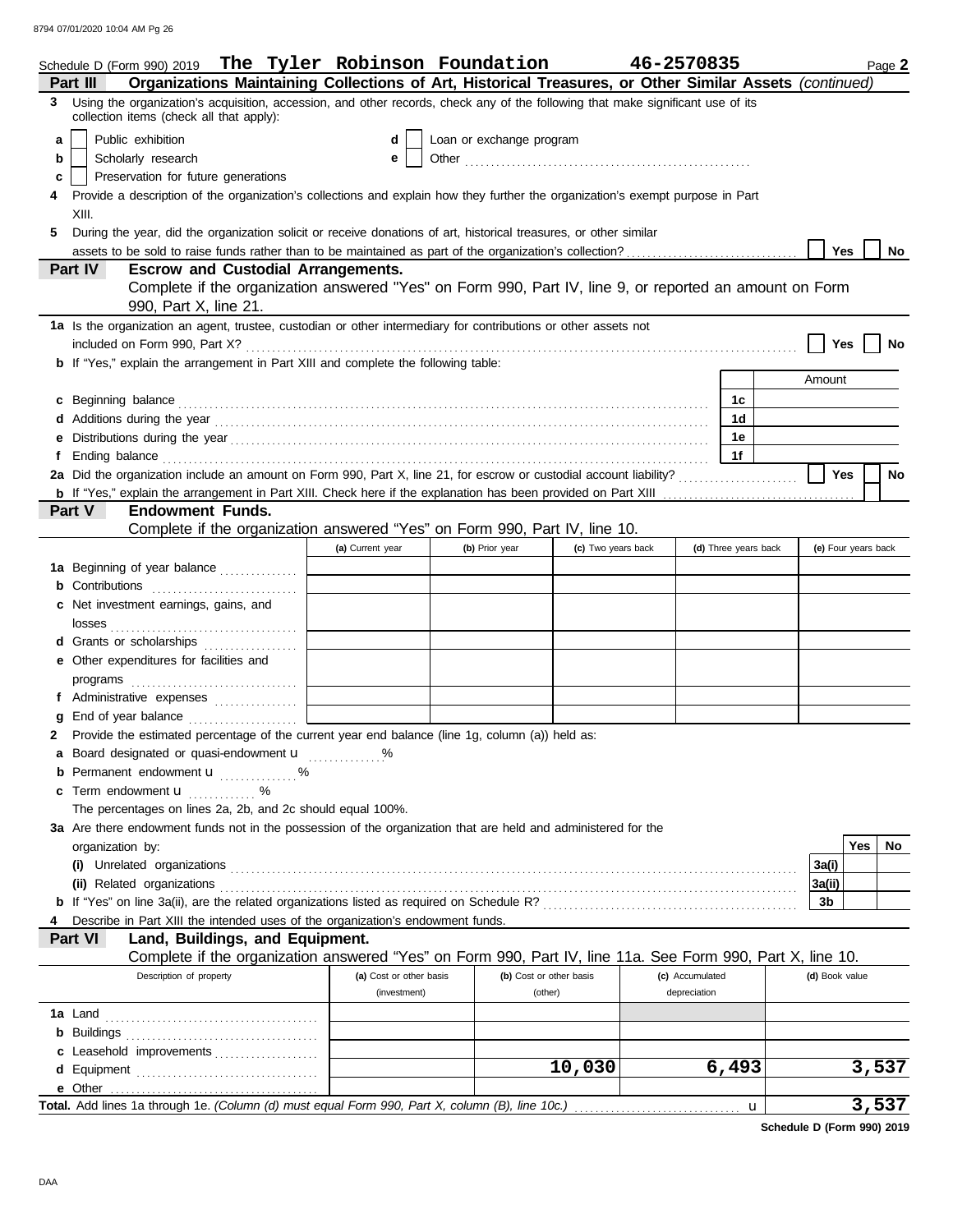DAA

|                           | The Tyler Robinson Foundation<br>Schedule D (Form 990) 2019                                                                                                                                                                                                                                  |                | 46-2570835                       | Page 3         |
|---------------------------|----------------------------------------------------------------------------------------------------------------------------------------------------------------------------------------------------------------------------------------------------------------------------------------------|----------------|----------------------------------|----------------|
| <b>Part VII</b>           | <b>Investments - Other Securities.</b>                                                                                                                                                                                                                                                       |                |                                  |                |
|                           | Complete if the organization answered "Yes" on Form 990, Part IV, line 11b. See Form 990, Part X, line 12.                                                                                                                                                                                   |                |                                  |                |
|                           | (a) Description of security or category                                                                                                                                                                                                                                                      | (b) Book value | (c) Method of valuation:         |                |
|                           | (including name of security)                                                                                                                                                                                                                                                                 |                | Cost or end-of-year market value |                |
| (1) Financial derivatives |                                                                                                                                                                                                                                                                                              |                |                                  |                |
|                           |                                                                                                                                                                                                                                                                                              |                |                                  |                |
|                           | (3) Other $\frac{1}{2}$ other $\frac{1}{2}$ or $\frac{1}{2}$ other $\frac{1}{2}$ or $\frac{1}{2}$ or $\frac{1}{2}$ or $\frac{1}{2}$ or $\frac{1}{2}$ or $\frac{1}{2}$ or $\frac{1}{2}$ or $\frac{1}{2}$ or $\frac{1}{2}$ or $\frac{1}{2}$ or $\frac{1}{2}$ or $\frac{1}{2}$ or $\frac{1}{2}$ |                |                                  |                |
|                           |                                                                                                                                                                                                                                                                                              |                |                                  |                |
|                           |                                                                                                                                                                                                                                                                                              |                |                                  |                |
|                           |                                                                                                                                                                                                                                                                                              |                |                                  |                |
| (D)                       |                                                                                                                                                                                                                                                                                              |                |                                  |                |
|                           |                                                                                                                                                                                                                                                                                              |                |                                  |                |
| (F)                       |                                                                                                                                                                                                                                                                                              |                |                                  |                |
| (G)                       |                                                                                                                                                                                                                                                                                              |                |                                  |                |
| (H)                       |                                                                                                                                                                                                                                                                                              |                |                                  |                |
|                           | Total. (Column (b) must equal Form 990, Part X, col. (B) line 12.)<br>u                                                                                                                                                                                                                      |                |                                  |                |
| Part VIII                 | Investments - Program Related.                                                                                                                                                                                                                                                               |                |                                  |                |
|                           | Complete if the organization answered "Yes" on Form 990, Part IV, line 11c. See Form 990, Part X, line 13.                                                                                                                                                                                   |                |                                  |                |
|                           | (a) Description of investment                                                                                                                                                                                                                                                                | (b) Book value | (c) Method of valuation:         |                |
|                           |                                                                                                                                                                                                                                                                                              |                | Cost or end-of-year market value |                |
| (1)                       |                                                                                                                                                                                                                                                                                              |                |                                  |                |
| (2)                       |                                                                                                                                                                                                                                                                                              |                |                                  |                |
| (3)                       |                                                                                                                                                                                                                                                                                              |                |                                  |                |
| (4)                       |                                                                                                                                                                                                                                                                                              |                |                                  |                |
| (5)                       |                                                                                                                                                                                                                                                                                              |                |                                  |                |
| (6)                       |                                                                                                                                                                                                                                                                                              |                |                                  |                |
| (7)                       |                                                                                                                                                                                                                                                                                              |                |                                  |                |
| (8)                       |                                                                                                                                                                                                                                                                                              |                |                                  |                |
| (9)                       |                                                                                                                                                                                                                                                                                              |                |                                  |                |
| Part IX                   | Total. (Column (b) must equal Form 990, Part X, col. (B) line 13.)<br>u<br><b>Other Assets.</b>                                                                                                                                                                                              |                |                                  |                |
|                           | Complete if the organization answered "Yes" on Form 990, Part IV, line 11d. See Form 990, Part X, line 15.                                                                                                                                                                                   |                |                                  |                |
|                           | (a) Description                                                                                                                                                                                                                                                                              |                |                                  | (b) Book value |
| (1)                       |                                                                                                                                                                                                                                                                                              |                |                                  |                |
| (2)                       |                                                                                                                                                                                                                                                                                              |                |                                  |                |
| (3)                       |                                                                                                                                                                                                                                                                                              |                |                                  |                |
| (4)                       |                                                                                                                                                                                                                                                                                              |                |                                  |                |
| (5)                       |                                                                                                                                                                                                                                                                                              |                |                                  |                |
| (6)                       |                                                                                                                                                                                                                                                                                              |                |                                  |                |
| (7)                       |                                                                                                                                                                                                                                                                                              |                |                                  |                |
| (8)                       |                                                                                                                                                                                                                                                                                              |                |                                  |                |
| (9)                       |                                                                                                                                                                                                                                                                                              |                |                                  |                |
|                           | Total. (Column (b) must equal Form 990, Part X, col. (B) line $15.$ )                                                                                                                                                                                                                        |                | u                                |                |
| Part X                    | Other Liabilities.                                                                                                                                                                                                                                                                           |                |                                  |                |
|                           | Complete if the organization answered "Yes" on Form 990, Part IV, line 11e or 11f. See Form 990, Part X,                                                                                                                                                                                     |                |                                  |                |
|                           | line 25.                                                                                                                                                                                                                                                                                     |                |                                  |                |
| 1.                        | (a) Description of liability                                                                                                                                                                                                                                                                 |                |                                  | (b) Book value |
| (1)                       | Federal income taxes                                                                                                                                                                                                                                                                         |                |                                  |                |
| (2)                       |                                                                                                                                                                                                                                                                                              |                |                                  |                |
| (3)                       |                                                                                                                                                                                                                                                                                              |                |                                  |                |
| (4)                       |                                                                                                                                                                                                                                                                                              |                |                                  |                |
| (5)                       |                                                                                                                                                                                                                                                                                              |                |                                  |                |
| (6)                       |                                                                                                                                                                                                                                                                                              |                |                                  |                |
| (7)                       |                                                                                                                                                                                                                                                                                              |                |                                  |                |
| (8)                       |                                                                                                                                                                                                                                                                                              |                |                                  |                |
| (9)                       |                                                                                                                                                                                                                                                                                              |                |                                  |                |
|                           | Total. (Column (b) must equal Form 990, Part X, col. (B) line 25.)                                                                                                                                                                                                                           |                | u                                |                |
|                           | 2. Liability for uncertain tax positions. In Part XIII, provide the text of the footnote to the organization's financial statements that reports the                                                                                                                                         |                |                                  |                |

organization's liability for uncertain tax positions under FASB ASC 740. Check here if the text of the footnote has been provided in Part XIII . . . . . . . . . . . . .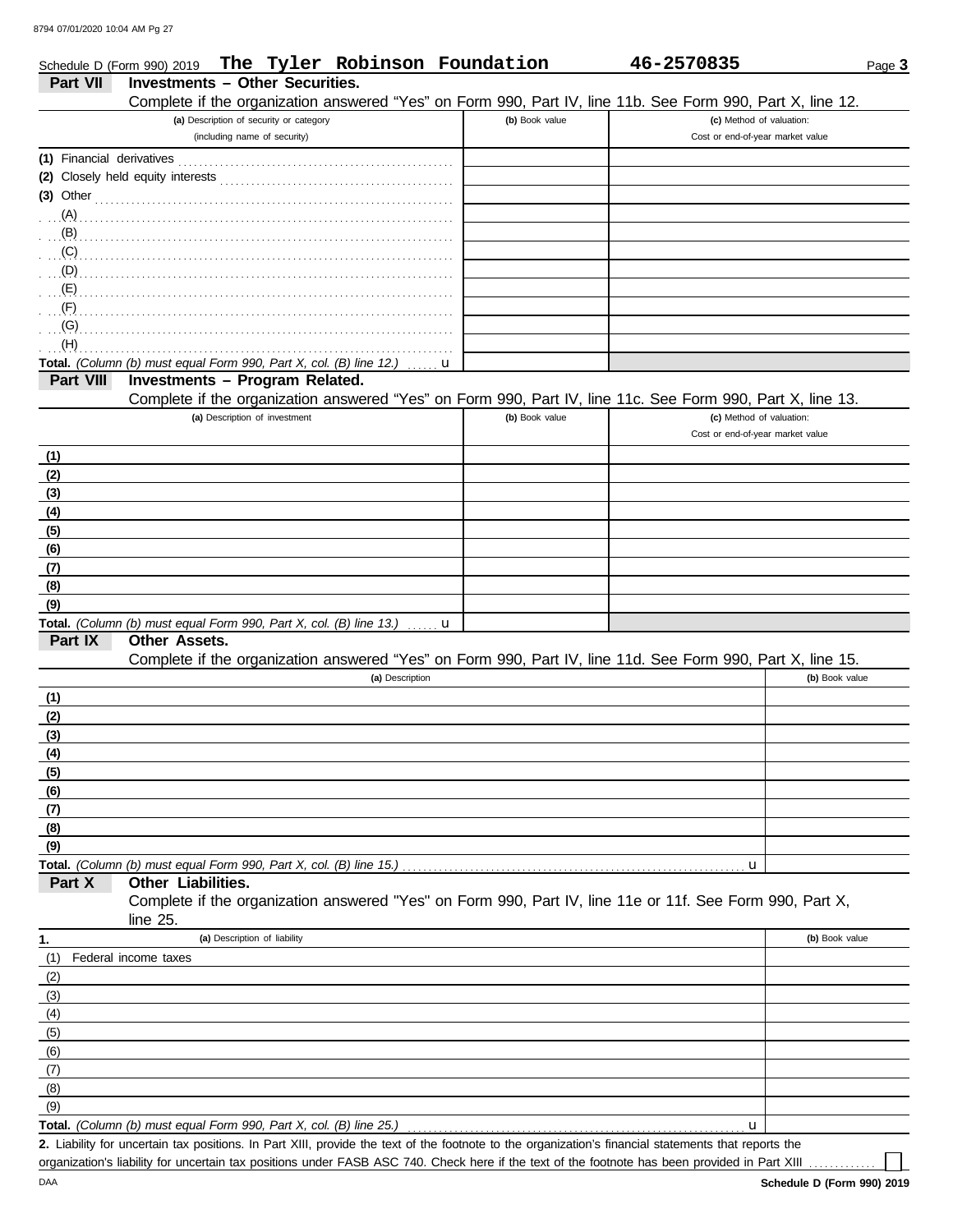|    | Schedule D (Form 990) 2019 The Tyler Robinson Foundation                                                                                                                                                                       | 46-2570835     |              | Page 4    |
|----|--------------------------------------------------------------------------------------------------------------------------------------------------------------------------------------------------------------------------------|----------------|--------------|-----------|
|    | Reconciliation of Revenue per Audited Financial Statements With Revenue per Return.<br>Part XI                                                                                                                                 |                |              |           |
|    | Complete if the organization answered "Yes" on Form 990, Part IV, line 12a.                                                                                                                                                    |                |              |           |
| 1  |                                                                                                                                                                                                                                |                | $\mathbf{1}$ | 1,910,691 |
| 2  | Amounts included on line 1 but not on Form 990, Part VIII, line 12:                                                                                                                                                            |                |              |           |
| a  |                                                                                                                                                                                                                                | 2a             |              |           |
| b  |                                                                                                                                                                                                                                | 2 <sub>b</sub> |              |           |
| c  |                                                                                                                                                                                                                                | 2c             |              |           |
| d  |                                                                                                                                                                                                                                | 2d             |              |           |
| е  | Add lines 2a through 2d [11] Additional Property and Property and Property and Property and Property and Property and Property and Property and Property and Property and Property and Property and Property and Property and  |                | 2e           | 1,910,691 |
| 3  |                                                                                                                                                                                                                                |                | $\mathbf{3}$ |           |
| 4  | Amounts included on Form 990, Part VIII, line 12, but not on line 1:                                                                                                                                                           |                |              |           |
|    | a Investment expenses not included on Form 990, Part VIII, line 7b [11, 11, 11, 11, 11]                                                                                                                                        | 4a<br>4b       |              |           |
|    |                                                                                                                                                                                                                                |                |              |           |
|    | c Add lines 4a and 4b                                                                                                                                                                                                          |                | 4c<br>5      | 1,910,691 |
| 5. | Reconciliation of Expenses per Audited Financial Statements With Expenses per Return.                                                                                                                                          |                |              |           |
|    | Part XII<br>Complete if the organization answered "Yes" on Form 990, Part IV, line 12a.                                                                                                                                        |                |              |           |
|    |                                                                                                                                                                                                                                |                |              | 2,289,334 |
| 1  | Amounts included on line 1 but not on Form 990, Part IX, line 25:                                                                                                                                                              |                | 1            |           |
| 2  |                                                                                                                                                                                                                                |                |              |           |
|    |                                                                                                                                                                                                                                | 2a             |              |           |
| b  |                                                                                                                                                                                                                                | 2 <sub>b</sub> |              |           |
|    |                                                                                                                                                                                                                                | 2c             |              |           |
| d  |                                                                                                                                                                                                                                | 2d             |              |           |
|    | e Add lines 2a through 2d (a) and the contract of the Add lines 2a through 2d (a) and the contract of the Add lines 2a through 2d (a) and the contract of the Add lines 2a through 2d (a) and the contract of the Adding of Ad |                | 2e           |           |
| 3  |                                                                                                                                                                                                                                |                | 3            | 2,289,334 |
| 4  | Amounts included on Form 990, Part IX, line 25, but not on line 1:                                                                                                                                                             |                |              |           |
|    |                                                                                                                                                                                                                                | 4a             |              |           |
|    |                                                                                                                                                                                                                                | 4b             |              |           |
|    |                                                                                                                                                                                                                                |                |              |           |
|    | c Add lines 4a and 4b                                                                                                                                                                                                          |                | 4c           |           |
| 5  |                                                                                                                                                                                                                                |                | 5            | 2,289,334 |
|    | Part XIII Supplemental Information.                                                                                                                                                                                            |                |              |           |
|    | Provide the descriptions required for Part II, lines 3, 5, and 9; Part III, lines 1a and 4; Part IV, lines 1b and 2b; Part V, line 4; Part X, line                                                                             |                |              |           |
|    | 2; Part XI, lines 2d and 4b; and Part XII, lines 2d and 4b. Also complete this part to provide any additional information.                                                                                                     |                |              |           |
|    |                                                                                                                                                                                                                                |                |              |           |
|    |                                                                                                                                                                                                                                |                |              |           |
|    |                                                                                                                                                                                                                                |                |              |           |
|    |                                                                                                                                                                                                                                |                |              |           |
|    |                                                                                                                                                                                                                                |                |              |           |
|    |                                                                                                                                                                                                                                |                |              |           |
|    |                                                                                                                                                                                                                                |                |              |           |
|    |                                                                                                                                                                                                                                |                |              |           |
|    |                                                                                                                                                                                                                                |                |              |           |
|    |                                                                                                                                                                                                                                |                |              |           |
|    |                                                                                                                                                                                                                                |                |              |           |
|    |                                                                                                                                                                                                                                |                |              |           |
|    |                                                                                                                                                                                                                                |                |              |           |
|    |                                                                                                                                                                                                                                |                |              |           |
|    |                                                                                                                                                                                                                                |                |              |           |
|    |                                                                                                                                                                                                                                |                |              |           |
|    |                                                                                                                                                                                                                                |                |              |           |
|    |                                                                                                                                                                                                                                |                |              |           |
|    |                                                                                                                                                                                                                                |                |              |           |
|    |                                                                                                                                                                                                                                |                |              |           |
|    |                                                                                                                                                                                                                                |                |              |           |
|    |                                                                                                                                                                                                                                |                |              |           |
|    |                                                                                                                                                                                                                                |                |              |           |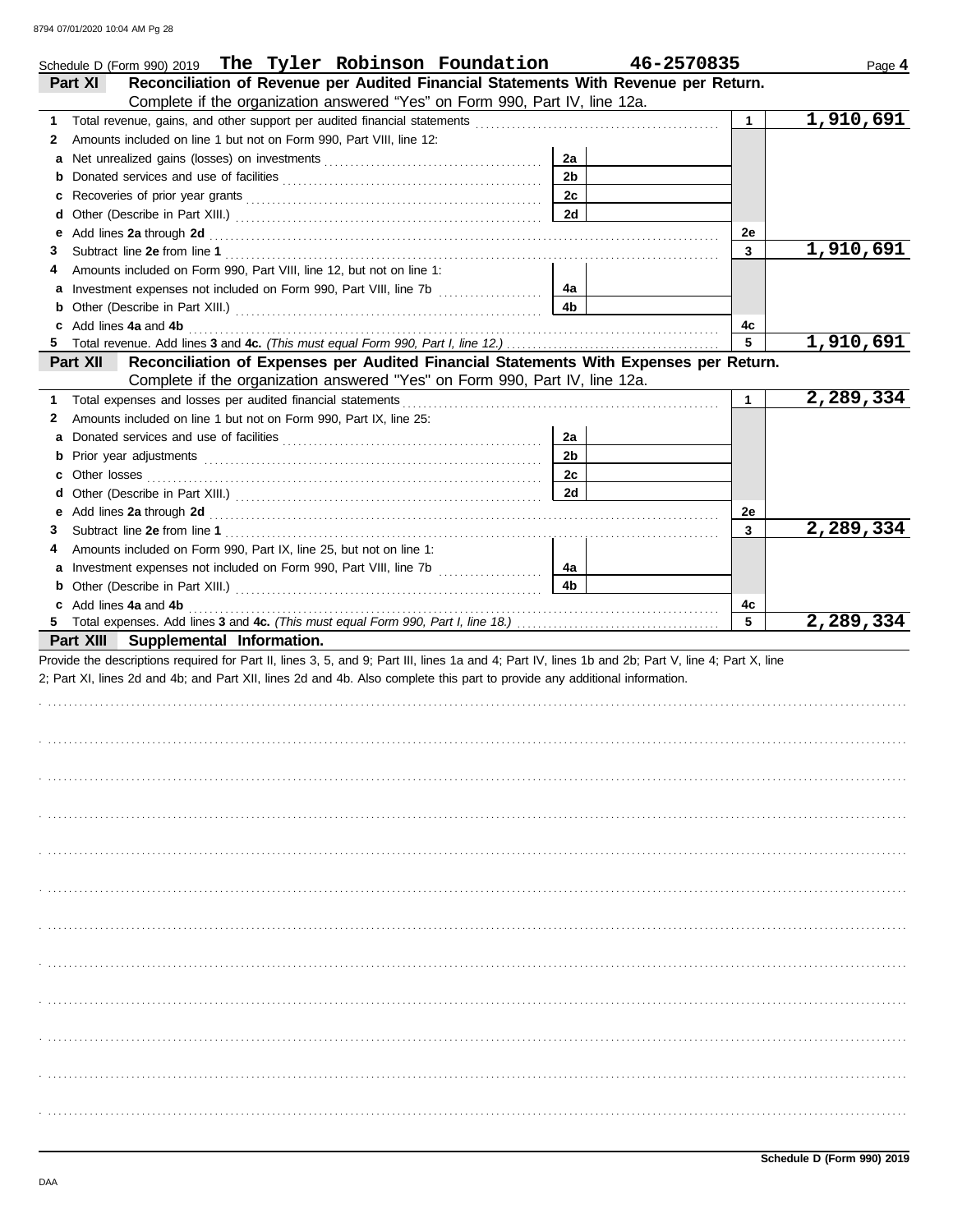|           |                                      | Schedule D (Form 990) 2019 The Tyler Robinson Foundation | 46-2570835 | Page 5 |
|-----------|--------------------------------------|----------------------------------------------------------|------------|--------|
| Part XIII | Supplemental Information (continued) |                                                          |            |        |
|           |                                      |                                                          |            |        |
|           |                                      |                                                          |            |        |
|           |                                      |                                                          |            |        |
|           |                                      |                                                          |            |        |
|           |                                      |                                                          |            |        |
|           |                                      |                                                          |            |        |
|           |                                      |                                                          |            |        |
|           |                                      |                                                          |            |        |
|           |                                      |                                                          |            |        |
|           |                                      |                                                          |            |        |
|           |                                      |                                                          |            |        |
|           |                                      |                                                          |            |        |
|           |                                      |                                                          |            |        |
|           |                                      |                                                          |            |        |
|           |                                      |                                                          |            |        |
|           |                                      |                                                          |            |        |
|           |                                      |                                                          |            |        |
|           |                                      |                                                          |            |        |
|           |                                      |                                                          |            |        |
|           |                                      |                                                          |            |        |
|           |                                      |                                                          |            |        |
|           |                                      |                                                          |            |        |
|           |                                      |                                                          |            |        |
|           |                                      |                                                          |            |        |
|           |                                      |                                                          |            |        |
|           |                                      |                                                          |            |        |
|           |                                      |                                                          |            |        |
|           |                                      |                                                          |            |        |
|           |                                      |                                                          |            |        |
|           |                                      |                                                          |            |        |
|           |                                      |                                                          |            |        |
|           |                                      |                                                          |            |        |
|           |                                      |                                                          |            |        |
|           |                                      |                                                          |            |        |
|           |                                      |                                                          |            |        |
|           |                                      |                                                          |            |        |
|           |                                      |                                                          |            |        |
|           |                                      |                                                          |            |        |
|           |                                      |                                                          |            |        |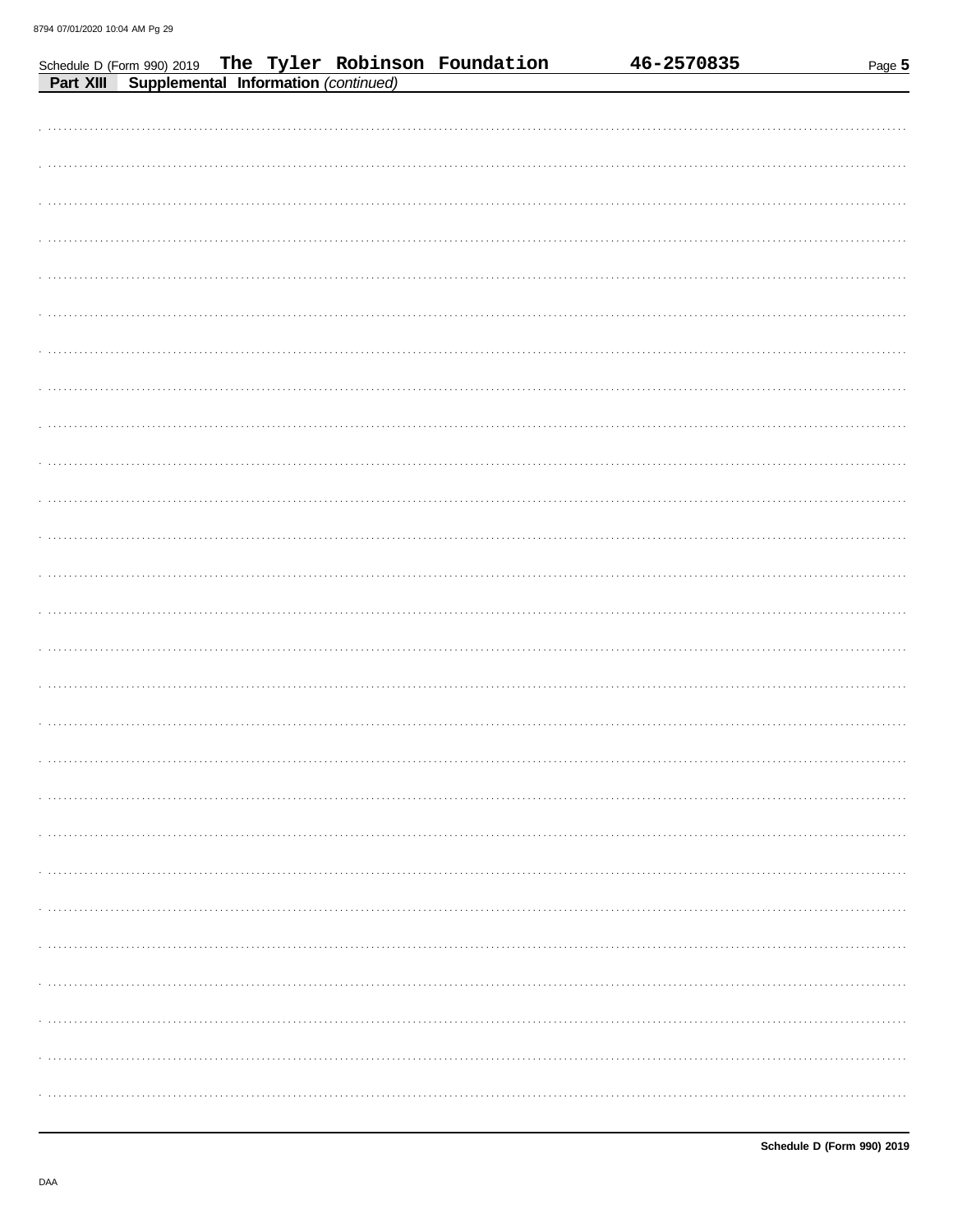| <b>SCHEDULE G</b>                                                                                                                                                                           | Supplemental Information Regarding Fundraising or Gaming Activities                                                                                                                                                                      |   |                                      |  |                                |                                                                          |                                          | OMB No. 1545-0047                |
|---------------------------------------------------------------------------------------------------------------------------------------------------------------------------------------------|------------------------------------------------------------------------------------------------------------------------------------------------------------------------------------------------------------------------------------------|---|--------------------------------------|--|--------------------------------|--------------------------------------------------------------------------|------------------------------------------|----------------------------------|
| Complete if the organization answered "Yes" on Form 990, Part IV, line 17, 18, or 19, or if the<br>(Form 990 or 990-EZ)<br>organization entered more than \$15,000 on Form 990-EZ, line 6a. |                                                                                                                                                                                                                                          |   |                                      |  |                                |                                                                          |                                          |                                  |
| Department of the Treasury<br>Internal Revenue Service                                                                                                                                      |                                                                                                                                                                                                                                          |   | U Attach to Form 990 or Form 990-EZ. |  |                                | U Go to www.irs.gov/Form990 for instructions and the latest information. |                                          | Open to Public<br>Inspection     |
| Name of the organization                                                                                                                                                                    |                                                                                                                                                                                                                                          |   |                                      |  |                                |                                                                          | Employer identification number           |                                  |
|                                                                                                                                                                                             | The Tyler Robinson Foundation                                                                                                                                                                                                            |   |                                      |  |                                |                                                                          | 46-2570835                               |                                  |
| Part I                                                                                                                                                                                      | Fundraising Activities. Complete if the organization answered "Yes" on Form 990, Part IV, line 17.<br>Form 990-EZ filers are not required to complete this part.                                                                         |   |                                      |  |                                |                                                                          |                                          |                                  |
| 1.                                                                                                                                                                                          | Indicate whether the organization raised funds through any of the following activities. Check all that apply.                                                                                                                            |   |                                      |  |                                |                                                                          |                                          |                                  |
| Mail solicitations<br>a                                                                                                                                                                     |                                                                                                                                                                                                                                          |   |                                      |  |                                | Solicitation of non-government grants                                    |                                          |                                  |
|                                                                                                                                                                                             |                                                                                                                                                                                                                                          | e |                                      |  |                                |                                                                          |                                          |                                  |
| Internet and email solicitations<br>b                                                                                                                                                       |                                                                                                                                                                                                                                          |   | Solicitation of government grants    |  |                                |                                                                          |                                          |                                  |
| Phone solicitations                                                                                                                                                                         |                                                                                                                                                                                                                                          | a | Special fundraising events           |  |                                |                                                                          |                                          |                                  |
| In-person solicitations<br>d                                                                                                                                                                |                                                                                                                                                                                                                                          |   |                                      |  |                                |                                                                          |                                          |                                  |
|                                                                                                                                                                                             | 2a Did the organization have a written or oral agreement with any individual (including officers, directors, trustees,<br>or key employees listed in Form 990, Part VII) or entity in connection with professional fundraising services? |   |                                      |  |                                |                                                                          |                                          | Yes<br>No                        |
|                                                                                                                                                                                             | b If "Yes," list the 10 highest paid individuals or entities (fundraisers) pursuant to agreements under which the fundraiser is to be<br>compensated at least \$5,000 by the organization.                                               |   |                                      |  |                                |                                                                          |                                          |                                  |
|                                                                                                                                                                                             |                                                                                                                                                                                                                                          |   |                                      |  | (iii) Did fund-<br>raiser have |                                                                          | (v) Amount paid to                       | (vi) Amount paid to              |
|                                                                                                                                                                                             | (i) Name and address of individual<br>or entity (fundraiser)                                                                                                                                                                             |   | (ii) Activity                        |  | custody or<br>control of       | (iv) Gross receipts<br>from activity                                     | (or retained by)<br>fundraiser listed in | (or retained by)<br>organization |
|                                                                                                                                                                                             |                                                                                                                                                                                                                                          |   |                                      |  | contributions?                 |                                                                          | col. (i)                                 |                                  |
|                                                                                                                                                                                             |                                                                                                                                                                                                                                          |   |                                      |  | Yes   No                       |                                                                          |                                          |                                  |
| 1                                                                                                                                                                                           |                                                                                                                                                                                                                                          |   |                                      |  |                                |                                                                          |                                          |                                  |
| $\mathbf{2}$                                                                                                                                                                                |                                                                                                                                                                                                                                          |   |                                      |  |                                |                                                                          |                                          |                                  |
|                                                                                                                                                                                             |                                                                                                                                                                                                                                          |   |                                      |  |                                |                                                                          |                                          |                                  |
| 3                                                                                                                                                                                           |                                                                                                                                                                                                                                          |   |                                      |  |                                |                                                                          |                                          |                                  |
|                                                                                                                                                                                             |                                                                                                                                                                                                                                          |   |                                      |  |                                |                                                                          |                                          |                                  |
| 4                                                                                                                                                                                           |                                                                                                                                                                                                                                          |   |                                      |  |                                |                                                                          |                                          |                                  |
|                                                                                                                                                                                             |                                                                                                                                                                                                                                          |   |                                      |  |                                |                                                                          |                                          |                                  |
| 5                                                                                                                                                                                           |                                                                                                                                                                                                                                          |   |                                      |  |                                |                                                                          |                                          |                                  |
|                                                                                                                                                                                             |                                                                                                                                                                                                                                          |   |                                      |  |                                |                                                                          |                                          |                                  |
|                                                                                                                                                                                             |                                                                                                                                                                                                                                          |   |                                      |  |                                |                                                                          |                                          |                                  |
|                                                                                                                                                                                             |                                                                                                                                                                                                                                          |   |                                      |  |                                |                                                                          |                                          |                                  |
| 7                                                                                                                                                                                           |                                                                                                                                                                                                                                          |   |                                      |  |                                |                                                                          |                                          |                                  |
|                                                                                                                                                                                             |                                                                                                                                                                                                                                          |   |                                      |  |                                |                                                                          |                                          |                                  |
| 8                                                                                                                                                                                           |                                                                                                                                                                                                                                          |   |                                      |  |                                |                                                                          |                                          |                                  |
|                                                                                                                                                                                             |                                                                                                                                                                                                                                          |   |                                      |  |                                |                                                                          |                                          |                                  |
| 9                                                                                                                                                                                           |                                                                                                                                                                                                                                          |   |                                      |  |                                |                                                                          |                                          |                                  |
|                                                                                                                                                                                             |                                                                                                                                                                                                                                          |   |                                      |  |                                |                                                                          |                                          |                                  |
| 10                                                                                                                                                                                          |                                                                                                                                                                                                                                          |   |                                      |  |                                |                                                                          |                                          |                                  |
|                                                                                                                                                                                             |                                                                                                                                                                                                                                          |   |                                      |  |                                |                                                                          |                                          |                                  |
| Total                                                                                                                                                                                       |                                                                                                                                                                                                                                          |   |                                      |  |                                |                                                                          |                                          |                                  |
| 3<br>registration or licensing.                                                                                                                                                             | List all states in which the organization is registered or licensed to solicit contributions or has been notified it is exempt from                                                                                                      |   |                                      |  |                                |                                                                          |                                          |                                  |
|                                                                                                                                                                                             |                                                                                                                                                                                                                                          |   |                                      |  |                                |                                                                          |                                          |                                  |
|                                                                                                                                                                                             |                                                                                                                                                                                                                                          |   |                                      |  |                                |                                                                          |                                          |                                  |
|                                                                                                                                                                                             |                                                                                                                                                                                                                                          |   |                                      |  |                                |                                                                          |                                          |                                  |
|                                                                                                                                                                                             |                                                                                                                                                                                                                                          |   |                                      |  |                                |                                                                          |                                          |                                  |
|                                                                                                                                                                                             |                                                                                                                                                                                                                                          |   |                                      |  |                                |                                                                          |                                          |                                  |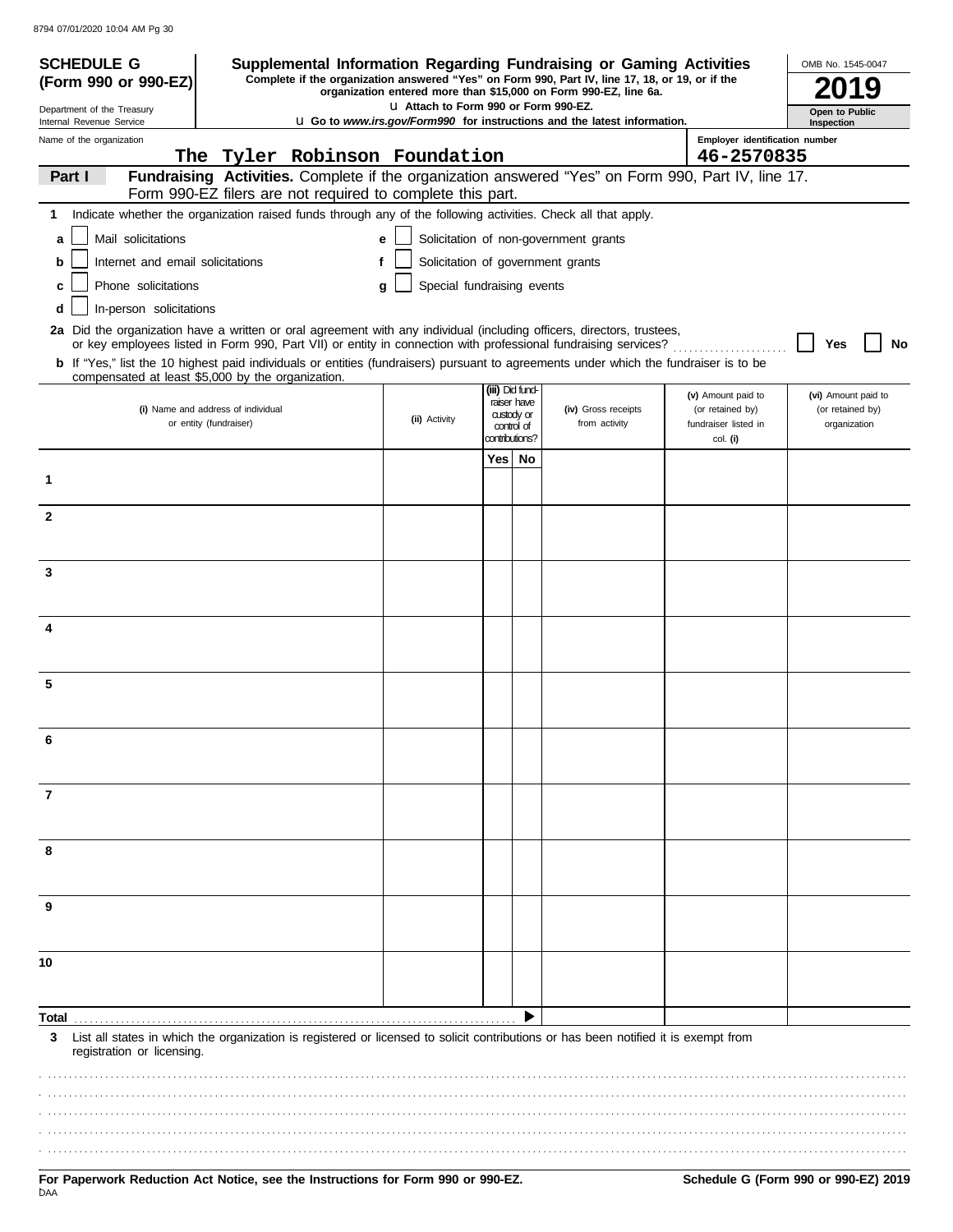|          |         | Schedule G (Form 990 or 990-EZ) 2019                  |                                                                                                                                                                                                                                       | The Tyler Robinson Foundation                    |                    | 46-2570835<br>Page 2                                |
|----------|---------|-------------------------------------------------------|---------------------------------------------------------------------------------------------------------------------------------------------------------------------------------------------------------------------------------------|--------------------------------------------------|--------------------|-----------------------------------------------------|
|          | Part II |                                                       | Fundraising Events. Complete if the organization answered "Yes" on Form 990, Part IV, line 18, or reported more<br>than \$15,000 of fundraising event contributions and gross income on Form 990-EZ, lines 1 and 6b. List events with |                                                  |                    |                                                     |
|          |         |                                                       | gross receipts greater than \$5,000.                                                                                                                                                                                                  |                                                  |                    |                                                     |
|          |         |                                                       | (a) Event #1                                                                                                                                                                                                                          | (b) Event #2                                     | (c) Other events   | (d) Total events                                    |
|          |         |                                                       | Concert Gala                                                                                                                                                                                                                          |                                                  | None               | (add col. (a) through<br>col. (c)                   |
|          |         |                                                       | (event type)                                                                                                                                                                                                                          | (event type)                                     | (total number)     |                                                     |
| Revenue  |         | 1 Gross receipts                                      | 1,803,490                                                                                                                                                                                                                             |                                                  |                    | <u>1,803,490</u>                                    |
|          |         | 2 Less: Contributions<br>3 Gross income (line 1 minus | 1,379,577                                                                                                                                                                                                                             |                                                  |                    | 1,379,577                                           |
|          |         |                                                       | 423,913                                                                                                                                                                                                                               |                                                  |                    | 423,913                                             |
|          |         |                                                       |                                                                                                                                                                                                                                       |                                                  |                    |                                                     |
|          |         | 4 Cash prizes                                         |                                                                                                                                                                                                                                       |                                                  |                    |                                                     |
|          |         | 5 Noncash prizes                                      | 1,257                                                                                                                                                                                                                                 |                                                  |                    | 1,257                                               |
| Expenses |         | 6 Rent/facility costs [11111]                         | 367,185                                                                                                                                                                                                                               |                                                  |                    | 367,185                                             |
|          |         | 7 Food and beverages                                  |                                                                                                                                                                                                                                       |                                                  |                    |                                                     |
| Direct   |         | 8 Entertainment                                       | 32,110                                                                                                                                                                                                                                |                                                  |                    | 32,110                                              |
|          |         | 9 Other direct expenses                               | 23,361                                                                                                                                                                                                                                |                                                  |                    | 23,361                                              |
|          |         |                                                       | 10 Direct expense summary. Add lines 4 through 9 in column (d)                                                                                                                                                                        |                                                  |                    | 423,913                                             |
|          |         |                                                       |                                                                                                                                                                                                                                       |                                                  |                    |                                                     |
|          |         | Part III                                              | Gaming. Complete if the organization answered "Yes" on Form 990, Part IV, line 19, or reported more than                                                                                                                              |                                                  |                    |                                                     |
|          |         |                                                       | \$15,000 on Form 990-EZ, line 6a.                                                                                                                                                                                                     |                                                  |                    |                                                     |
| Revenue  |         |                                                       | (a) Bingo                                                                                                                                                                                                                             | (b) Pull tabs/instant<br>bingo/progressive bingo | (c) Other gaming   | (d) Total gaming (add<br>col. (a) through col. (c)) |
|          |         |                                                       |                                                                                                                                                                                                                                       |                                                  |                    |                                                     |
|          | 1       | Gross revenue                                         |                                                                                                                                                                                                                                       |                                                  |                    |                                                     |
| ses      |         | 2 Cash prizes                                         |                                                                                                                                                                                                                                       |                                                  |                    |                                                     |
| Exper    |         | 3 Noncash prizes                                      |                                                                                                                                                                                                                                       |                                                  |                    |                                                     |
| Direct   |         | 4 Rent/facility costs                                 |                                                                                                                                                                                                                                       |                                                  |                    |                                                     |
|          |         | 5 Other direct expenses                               |                                                                                                                                                                                                                                       |                                                  |                    |                                                     |
|          |         |                                                       |                                                                                                                                                                                                                                       | Yes <u></u><br>%                                 | $\%$<br><b>Yes</b> |                                                     |
|          |         | 6 Volunteer labor                                     | No                                                                                                                                                                                                                                    | No                                               | No                 |                                                     |
|          |         |                                                       |                                                                                                                                                                                                                                       |                                                  |                    |                                                     |
|          |         |                                                       |                                                                                                                                                                                                                                       |                                                  |                    |                                                     |
|          |         |                                                       |                                                                                                                                                                                                                                       |                                                  |                    |                                                     |
| 9        |         | <b>b</b> If "No," explain:                            |                                                                                                                                                                                                                                       |                                                  |                    | Yes<br>No                                           |
|          |         |                                                       |                                                                                                                                                                                                                                       |                                                  |                    |                                                     |
|          |         |                                                       | 10a Were any of the organization's gaming licenses revoked, suspended, or terminated during the tax year?<br>10a Were any of the organization's gaming licenses revoked, suspended, or terminated during the tax year?                |                                                  |                    | Yes<br>No                                           |
|          |         | <b>b</b> If "Yes," explain:                           |                                                                                                                                                                                                                                       |                                                  |                    |                                                     |
|          |         |                                                       |                                                                                                                                                                                                                                       |                                                  |                    |                                                     |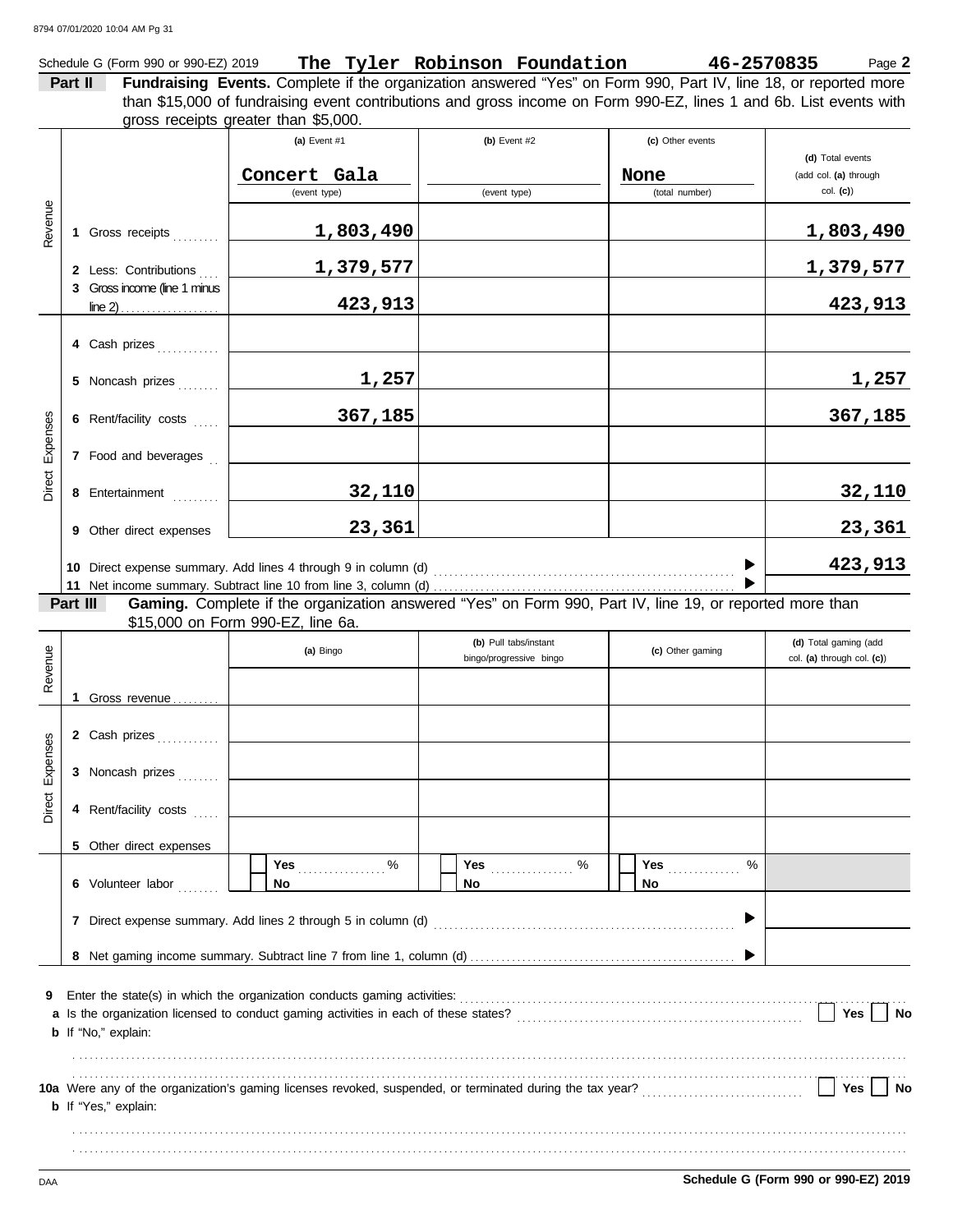|          | The Tyler Robinson Foundation<br>Schedule G (Form 990 or 990-EZ) 2019                                                                                                                                                                | 46-2570835      |            | Page 3 |
|----------|--------------------------------------------------------------------------------------------------------------------------------------------------------------------------------------------------------------------------------------|-----------------|------------|--------|
| 11<br>12 | Is the organization a grantor, beneficiary or trustee of a trust, or a member of a partnership or other entity                                                                                                                       |                 | Yes        | No     |
|          |                                                                                                                                                                                                                                      |                 | <b>Yes</b> | No     |
| 13       | Indicate the percentage of gaming activity conducted in:                                                                                                                                                                             |                 |            |        |
| a        |                                                                                                                                                                                                                                      | 13а             |            | %      |
| b        | An outside facility <b>contained a set of the container and a set of the container and a set of the container and set of the contact of the contact of the contact of the contact of the contact of the contact of the contact o</b> | 13 <sub>b</sub> |            | %      |
| 14       | Enter the name and address of the person who prepares the organization's gaming/special events books and<br>records:                                                                                                                 |                 |            |        |
|          | Name <b>u</b> example and the contract of the contract of the contract of the contract of the contract of the contract of the contract of the contract of the contract of the contract of the contract of the contract of the contr  |                 |            |        |
|          |                                                                                                                                                                                                                                      |                 |            |        |
| 15a      | Does the organization have a contract with a third party from whom the organization receives gaming<br>revenue?                                                                                                                      |                 | Yes        | No     |
| b        |                                                                                                                                                                                                                                      |                 |            |        |
|          |                                                                                                                                                                                                                                      |                 |            |        |
|          | If "Yes," enter name and address of the third party:                                                                                                                                                                                 |                 |            |        |
|          |                                                                                                                                                                                                                                      |                 |            |        |
|          |                                                                                                                                                                                                                                      |                 |            |        |
|          | Address <b>u</b>                                                                                                                                                                                                                     |                 |            |        |
| 16       | Gaming manager information:                                                                                                                                                                                                          |                 |            |        |
|          |                                                                                                                                                                                                                                      |                 |            |        |
|          |                                                                                                                                                                                                                                      |                 |            |        |
|          | Description of services provided <b>u</b> electron contract the contract of the contract of the contract of the contract of the contract of the contract of the contract of the contract of the contract of the contract of the con  |                 |            |        |
|          | Director/officer<br>Employee<br>Independent contractor                                                                                                                                                                               |                 |            |        |
| 17       | Mandatory distributions:                                                                                                                                                                                                             |                 |            |        |
| a        | Is the organization required under state law to make charitable distributions from the gaming proceeds to                                                                                                                            |                 |            |        |
|          |                                                                                                                                                                                                                                      |                 | Yes        | No     |
| b        | Enter the amount of distributions required under state law to be distributed to other exempt organizations or                                                                                                                        |                 |            |        |
|          | spent in the organization's own exempt activities during the tax year $\bigcup$ \$<br>Supplemental Information. Provide the explanations required by Part I, line 2b, columns (iii) and (v); and<br>Part IV                          |                 |            |        |
|          | Part III, lines 9, 9b, 10b, 15b, 15c, 16, and 17b, as applicable. Also provide any additional information.                                                                                                                           |                 |            |        |
|          | See instructions.                                                                                                                                                                                                                    |                 |            |        |
|          |                                                                                                                                                                                                                                      |                 |            |        |
|          |                                                                                                                                                                                                                                      |                 |            |        |
|          |                                                                                                                                                                                                                                      |                 |            |        |
|          |                                                                                                                                                                                                                                      |                 |            |        |
|          |                                                                                                                                                                                                                                      |                 |            |        |
|          |                                                                                                                                                                                                                                      |                 |            |        |
|          |                                                                                                                                                                                                                                      |                 |            |        |
|          |                                                                                                                                                                                                                                      |                 |            |        |
|          |                                                                                                                                                                                                                                      |                 |            |        |
|          |                                                                                                                                                                                                                                      |                 |            |        |
|          |                                                                                                                                                                                                                                      |                 |            |        |
|          |                                                                                                                                                                                                                                      |                 |            |        |

Schedule G (Form 990 or 990-EZ) 2019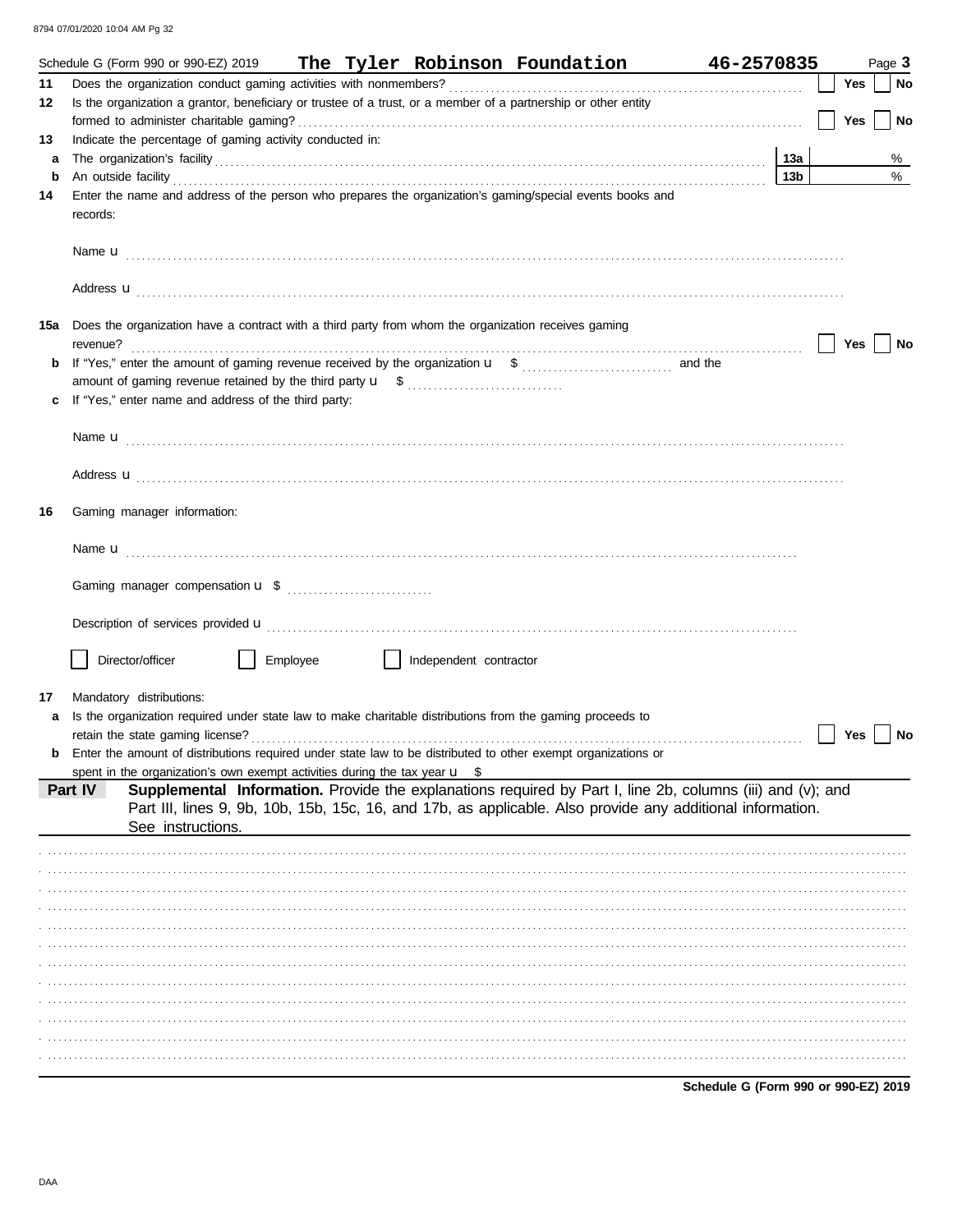| <b>SCHEDULE I</b>                                      |                                                                                                                                                                                                                                                                               |                    |                                         | Grants and Other Assistance to Organizations,                                                                                         |                                       |                                                             |                                          |                                              | OMB No. 1545-0047                          |
|--------------------------------------------------------|-------------------------------------------------------------------------------------------------------------------------------------------------------------------------------------------------------------------------------------------------------------------------------|--------------------|-----------------------------------------|---------------------------------------------------------------------------------------------------------------------------------------|---------------------------------------|-------------------------------------------------------------|------------------------------------------|----------------------------------------------|--------------------------------------------|
| (Form 990)                                             |                                                                                                                                                                                                                                                                               |                    |                                         | Governments, and Individuals in the United States<br>Complete if the organization answered "Yes" on Form 990, Part IV, line 21 or 22. |                                       |                                                             |                                          |                                              |                                            |
| Department of the Treasury<br>Internal Revenue Service |                                                                                                                                                                                                                                                                               |                    |                                         | U Attach to Form 990.<br>LI Go to www.irs.gov/Form990 for the latest information.                                                     |                                       |                                                             |                                          |                                              | <b>Open to Public</b><br><b>Inspection</b> |
| Name of the organization                               | The Tyler Robinson Foundation                                                                                                                                                                                                                                                 |                    |                                         |                                                                                                                                       |                                       |                                                             |                                          | Employer identification number<br>46-2570835 |                                            |
| Part I                                                 | <b>General Information on Grants and Assistance</b>                                                                                                                                                                                                                           |                    |                                         |                                                                                                                                       |                                       |                                                             |                                          |                                              |                                            |
| $\mathbf 1$                                            | Does the organization maintain records to substantiate the amount of the grants or assistance, the grantees' eligibility for the grants or assistance, and<br>2 Describe in Part IV the organization's procedures for monitoring the use of grant funds in the United States. |                    |                                         |                                                                                                                                       |                                       |                                                             |                                          |                                              | $ X $ Yes<br>No                            |
| Part II                                                | Grants and Other Assistance to Domestic Organizations and Domestic Governments. Complete if the organization answered "Yes" on Form 990,<br>Part IV, line 21, for any recipient that received more than \$5,000. Part II can be duplicated if additional space is needed.     |                    |                                         |                                                                                                                                       |                                       |                                                             |                                          |                                              |                                            |
|                                                        | (a) Name and address of organization<br>or government                                                                                                                                                                                                                         | $(b)$ EIN          | $(c)$ IRC<br>section<br>(if applicable) | (d) Amount of cash<br>grant                                                                                                           | (e) Amount of non-<br>cash assistance | (f) Method of valuation<br>(book, FMV, appraisal,<br>other) | (g) Description of<br>noncash assistance |                                              | (h) Purpose of grant<br>or assistance      |
| (1) National Pediatric Cancer Fnd<br>Tampa             | 5550 West Executive Dr., Suite 30<br>FL 33609                                                                                                                                                                                                                                 | $59 - 3097333   3$ |                                         | 65,000                                                                                                                                |                                       |                                                             |                                          | Operations                                   |                                            |
| (2)                                                    |                                                                                                                                                                                                                                                                               |                    |                                         |                                                                                                                                       |                                       |                                                             |                                          |                                              |                                            |
|                                                        |                                                                                                                                                                                                                                                                               |                    |                                         |                                                                                                                                       |                                       |                                                             |                                          |                                              |                                            |
| (3)                                                    |                                                                                                                                                                                                                                                                               |                    |                                         |                                                                                                                                       |                                       |                                                             |                                          |                                              |                                            |
|                                                        |                                                                                                                                                                                                                                                                               |                    |                                         |                                                                                                                                       |                                       |                                                             |                                          |                                              |                                            |
| (4)                                                    |                                                                                                                                                                                                                                                                               |                    |                                         |                                                                                                                                       |                                       |                                                             |                                          |                                              |                                            |
|                                                        |                                                                                                                                                                                                                                                                               |                    |                                         |                                                                                                                                       |                                       |                                                             |                                          |                                              |                                            |
| (5)                                                    |                                                                                                                                                                                                                                                                               |                    |                                         |                                                                                                                                       |                                       |                                                             |                                          |                                              |                                            |
|                                                        |                                                                                                                                                                                                                                                                               |                    |                                         |                                                                                                                                       |                                       |                                                             |                                          |                                              |                                            |
| (6)                                                    |                                                                                                                                                                                                                                                                               |                    |                                         |                                                                                                                                       |                                       |                                                             |                                          |                                              |                                            |
|                                                        |                                                                                                                                                                                                                                                                               |                    |                                         |                                                                                                                                       |                                       |                                                             |                                          |                                              |                                            |
| (7)                                                    |                                                                                                                                                                                                                                                                               |                    |                                         |                                                                                                                                       |                                       |                                                             |                                          |                                              |                                            |
|                                                        |                                                                                                                                                                                                                                                                               |                    |                                         |                                                                                                                                       |                                       |                                                             |                                          |                                              |                                            |
| (8)                                                    |                                                                                                                                                                                                                                                                               |                    |                                         |                                                                                                                                       |                                       |                                                             |                                          |                                              |                                            |
|                                                        |                                                                                                                                                                                                                                                                               |                    |                                         |                                                                                                                                       |                                       |                                                             |                                          |                                              |                                            |
| (9)                                                    |                                                                                                                                                                                                                                                                               |                    |                                         |                                                                                                                                       |                                       |                                                             |                                          |                                              |                                            |
| 2                                                      | Enter total number of section $501(c)(3)$ and government organizations listed in the line 1 table                                                                                                                                                                             |                    |                                         |                                                                                                                                       |                                       |                                                             |                                          | u 9                                          |                                            |
| 3                                                      | Enter total number of other organizations listed in the line 1 table<br>For Paperwork Reduction Act Notice, see the Instructions for Form 990.                                                                                                                                |                    |                                         |                                                                                                                                       |                                       |                                                             |                                          | u                                            | Schedule I (Form 990) (2019)               |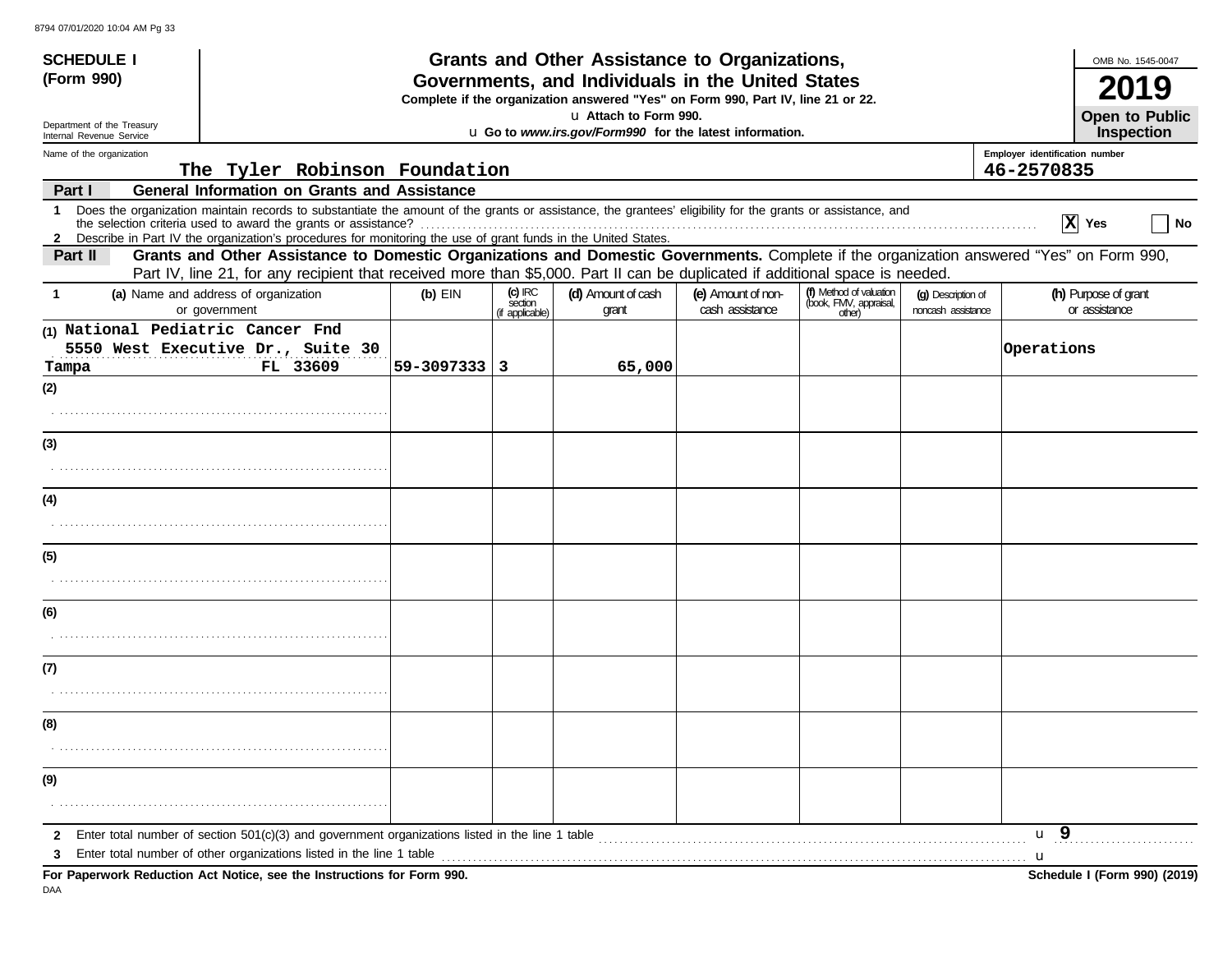## Schedule I (Form 990) (2019) Page **2 The Tyler Robinson Foundation 46-2570835**

**Part III Grants and Other Assistance to Domestic Individuals.** Complete if the organization answered "Yes" on Form 990, Part IV, line 22. Part III can be duplicated if additional space is needed.

| (b) Number of<br>recipients | (c) Amount of<br>cash grant | (d) Amount of<br>noncash assistance | (e) Method of valuation (book,<br>FMV, appraisal, other) | (f) Description of noncash assistance                                                                                                     |
|-----------------------------|-----------------------------|-------------------------------------|----------------------------------------------------------|-------------------------------------------------------------------------------------------------------------------------------------------|
| 69                          | 530,574                     |                                     |                                                          |                                                                                                                                           |
| 69                          | 81,022                      |                                     |                                                          |                                                                                                                                           |
| 69                          | 390,657                     |                                     |                                                          |                                                                                                                                           |
| 69                          | 102,017                     |                                     |                                                          |                                                                                                                                           |
| 69                          | 5,278                       |                                     |                                                          |                                                                                                                                           |
| 69                          | 71,400                      |                                     |                                                          |                                                                                                                                           |
| 69                          | 3,000                       |                                     |                                                          |                                                                                                                                           |
|                             |                             |                                     |                                                          |                                                                                                                                           |
|                             |                             |                                     |                                                          | Supplemental Information. Provide the information required in Part I, line 2; Part III, column (b); and any other additional information. |

Part I, Line 2 - Procedures for Monitoring the Use of Grant Funds

. . . . . . . . . . . . . . . . . . . . . . . . . . . . . . . . . . . . . . . . . . . . . . . . . . . . . . . . . . . . . . . . . . . . . . . . . . . . . . . . . . . . . . . . . . . . . . . . . . . . . . . . . . . . . . . . . . . . . . . . . . . . . . . . . . . . . . . . . . . . . . . . . . . . . . . . . . . . . . . . . . . . . . . . . . . . . . . . . . . . . . . . . . . . . . . . . . . . . . . . . . . . . . . . . . . . . . . . . .

. . . . . . . . . . . . . . . . . . . . . . . . . . . . . . . . . . . . . . . . . . . . . . . . . . . . . . . . . . . . . . . . . . . . . . . . . . . . . . . . . . . . . . . . . . . . . . . . . . . . . . . . . . . . . . . . . . . . . . . . . . . . . . . . . . . . . . . . . . . . . . . . . . . . . . . . . . . . . . . . . . . . . . . . . . . . . . . . . . . . . . . . . . . . . . . . . . . . . . . . . . . . . . . . . . . . . . . . . .

. . . . . . . . . . . . . . . . . . . . . . . . . . . . . . . . . . . . . . . . . . . . . . . . . . . . . . . . . . . . . . . . . . . . . . . . . . . . . . . . . . . . . . . . . . . . . . . . . . . . . . . . . . . . . . . . . . . . . . . . . . . . . . . . . . . . . . . . . . . . . . . . . . . . . . . . . . . . . . . . . . . . . . . . . . . . . . . . . . . . . . . . . . . . . . . . . . . . . . . . . . . . . . . . . . . . . . . . . .

. . . . . . . . . . . . . . . . . . . . . . . . . . . . . . . . . . . . . . . . . . . . . . . . . . . . . . . . . . . . . . . . . . . . . . . . . . . . . . . . . . . . . . . . . . . . . . . . . . . . . . . . . . . . . . . . . . . . . . . . . . . . . . . . . . . . . . . . . . . . . . . . . . . . . . . . . . . . . . . . . . . . . . . . . . . . . . . . . . . . . . . . . . . . . . . . . . . . . . . . . . . . . . . . . . . . . . . . . .

The Foundation only accepts grant applications from partner hospitals that

have trained social workers who identify families in need of financial

assistance. The grant requests are carefully reviewed by the Foundation's

committee that investigates the legitimacy of all requests. The requests

are granted based upon need and circumstances.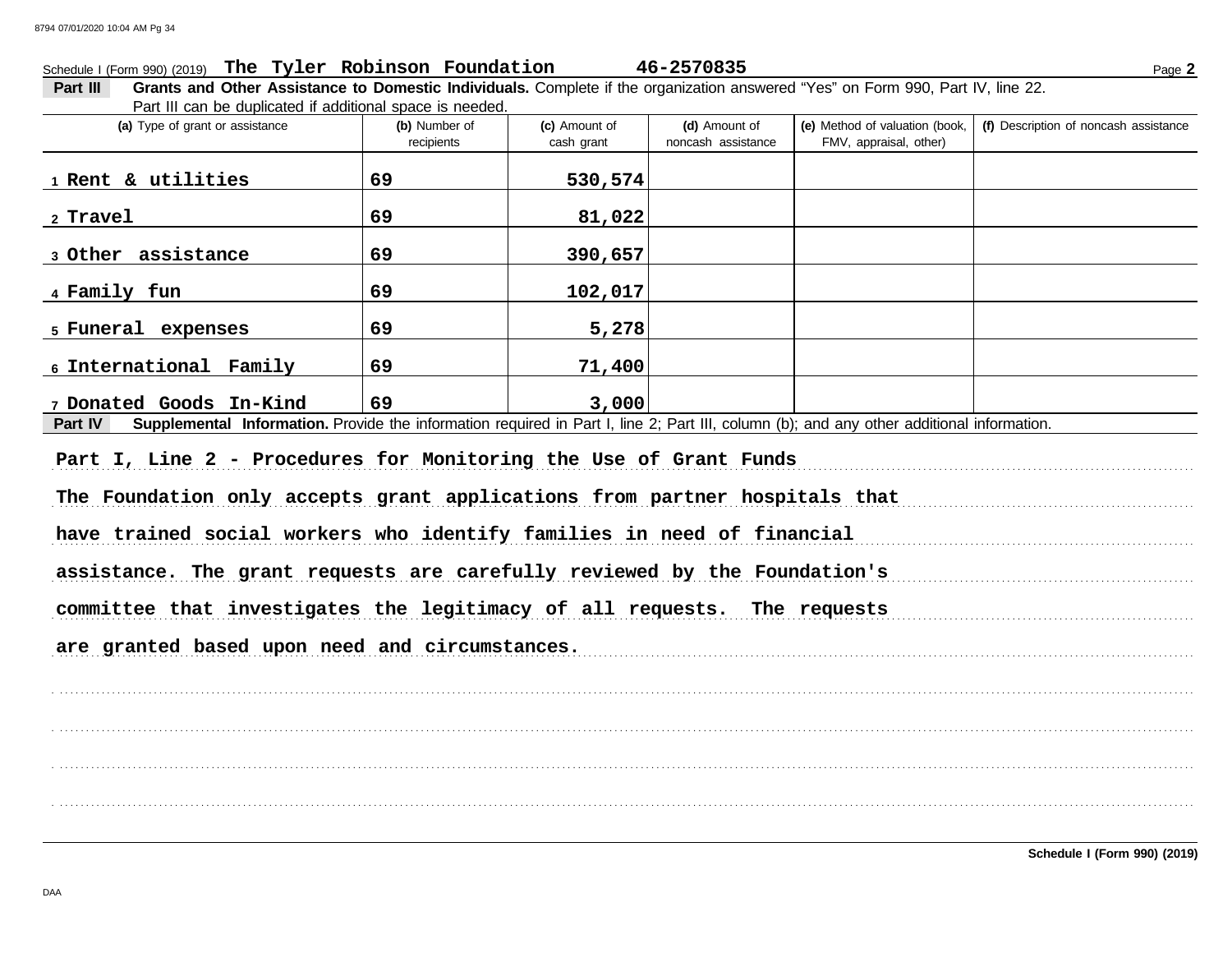**SCHEDULE O** (Form 990 or 990-EZ)

Department of the Treasury Internal Revenue Service

### Supplemental Information to Form 990 or 990-EZ

Complete to provide information for responses to specific questions on Form 990 or 990-EZ or to provide any additional information.

> U Attach to Form 990 or 990-EZ. u Go to www.irs.gov/Form990 for the latest information.

2019 **Open to Public** Inspection

OMB No. 1545-0047

Name of the organization The Tyler Robinson Foundation **Employer identification number** 46-2570835

Form 990 - Organization's Mission or Most Significant Activities To provide financial assistance to families of children battling cancer. The Foundation provides monetary support for families who are unable to afford cancer carefor their children, or other essential household expenses that they may be unable to pay due to the obligations of paying for cancer care. this includes but is not limited to assisting with hotel or long term stay bills while the child is being treated with cancer in a location away from their residence, and cost associated with their treatment.

Form 990 - Organization's Mission

To provide financial assistance to families with childern battling cancer. The Foundation provides monetary support for families who are unable to afford cancer care for their children (or other essential household expenses they may be unable pay due to obligations of paying for cancer care). This includes, but is not limited to, assisting with hotel or long term stay bills while the child is being treated for cancer in a location away from their residence, and costs associated with their treatment.

Form 990, Part VI, Line 11b - Organization's Process to Review Form 990 The form 990 is reviewed by the Board before being approved, signed and

filed.

Form 990, Part VI, Line 19 - Governing Documents Disclosure Explanation Upon request.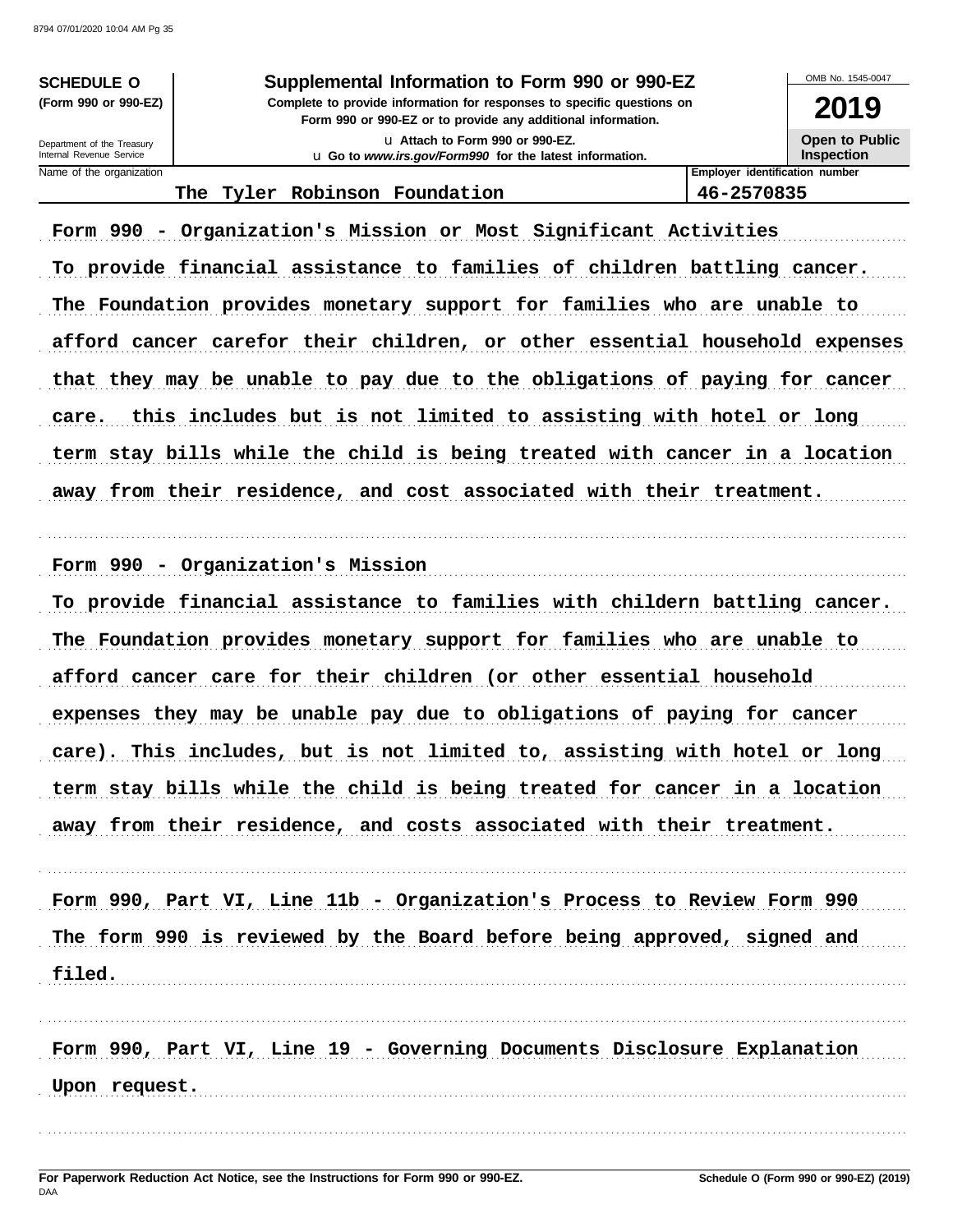| Name of the organization<br>Employer identification number<br>46-2570835<br>The Tyler Robinson Foundation<br>Form 990, Part XI, Line 9 - Other Changes in Net Assets Explanation<br>Revenue reported in 2018 in error<br>40,485<br>\$ |  |
|---------------------------------------------------------------------------------------------------------------------------------------------------------------------------------------------------------------------------------------|--|
|                                                                                                                                                                                                                                       |  |
|                                                                                                                                                                                                                                       |  |
|                                                                                                                                                                                                                                       |  |
|                                                                                                                                                                                                                                       |  |
|                                                                                                                                                                                                                                       |  |
|                                                                                                                                                                                                                                       |  |
|                                                                                                                                                                                                                                       |  |
|                                                                                                                                                                                                                                       |  |
|                                                                                                                                                                                                                                       |  |
|                                                                                                                                                                                                                                       |  |
|                                                                                                                                                                                                                                       |  |
|                                                                                                                                                                                                                                       |  |
|                                                                                                                                                                                                                                       |  |
|                                                                                                                                                                                                                                       |  |
|                                                                                                                                                                                                                                       |  |
|                                                                                                                                                                                                                                       |  |
|                                                                                                                                                                                                                                       |  |
|                                                                                                                                                                                                                                       |  |
|                                                                                                                                                                                                                                       |  |
|                                                                                                                                                                                                                                       |  |
|                                                                                                                                                                                                                                       |  |
|                                                                                                                                                                                                                                       |  |
|                                                                                                                                                                                                                                       |  |
|                                                                                                                                                                                                                                       |  |
|                                                                                                                                                                                                                                       |  |
|                                                                                                                                                                                                                                       |  |
|                                                                                                                                                                                                                                       |  |
|                                                                                                                                                                                                                                       |  |
|                                                                                                                                                                                                                                       |  |
|                                                                                                                                                                                                                                       |  |
|                                                                                                                                                                                                                                       |  |
|                                                                                                                                                                                                                                       |  |
|                                                                                                                                                                                                                                       |  |

Schedule O (Form 990 or 990-EZ) (2019)